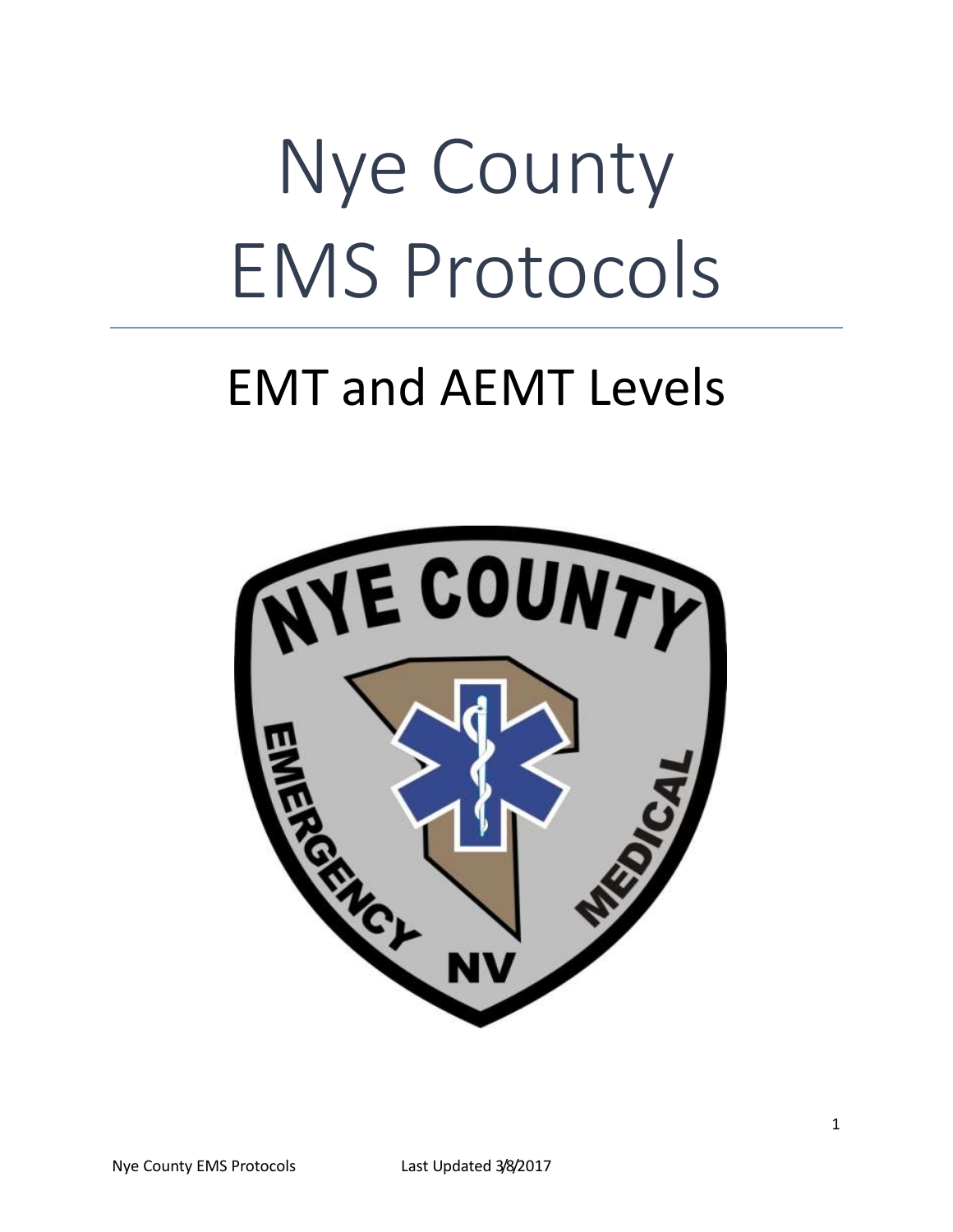### Table of Contents

| Introduction                           | 4  | <b>Respiratory Distress</b>                                 | 36 |
|----------------------------------------|----|-------------------------------------------------------------|----|
| <b>Approved Procedures/Medications</b> | 6  | Seizure                                                     | 37 |
| <b>Protocols</b>                       |    | Stroke/CVA                                                  | 38 |
| <b>Initial Patient Care</b>            | 8  | <b>Procedures</b>                                           |    |
| Abdominal Pain (non-traumatic)         | 12 | <b>Advanced Airways</b>                                     | 40 |
| Allergy/Anaphylaxis                    | 13 | <b>Cervical Stabilization</b>                               | 42 |
| <b>Altered Mental Status</b>           | 14 | Consent                                                     | 43 |
| <b>Amputated Part</b>                  | 15 | <b>CPAP</b>                                                 | 44 |
| <b>Behavioral Emergency</b>            | 16 | <b>CPR Guidelines</b>                                       | 45 |
| <b>Bites/Stings</b>                    | 17 | <b>Medication Administration</b>                            | 46 |
| Bleeding (external)                    | 18 | Physical Restraint                                          | 47 |
| <b>Burns</b>                           | 19 | <b>Shock Management</b>                                     | 48 |
| Cardiac Arrest - Adult                 | 20 | Suction                                                     | 50 |
| Cardiac Arrest - Pediatric             | 22 | <b>Traction Splint</b>                                      | 51 |
| Chest Pain                             | 23 | <b>Triage</b>                                               | 52 |
| Childbirth                             | 24 | Vascular Access                                             | 54 |
| <b>Cold Emergencies</b>                | 26 | <b>Formulary</b>                                            |    |
| <b>Congestive Heart Failure</b>        | 27 | Acetaminophen (Tylenol ®)                                   | 56 |
| Cyanide Exposure                       | 28 | Acetylsalicylic Acid/aspirin                                | 57 |
| <b>Diabetic Emergencies</b>            | 29 | Activated Charcoal (Actidose ®)                             | 58 |
| Head Injury (Traumatic)                | 30 | Albuterol (Proventil <sup>®</sup> , Ventolin <sup>®</sup> ) | 59 |
| Heat Emergency/Fever                   | 32 | Diphenhydramine (Benadryl®)                                 | 60 |
| Musculoskeletal Injury                 | 33 | Epinephrine                                                 | 61 |
| Overdose (narcotic agent)              | 34 | Glucagon (GlucaGen®)                                        | 62 |
| Poisoning (ingested)                   | 35 | Glucose/Dextrose                                            | 63 |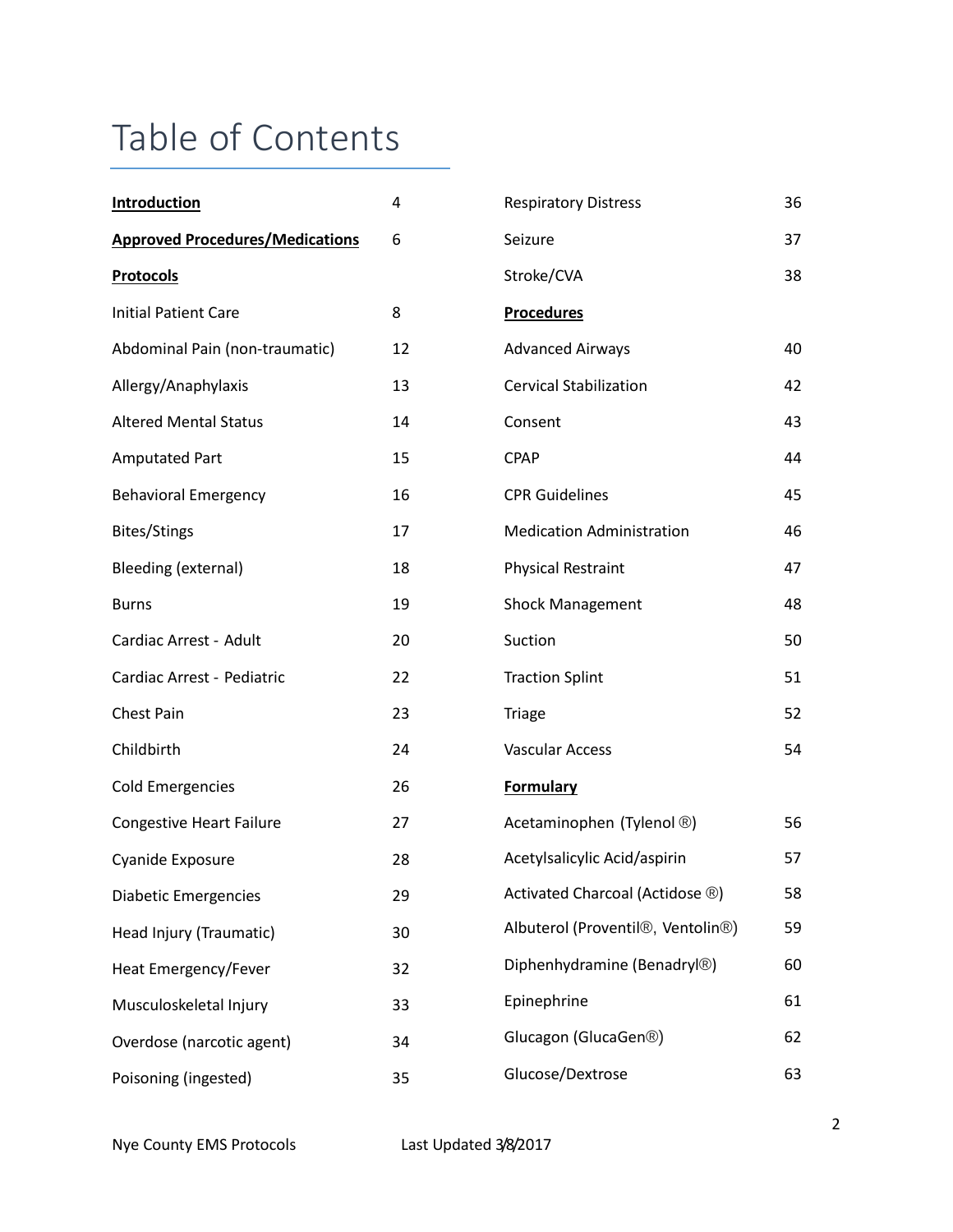Hydroxocobalamin (Cyanokit®,

| Cyanide Antidote)                  | 64 |  |  |
|------------------------------------|----|--|--|
| Ibuprofen (Motrin ®, Advil ®)      | 65 |  |  |
| Ipratropium (Atrovent ®)           | 66 |  |  |
| IV Fluids                          | 67 |  |  |
| Ketorolac (Toradol ®)              | 68 |  |  |
| Lidocaine (Xylacaine $\circledR$ ) | 69 |  |  |
| Naloxone (Narcan ®)                |    |  |  |
| Nitroglycerin (Nitrostat ®,        |    |  |  |
| Nitrolingual ®)                    | 71 |  |  |
| Nitrous Oxide (Nitronox ®)         | 72 |  |  |
| Ondansetron (Zofran ®)             | 73 |  |  |
| Oxygen                             | 74 |  |  |
| Acknowledgement of receiving       | 75 |  |  |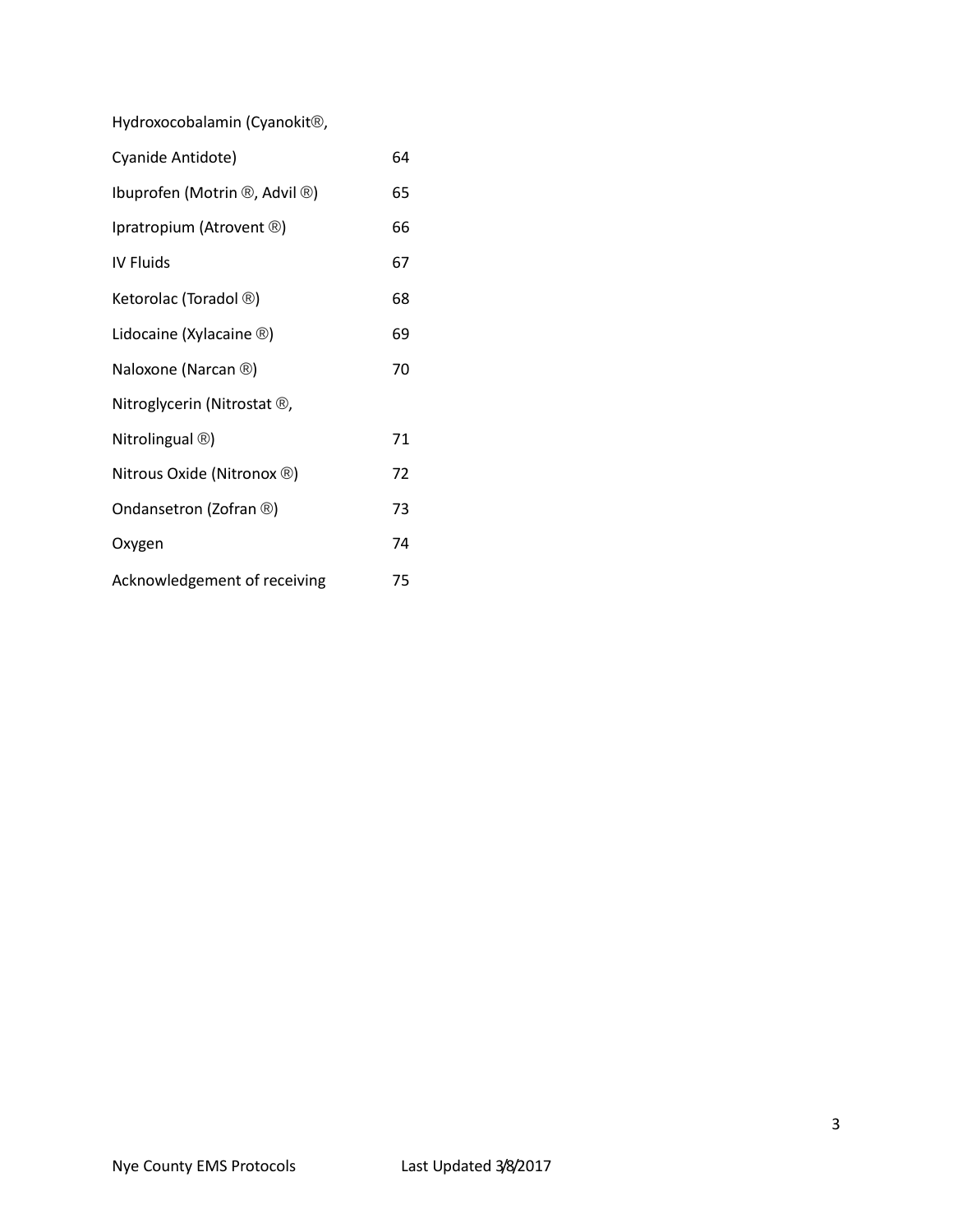### Introduction

The purpose of this document is to provide training material for new EMS providers or reference material in urgent situations. This document is not inclusive of all possible situations/treatments and is not meant to take the place of solid EMS training and practice.

Because of the unique needs of the providers in Nye County transporting patients to various hospitals, medical control may be the nearest, or most practical, facility which communications can be established. Online communications/orders from medical control may supersede this document. In cases of communication inability or failure, providers are expected to adhere to these guidelines in a way that is reasonable. The goal for all providers is to keep the needs of the patient in mind and act in good faith to maintain life or limb if communication is unavailable. In an event of communication failure, continuous efforts should be made to contact medical control or dispatch, who may relay information to medical control.

While many EMS systems have already adapted to industry changes that have evolved over the last years, many of these changes are new to Nye County EMS. Adopting these current standards makes our providers able to practice better, evidence-based, medicine tailored to patients and their individualistic signs and/or symptoms. There should be limited use of practicing "blanket" treatment methods simply because a patient falls under a large umbrella category, for example the umbrella of "trauma". Instead, responders will investigate the issues with each individual patient and administer appropriate treatments as indicated by signs and symptoms.

It should be noted it is no longer a common practice to administer high flow oxygen via a nonrebreathing mask to patients unless there is a specific reason to do so. Current AHA guidelines recommend titrating oxygen administration to focus on maintaining minimum SP02 readings ≥94. It is possible to create adverse situations by over-oxygenating patients who are not hypoxic.

Another change comes regarding the use of rigid spinal immobilization. It has been concluded that backboards are ineffective for truly immobilizing the spine; they create soft tissue injuries and may exacerbate pain sensation. Furthermore, rescuers create more spinal motion than if a patient self-extricates when possible. As such, cervical/spinal restrictions are now different than years past.

There are also changes to medications and the level of the providers who can administer them.

These protocols are written with goals and growth in mind. There may be new equipment/tools or training mentioned that is not immediately applicable to each station. These will be introduced and training conducted and documented in each area as practically and financially possible.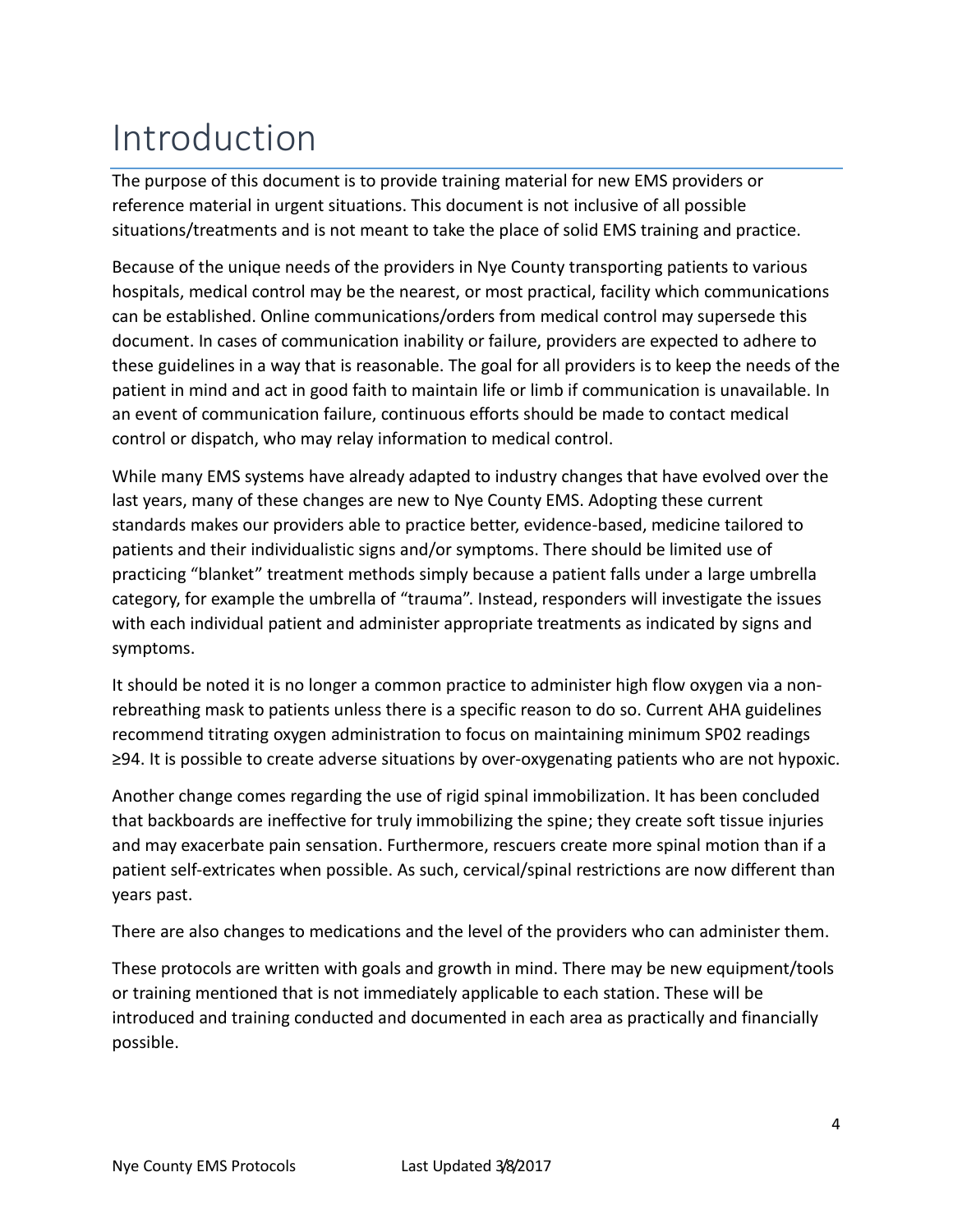The signatures below indicate these EMT/AEMT protocols are approved for implementation.

 $\sqrt{ }$ 

| Nye Co. Emergency Management Signature                      |
|-------------------------------------------------------------|
| Nye Co. Emergency Management Name and Date VANCP<br>13/2017 |
| Mely Mah<br>Medical Director Signature                      |
| Medical Director Name and Date K. Alexander Malese mo       |
| Nevada State EMS Signature                                  |
| Nevada State EMS Name and Date                              |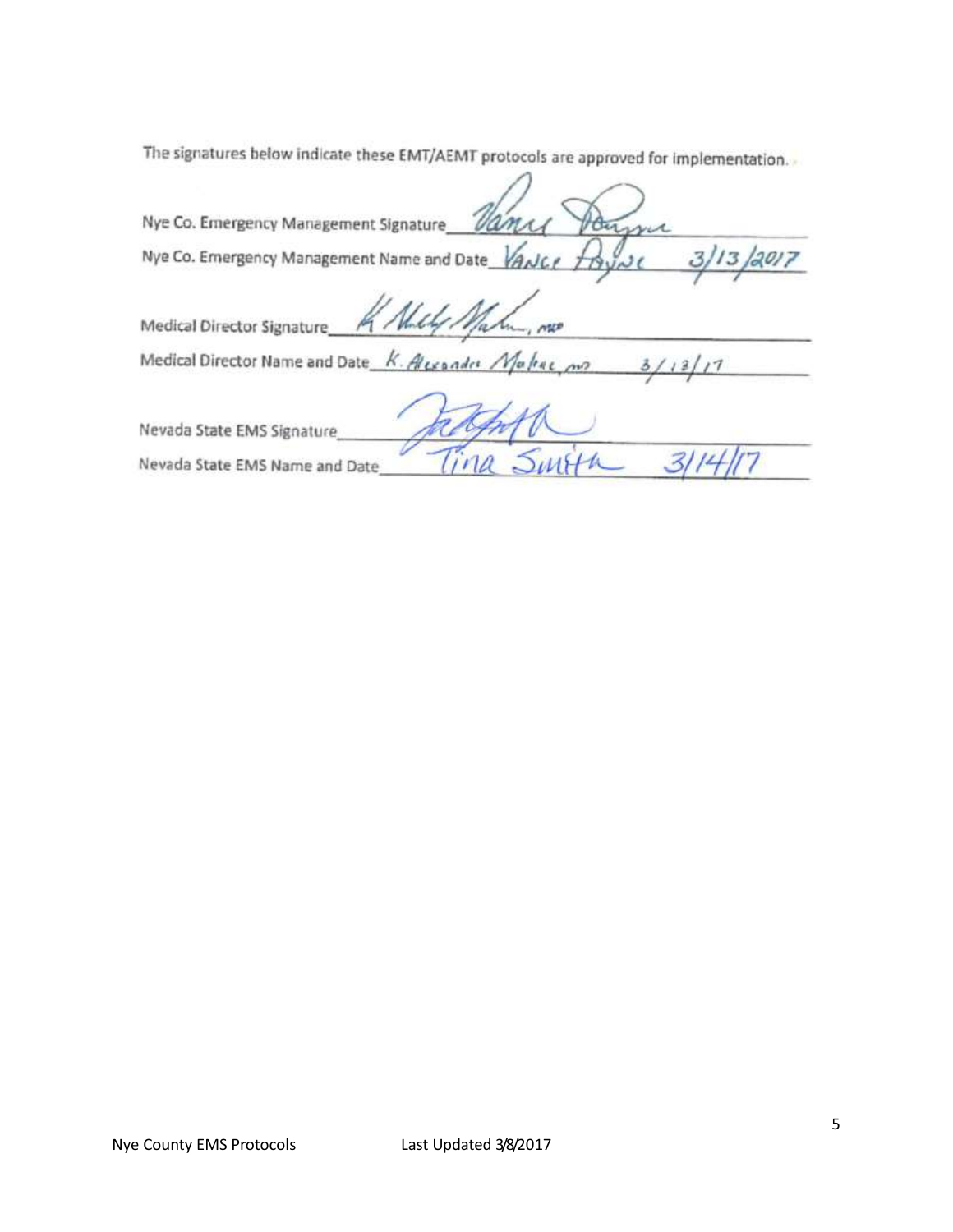### Approved Procedures and Medications

\*\* As equipped with mandatory, approved, and documented training

#### **In addition to all items listed at the EMT level, AEMT's may also perform the following:**

| <b>EMT Procedures</b>                              | <b>AEMT Procedures</b>                              |
|----------------------------------------------------|-----------------------------------------------------|
| Administer medications as listed below             | Status of fluid balance/shock                       |
| Bleeding control/hemostatic agent/tourniquet       | Establish IV access, including using saline locks   |
| Blood glucose monitoring                           | Establish IO access in adult and pediatric patients |
| Cervical/Spinal clearance, restriction             | Suction advanced airway devices                     |
| CPR/AED as necessary                               | Supraglottic airways                                |
| Establish and maintain airway, OPA/NPA             | ** EKG capture 3, 5, or 12 lead (non-interpretive)  |
| <b>Mechanical Suction</b>                          | **CPAP                                              |
| <b>Physical Restraint</b>                          | **Capnography                                       |
| Splinting, Traction                                |                                                     |
| <b>Triage</b>                                      |                                                     |
| ** EKG capture 3, 5, or 12 lead (non-interpretive) |                                                     |
| **Capnography                                      |                                                     |
| *CPAP                                              |                                                     |

#### **In addition to all the items listed at the EMT level, AEMT's may also administer the following: \*with permission from receiving facility**

| <b>EMT Medications</b>                                                        | <b>AEMT Medications</b>                                     |
|-------------------------------------------------------------------------------|-------------------------------------------------------------|
| Acetaminophen (Tylenol®) - PO                                                 | Ipratropium Bromide (Atrovent <sup>®</sup> ) - inhalation   |
| Activated Charcoal (Actidose®) - PO                                           | Cyanide antidote, Hydroxocobalamin - IV                     |
| Acetylsalicylic Acid/aspirin - PO                                             | Dextrose 50% - IV                                           |
| Diphenhydramine (Benadryl®) - PO                                              | Diphenhydramine (Benadryl®) - IV                            |
| Glucose - oral                                                                | Epinephrine 1:1,000 IM, 1:10,000 IV                         |
| Ibuprofen (Motrin <sup>®</sup> , Advil <sup>®</sup> ) - PO                    | Glucagon (GlucaGen <sup>®</sup> ) - IM                      |
| Naloxone (Narcan®) - IM, IN                                                   | IV fluids - normal saline, lactated ringers                 |
| Oxygen - Inhalation                                                           | Ketorolac (Toradol <sup>®</sup> ) – IM, IN, IV              |
| Water based burn gel (only on intact skin) - topical                          | Lidocaine (Xylocaine $\circledR$ ) 2% – for I.O. injections |
| Assist with patient's own medication listed                                   | Naloxone (Narcan <sup>®</sup> ) – IV                        |
| below. If patient has no prescribed medication,                               |                                                             |
| may give with medical control permission:                                     |                                                             |
| *Albuterol (Proventil <sup>®</sup> , Ventolin <sup>®</sup> ) (MDI or          | Nitrous oxide - inhalation                                  |
| nebulizer) - Inhalation                                                       |                                                             |
| *Epinephrine-SC/IM                                                            | Ondansetron (Zofran <sup>®</sup> ) – PO, IM, IV             |
| *Nitroglycerin (Nitrostat <sup>®</sup> , Nitrolingual <sup>®</sup> ) spray or |                                                             |
| tables - SL                                                                   |                                                             |

#### **For detailed medication info, see "FORMULARY SECTION".**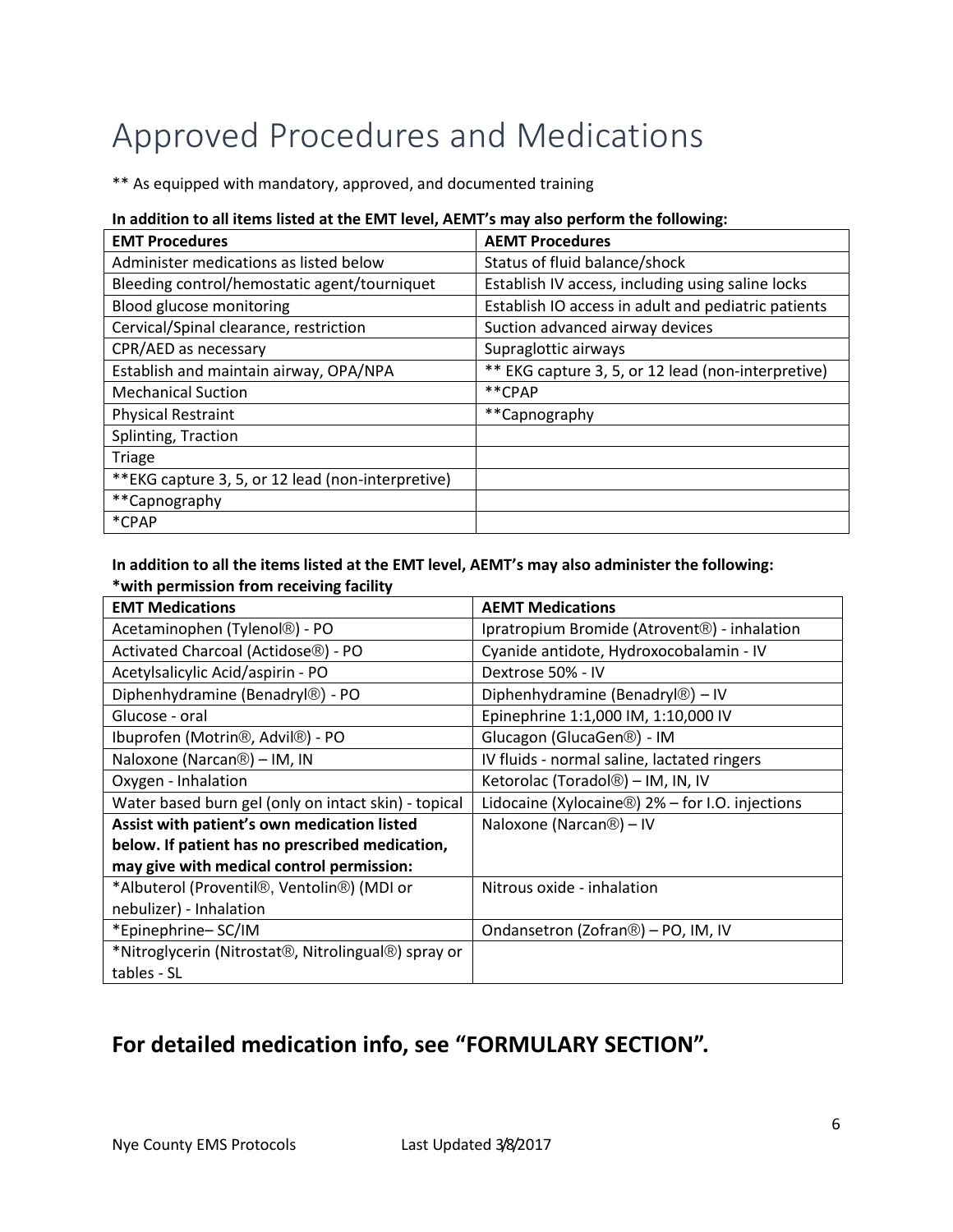## Protocols

This document is written for EMT and AEMT levels. AEMT level providers should be sure to complete EMT level steps as well as the steps given for AEMT.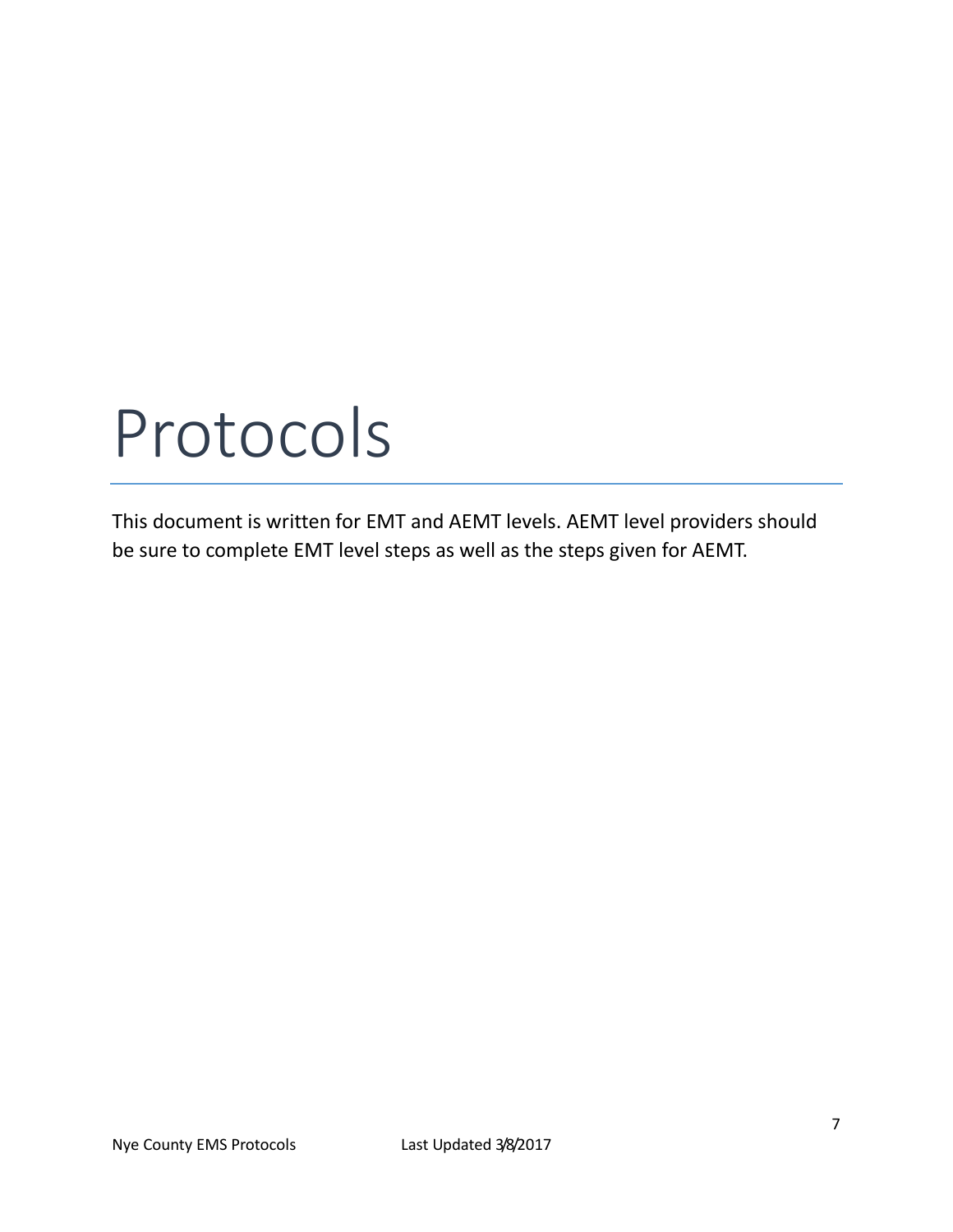### Initial Patient Care

#### **Dispatch**

Based on information determine response mode, consider additional resources, notify dispatch via radio that unit is en route to the scene

#### **Scene Size-Up**

- 1. Notify dispatch via radio that unit has arrived on scene
- 2. Consider and apply body substance isolation (BSI) and/or personal protective equipment (PPE)
- 3. Evaluate the scene for safety. If unsafe consider how to make it safe. If not possible, do not enter until scene is safe. Involve law enforcement, and wait for scene clearance as needed. Consider having ambulatory patient(s) come to you outside the danger zone.
- 4. Determine the number of patients and mechanism of injury (MOI) or nature of illness (NOI)
- 5. Again, consider additional resources



For calls where patient needs exceed the available EMS resources patient assessment and treatment will be conducted in accordance with the **TRIAGE PROTOCOL**.

Condition of the patient will dictate when transport is initiated.

#### **Assessment**

#### **1. Check responsiveness and breathing.**

a. If unresponsive and not breathing, check for a pulse for no more than 10 seconds. If no pulse begin **CARDIAC ARREST PROTOCOL**.



Correct life-threatening problems as they are identified. Consider the need for spinal immobilization.

#### **2. Airway**

- a. Open airway
- b. Head tilt, chin lift for no suspected cervical spinal injury
- c. Jaw thrust for suspected cervical spinal injury
- d. Consider the need for suction
- e. If not breathing, begin ventilations with a bag-valve-mask (BVM)
- f. Oral airway if gag reflex is ABSENT
- g. Nasal airway if gag reflex is PRESENT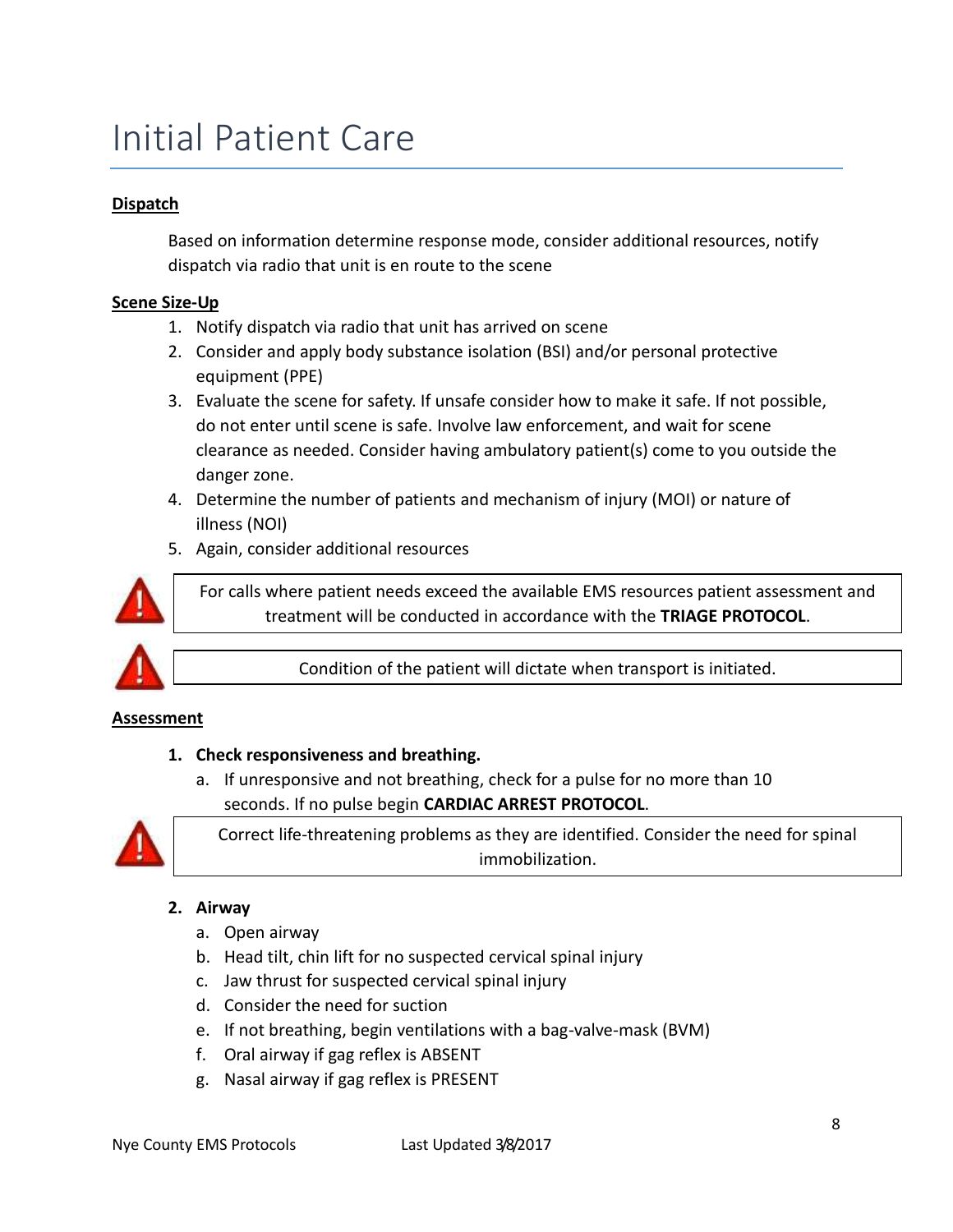- **3. Breathing**
	- a. Determine the breathing is adequate in rate, rhythm, quality, and overall appearance of the patient.
	- b. If patient is not breathing adequately, provide ventilations via BVM, connected to **oxygen** at 15 liters whenever possible.
	- c. Administer **oxygen** as appropriate for signs/symptoms of the patient. Do NOT apply **oxygen** based on MOI/NOI only.
		- a. Utilize pulse oximetry as available. **oxygen** should be titrated to maintain a SPO2 of ≥94%, if possible.
		- b. Patients with prescribed home **oxygen** should receive their prescribed home dosage or an amount sufficient to provide a SPO2 of 90%.



Treat the patient, not the machine. If signs and symptoms dictate oxygen, apply oxygen.

#### **4. Circulation**

- a. Assess presence of pulse
- b. Rate, rhythm, and quality as patient condition allows
- c. Begin CPR as needed, see **CARDIAC ARREST PROTOCOL.**



Assess brachial pulse in infants less than 12 months of age. If patient exhibits signs of poor perfusion, is unresponsive or responsive to painful stimuli, and a pulse less than 60 bpm or absent, begin CPR. Infants and children less than 8 years old, consider AED if equipped with child pads, if not available use adult pads placed on patient's front and back as size dictates. Older than 8, use adult pads.

#### **5. Level of Consciousness**

- a. **A**lert, responds to **V**erbal stimuli, responds to **P**ainful stimuli, **U**nresponsive
- b. Assess pulse, motor, and sensory response.

#### **6. History and Physical Exam**



To assess injuries, it may be necessary to remove the patients clothing. Consider patient condition and environment.

**UNSTABLE/UNRESPONSIVE TRAUMA patients**: Rapid trauma assessment, assessing for DCAP-BTLS and/or as noted

- a. Head
- b. Neck JVD, tracheal deviation
- c. Chest Crepitus, paradoxical motion, breath sounds
- d. Abdomen Distention, rigidity, guarding
- e. Pelvis/GU Pain on motion, blood, urine, feces
- f. Extremities Pulse, motor, sensory
- g. Posterior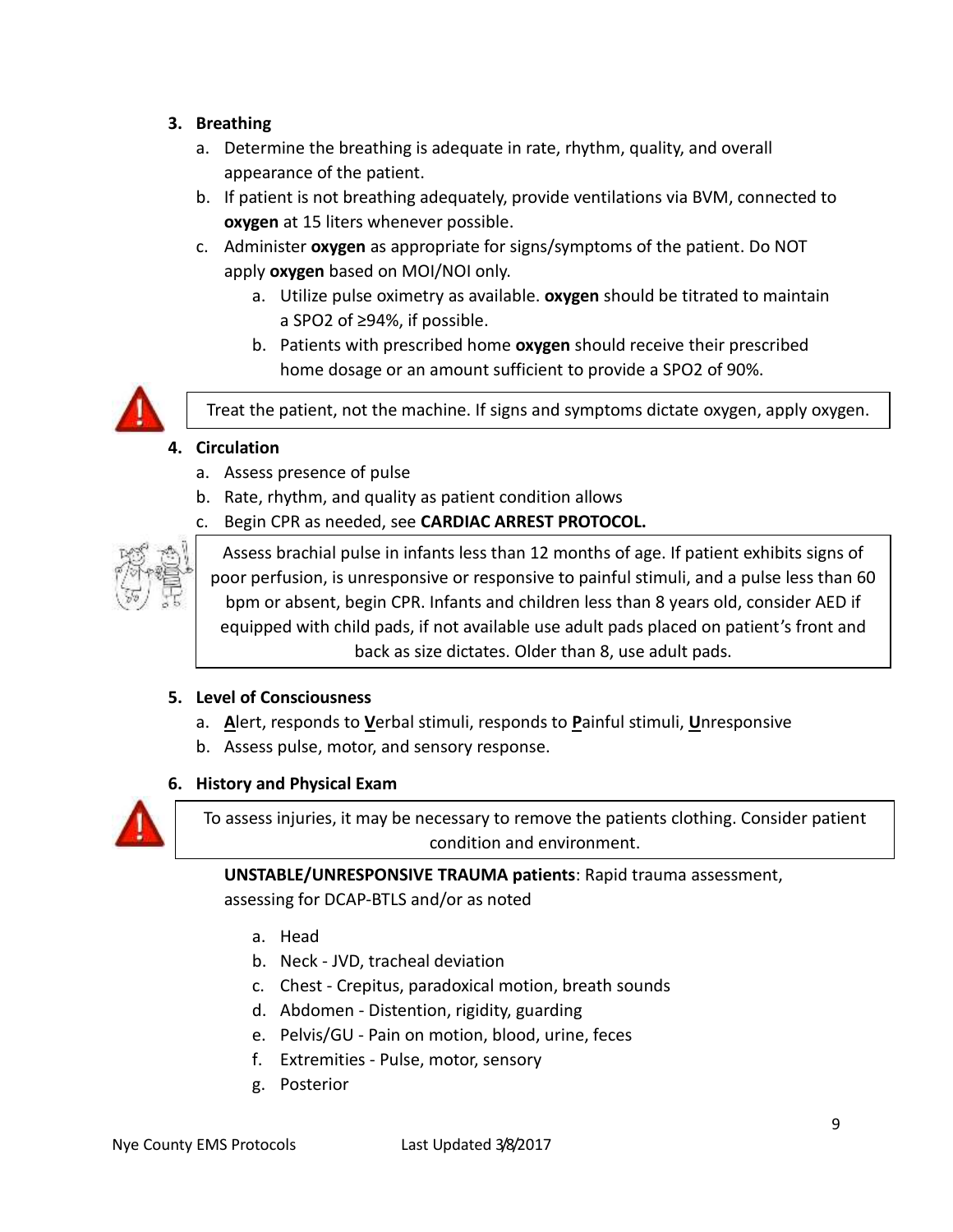- h. SAMPLE history
- i. Baseline vitals if patient condition allows on scene, otherwise during transport

#### **STABLE/RESPONSIVE TRAUMA patients**:

- a. Determine chief complaint
- b. Perform focused exam of injured site/areas
- c. SAMPLE history
- d. Baseline vitals

#### **UNSTABLE/UNRESPONSIVE MEDICAL patients**:

- a. Perform rapid physical exam
- b. Head and Neck JVD, medical alert device
- c. Chest Breath sounds
- d. Abdomen Distention, rigidity, guarding
- e. Pelvis/GU Blood, urine, feces
- f. Extremities Pulse, motor, sensory, medical alert device
- g. Posterior
- h. SAMPLE history, including OPQRST

**O**nset, **P**rovokes, **Q**uality, **R**adiates, **S**everity, **T**ime

i. Baseline vitals

#### **STABLE/RESPONSIVE MEDICAL patients:**

- a. Determine chief complaint
- b. Perform focused exam of injured site/areas
- c. SAMPLE history
- d. Baseline vitals

#### **7. Treat Shock as Appropriate**

- a. Maintain proper body temperature.
- b. Position patient in supine position. Trendelenburg and shock position are no longer used.
- c. Ensure patient is properly perfused. DO NOT over-oxygenate the patient.
- d. See SHOCK MANAGEMENT in PROCEDURE SECTION.



Equipment and medications must be appropriate to the size and weight of the patient. Use of the Broselow tape or similar device is encouraged. Treatment priorities are similar to those of an adult patient. When appropriate, family members should remain with children. Infants and children must be properly restrained prior to and during transport.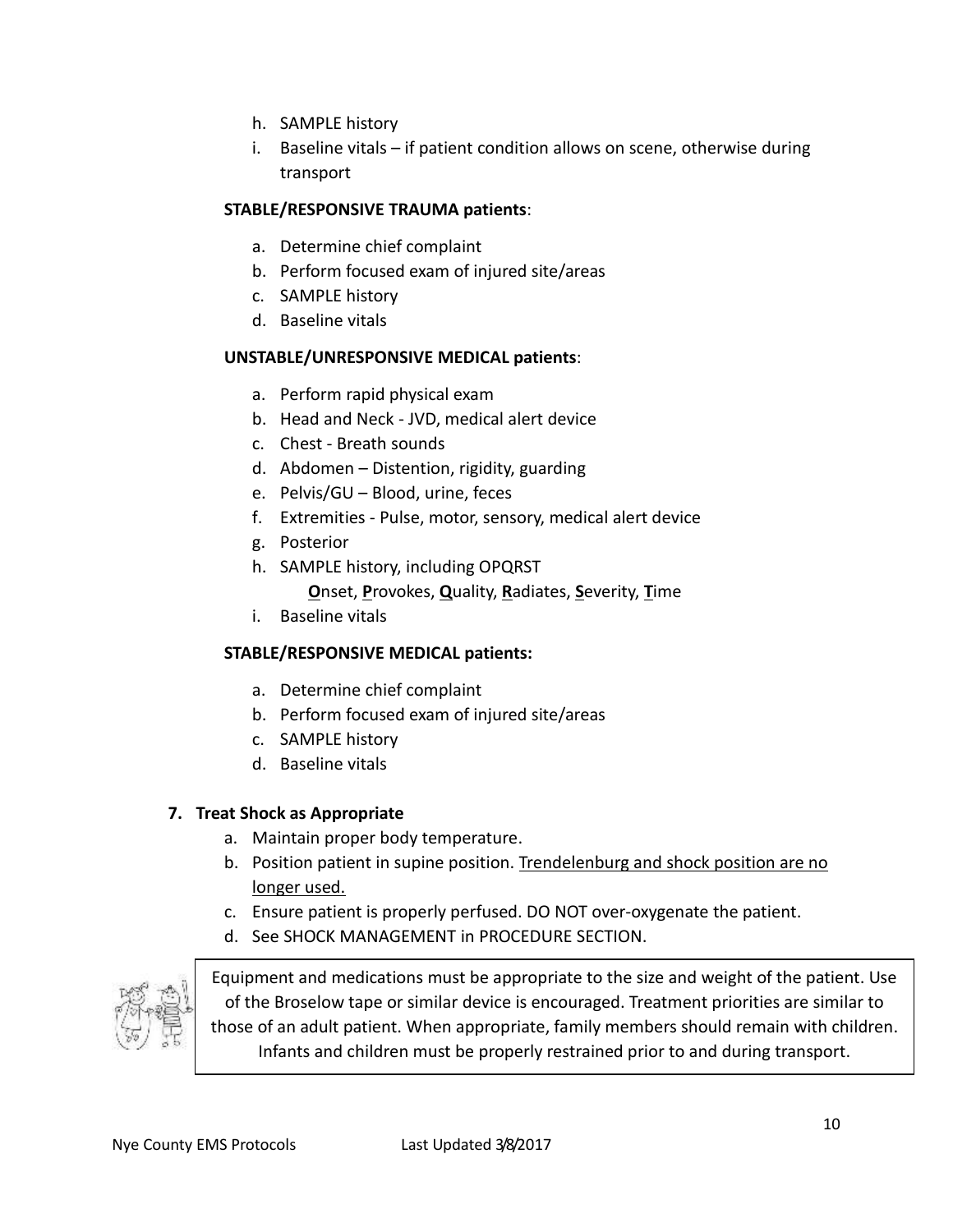#### **Communicate To Receiving Facility Before Arrival**

- a. Identify patient (43-year-old female)
- b. History of the event/episode
- c. Objective findings (LOC, vital signs, exam results found)
- d. Treatments given (medications, splinting, etc)
- e. Extra info
- f. Estimated time of arrival (ETA)
- g. Ask if receiving facility has questions, or further treatment suggestions

#### **Transport/Transfer of Care/Rendezvous**

- CODE 1: Non-emergency response. No lights or siren, following the flow of traffic.
- CODE 2: Emergency response. Lights only. Follow traffic laws, but expedite response.
- CODE 3: Life-threat response. Use of lights and siren required to achieve a rapid response. This allows the responding unit to ignore jurisdictional traffic laws, but does not allow the responding unit to operate without due regard to safety.



Code 3 can create a distraction/hazard resulting in a traffic problem and therefore should be used sparingly and only as appropriate.



Because of the rural nature of Nye County and extreme distances to hospitals, transport decisions for critically ill, injured, or unstable patients must be made with time in mind. The ultimate needs of the patient must be weighed against the mode of transport as well as whether the patient needs an immediate higher level of care (rendezvous) or is stable enough for transport to definitive care such as a trauma center, burn unit, etc.

Verbal and/or written assessment and findings will be provided to receiving facility or other emergency service, including SAMPLE findings and a list of interventions performed.

#### **Documentation**

A patient care record (PCR) will be completed for each incident/patient encounter in accordance with county and state regulations within 24 hours of the incident. Cancellations, refusals, standby, etc must also be documented in a PCR within 24 hours.

#### **Confidentiality**

Patient confidentiality will be maintained at all times. Any breaches of confidentiality will result in dismissal from Nye County EMS.

#### **Professional Conduct**

All patients will be treated to put their needs and best interests first. All patients, family members, or caregivers, will be treated with dignity and respect in a reassuring manner.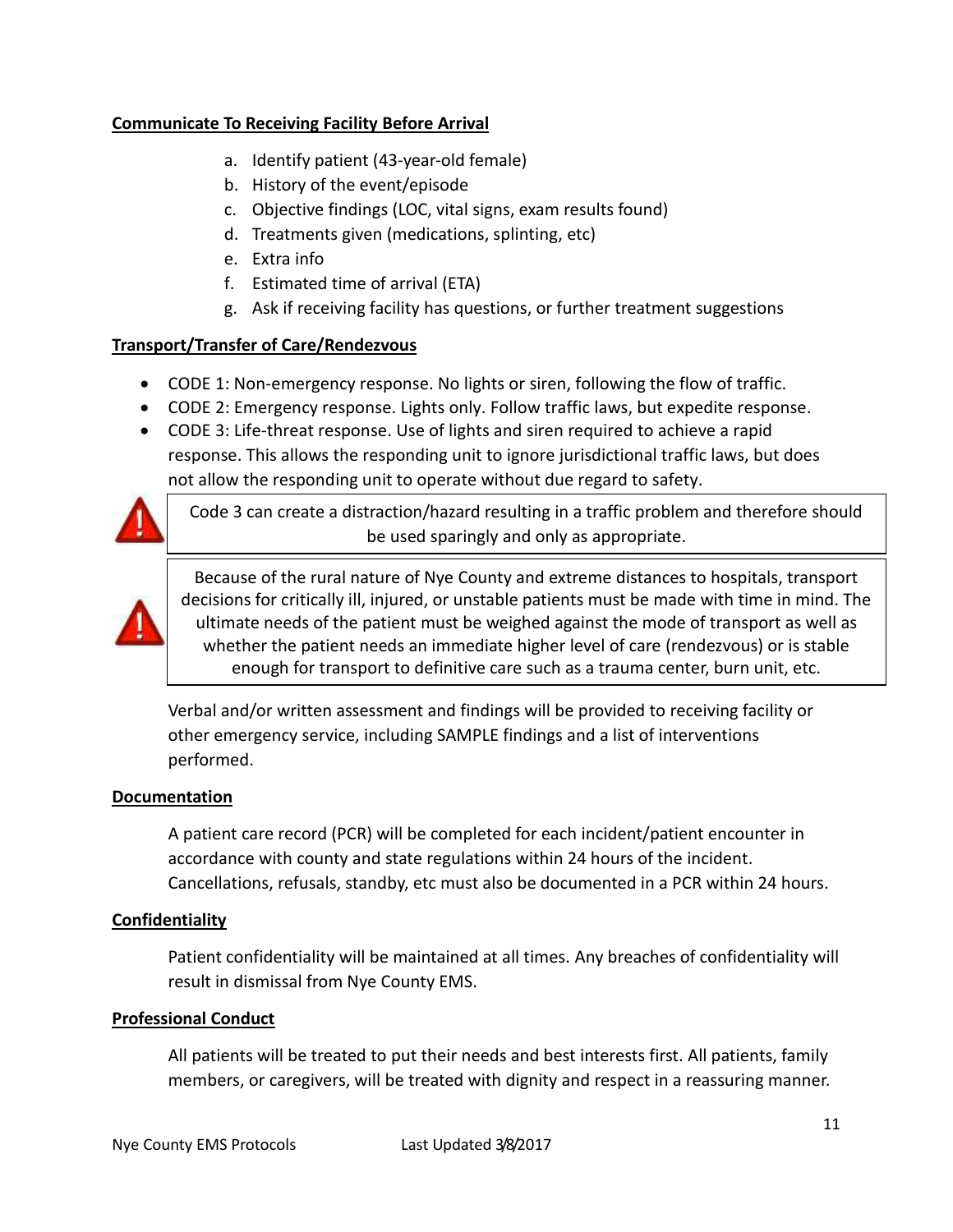### Abdominal Pain (Non-traumatic)

#### **EMT:**

- 1. Follow INITIAL PATIENT CARE PROTOCOL.
- 2. Transport in position of comfort.
- 3. Be alert for vomiting.
- 4. Consider **oxygen**.
- 5. Assess abdomen for pain, guarding, distention. If patient reports an area of pain, you may avoid palpating that area if it will cause further pain or discomfort.

#### **AEMT:**

- 1. Consider establishing vascular access.
- 2. Consider fluid challenge if indicated.
- 3. Consider pain relief as appropriate.
- 4. Treat other conditions as appropriate.



Nitrous Oxide is contraindicated for abdominal distention.

### Abdominal Pain (Traumatic)

#### **EMT:**

- 1. Follow steps above.
- 2. Consider ALS rendezvous.
- 3. If abdominal evisceration, cover organs with moist, sterile occlusive dressing.
- 4. Monitor for abdominal distention, swelling, bruising, or guarding.
- 5. See SHOCK MANAGEMENT in the PROCEDURES SECTION.

- 1. Consider establishing vascular access.
- 2. Consider the need for advanced airways.
- 3. Consider pain relief as appropriate.
- 4. Treat other conditions as appropriate.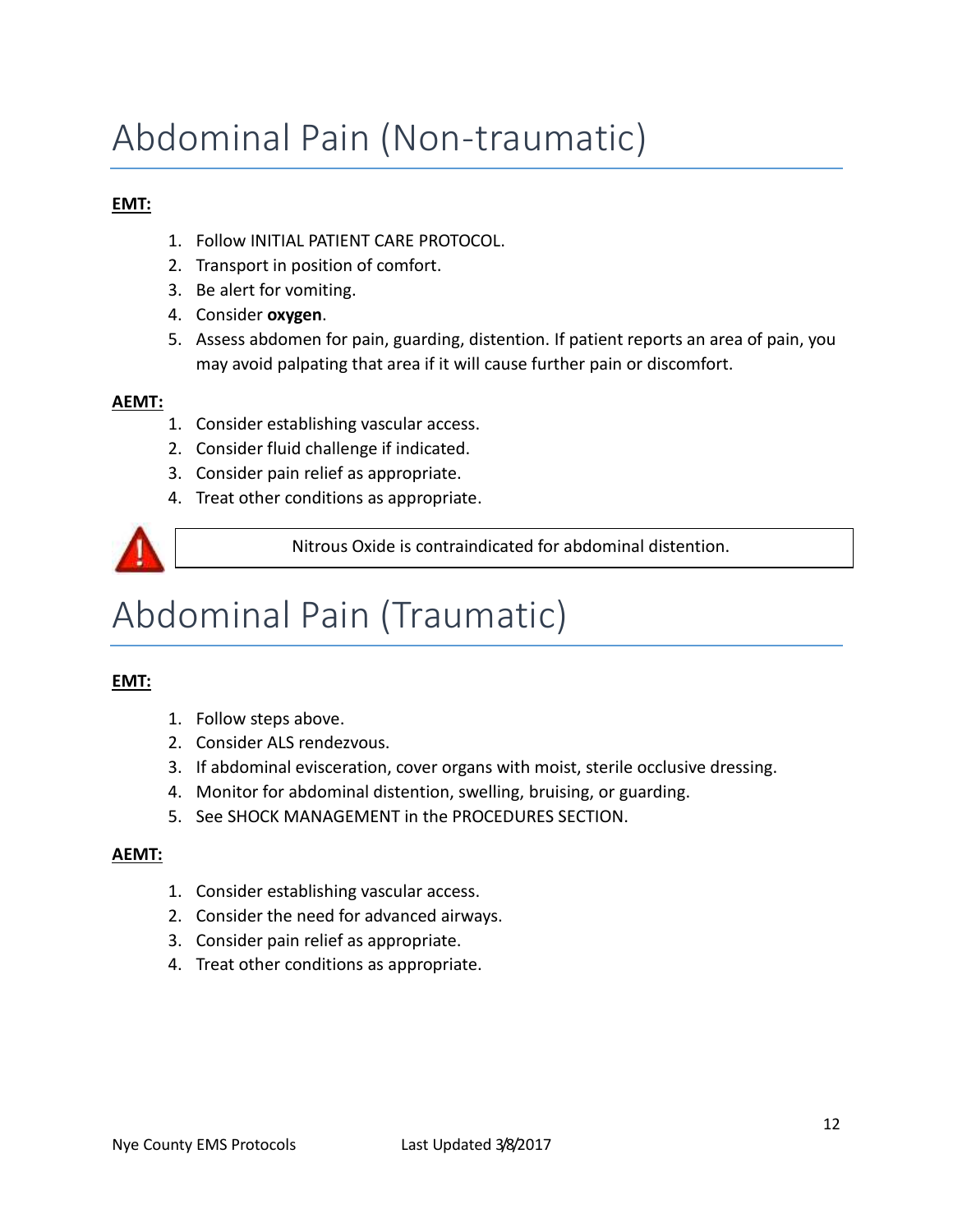### Allergy/Anaphylaxis

#### **EMT:**

- 1. Follow INITIAL PATIENT CARE PROTOCOL as appropriate.
- 2. Look for medical alert device.
- 3. Assess for signs/symptoms of allergic reaction/anaphylaxis
- 4. For allergic reaction with no life threats:
	- a. consider oral **diphenhydramine** adult 25-50mg, child doses, see note below.
	- b. Transport in position of comfort.
- 5. For anaphylaxis:
	- a. Rapid transport in position of comfort.
	- b. Determine if patient has prescribed preloaded **epinephrine**, assist if available.
	- c. If not, contact medical control for option to administer **epinephrine** 0.5mg 1:1,000 IM every 15 minutes as indicated by patient condition for a total maximum dose of 1.5 mg.
- 6. Reassess in two minutes.
- 7. If condition fails to improve or remains unstable contact medical control for order to give additional **epinephrine**.
- 8. Prepare for the possibility of respiratory arrest.

#### **AEMT:**

- 1. Consider establishing vascular access.
- 2. Consider:
	- a. Slow push of **diphenhydramine** 25-50 mg IV/IM.
	- b. Allergic reaction with wheezing, administer **albuterol** 2.5 mg via nebulizer.
	- c. For severe allergic reaction administer **epinephrine** 0.5 mg 1:1,000 IM every 15 minutes as indicated by patient condition for a total maximum dose of 1.5 mg. If the patient's condition is so critical that imminent circulatory collapse is likely, administer **epinephrine** 1mL 1:10,000 IV.
	- d. Contact medical control for repeat doses.
- 3. Consider advanced airways.
- 4. Treat other conditions as appropriate.



Pediatric fluid bolus is 20 mL/kg. May repeat as clinically indicated to a maximum of 60 mL/kg Consider: Pediatric **diphenhydramine** dose is slow push 1.0 mg/kg IV/IM, not to exceed 50 mg. Pediatric **albuterol** 2.5 mg via nebulizer. Pediatric **epinephrine** dose is 0.01 mg/kg 1:1,000 IM or every 15 minutes as indicated by patient condition with a maximum single dose of 0.3 mg. May repeat x 2 for total max dose of 0.9mg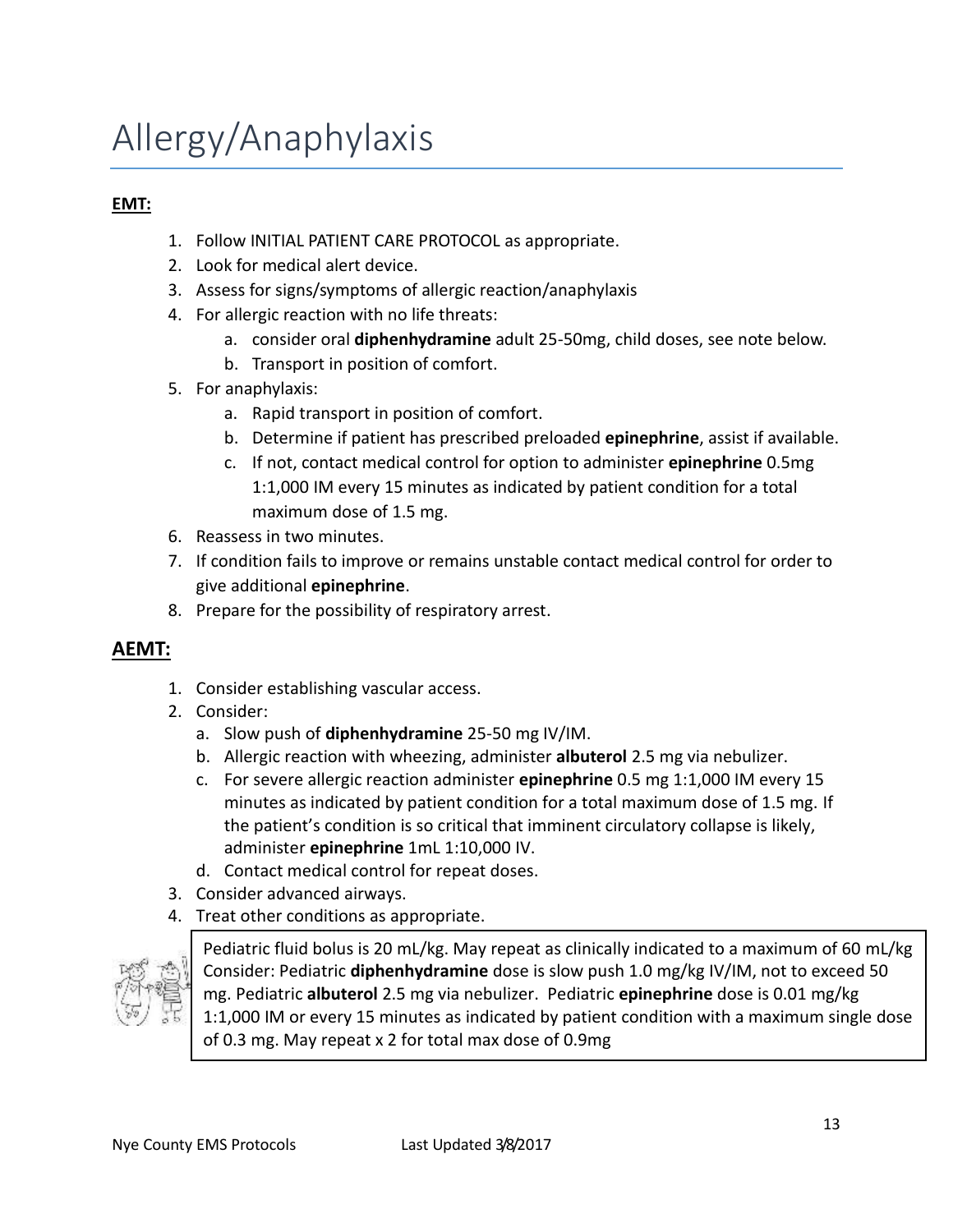### Altered Mental Status



Consider other causes of altered mental status: e.g. hypoxia, poisoning, or diabetes. Alcohol can cause altered mental status but not commonly a cause of total unresponsiveness.

#### **If known or suspected head injury, see HEAD INJURY in the PROTOCOL SECTION.**

#### **EMT:**

- 1. Follow INITIAL PATIENT CARE PROTOCOL as appropriate.
- 2. Look for medical alert device.
- 3. If the patient is seizing, see SEIZURE PROTOCOL.
- 4. Determine blood glucose level. Consider oral glucose. Also, see DIABETIC EMERGENCY PROTOCOL.
- 5. If patient is combative, notify medical control and consider soft restraints.
- 6. Pay special attention to airway and further changes to mental status.
- 7. If conscious, transport in a position of comfort.

If narcotic overdose is known or suspected, consider intranasal **naloxone**.

- a. 2mg, given 1mg/mL in each nostril.
- b. If no response in 5 minutes, give a second dose.
- c. Contact medical control for instructions for further doses.

#### **AEMT:**

- 1. If narcotic overdose is known or suspected:
	- a. Consider establishing venous access

Administer **naloxone** slow I.V. push, 0.5mg at a time, titrate dose to maintain respiratory effort. May need to repeat to maintain respiratory effect.



Pediatric **glucose** dose: 0.5-1.0 gram/kg up to 2-4 grams/kg. Pediatric **naloxone** dose: 0.1mg/kg up to 2mg I.V. or IN

- 2. Consider advanced airway devices.
- 3. Treat other conditions as appropriate.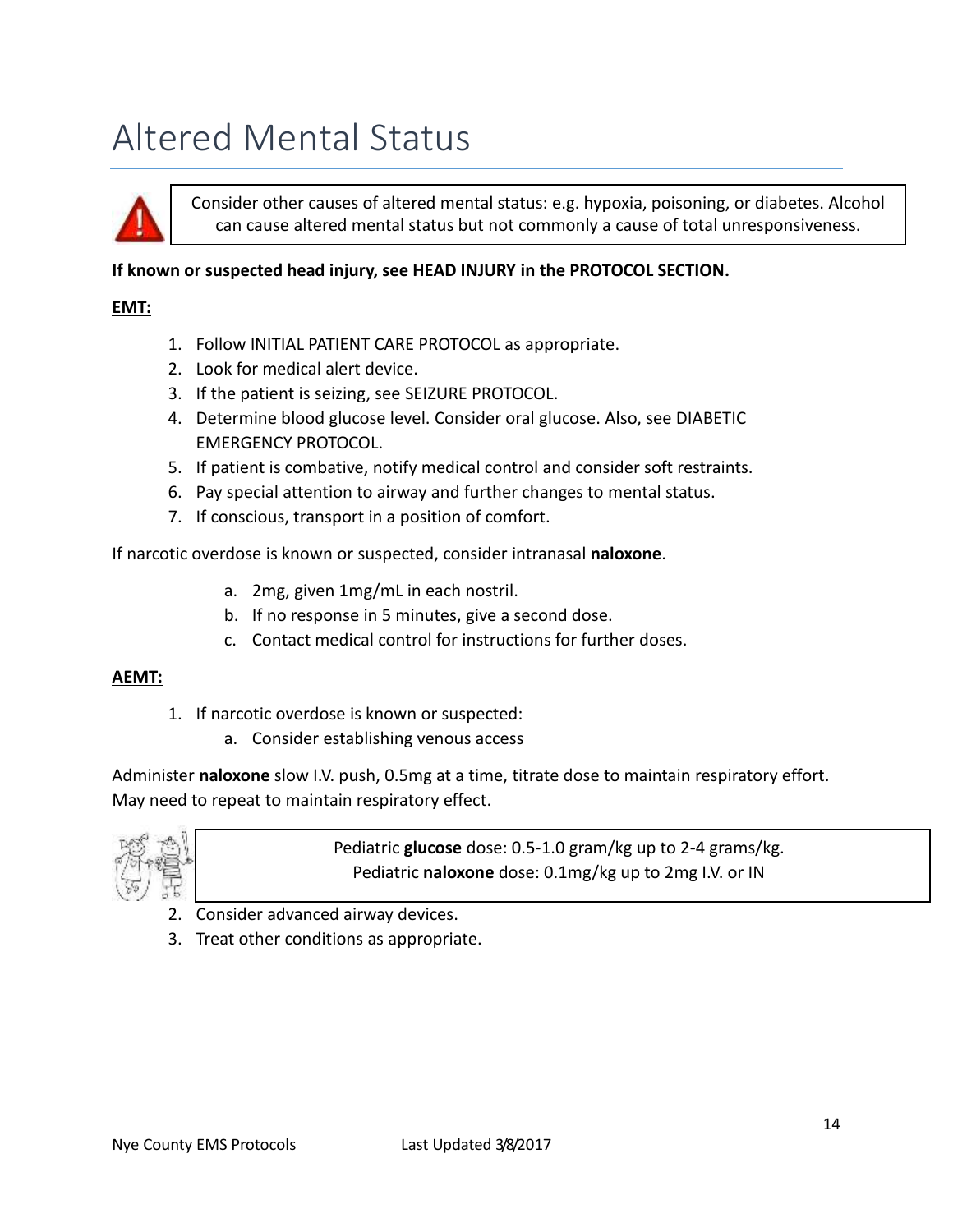### Amputated Part



The goal is to preserve the amputated part by keeping it cool. DO NOT place body parts directly on ice. For transports of more than 30 minutes, contact medical control for guidance regarding possible air transport to a hospital with surgical capabilities.

#### **EMT:**

- 1. Follow INITIAL PATIENT CARE PROTOCOL as appropriate.
- 2. Control bleeding. Consult BLEEDING PROTOCOL and SHOCK MANAGEMENT in PROCEDURE SECTION as necessary.
- 3. Consider **oxygen**.
- 4. Maintain body temperature.
- 5. Position patient with legs elevated, if appropriate
- 6. Consider rapid transport.

#### **Care of Amputated Part:**

- 1. Place part in plastic bag
- 2. Place bag in container with ice and water.
	- a. Do NOT use ice alone.
	- b. Do NOT use dry ice.
- 3. Label bag with patient's name, date and time.

- 1. Consider establishing venous access and fluid challenge as appropriate to maintain blood pressure at 80 to 90 systolic. Two lines may be appropriate. See SHOCK MANAGEMENT in the PROCEDURE SECTION.
- 2. Consider the need for advanced airways.
- 3. Consider pain relief as appropriate.
- 4. Treat other conditions as appropriate.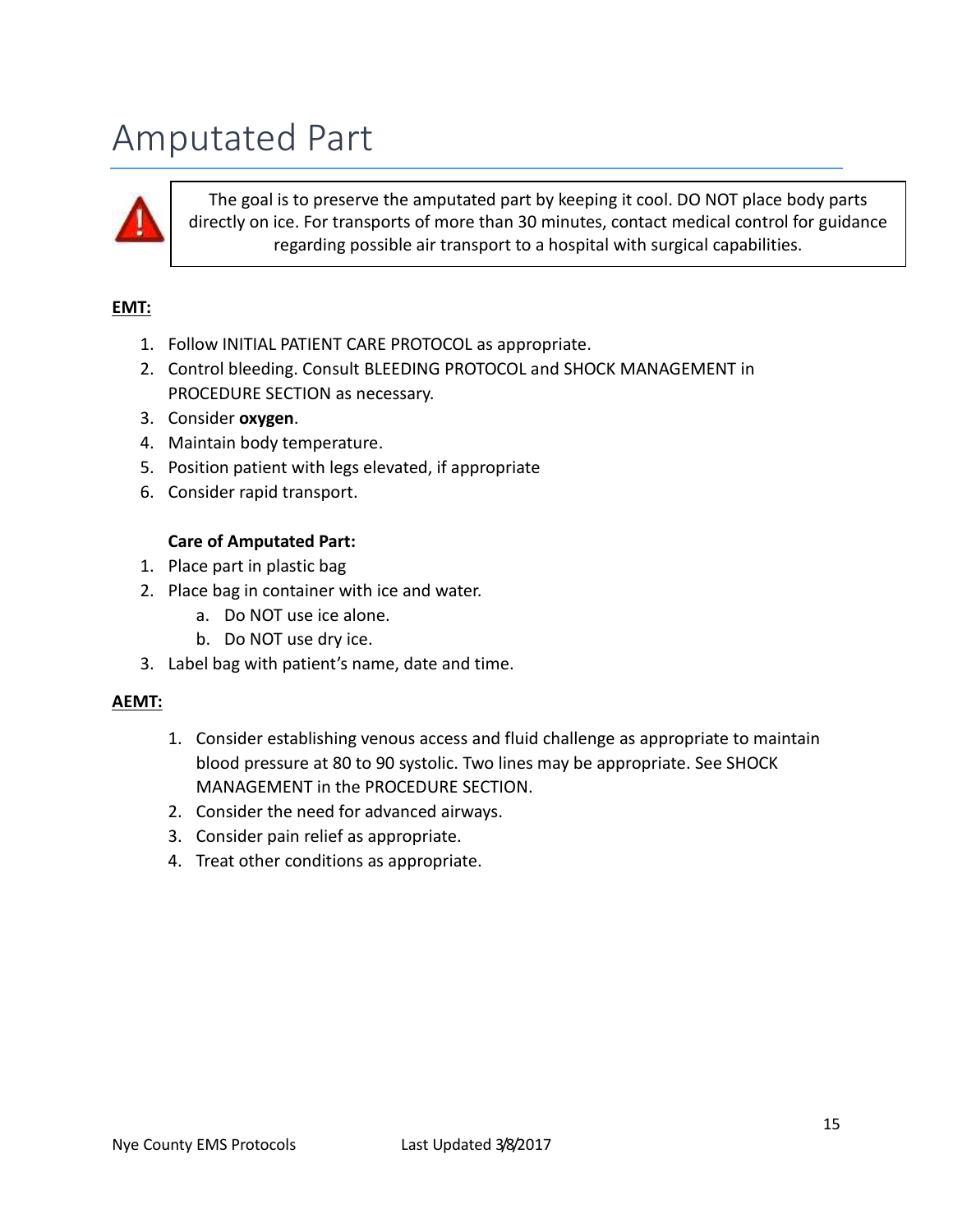### Behavioral Emergency



Assistance from law enforcement should be requested on all calls involving potentially violent patients. Do NOT restrain and transport a patient in the prone position.

#### **EMT:**

- 1. Follow INITIAL PATIENT CARE PROTOCOL as appropriate.
- 2. Consider medical causes of the patient's behavior
	- a. Hypoxia
	- b. Intoxication/overdose
	- c. Hypoglycemia
- 3. Implement *SAFER* model.
	- a. **S**tabilize the situation by containing and lowering the stimuli.
	- b. **A**ssess and acknowledge the crisis.

c. **F**acilitate the identification and activation of resources (chaplain, family, friends, or police).

- d. **E**ncourage patient to use resources and take actions in his/her best interest.
- e. **R**ecovery or referral leave patient in care of responsible person or professional, or transport to appropriate facility.

4. If it is in the best interest of the patient and does not place EMS personnel in danger of physical harm, restraint may be warranted. See RESTRAINT PROCEDURE.

- 1. Treat other conditions as appropriate.
- 2. Consider establishing venous access, if warranted.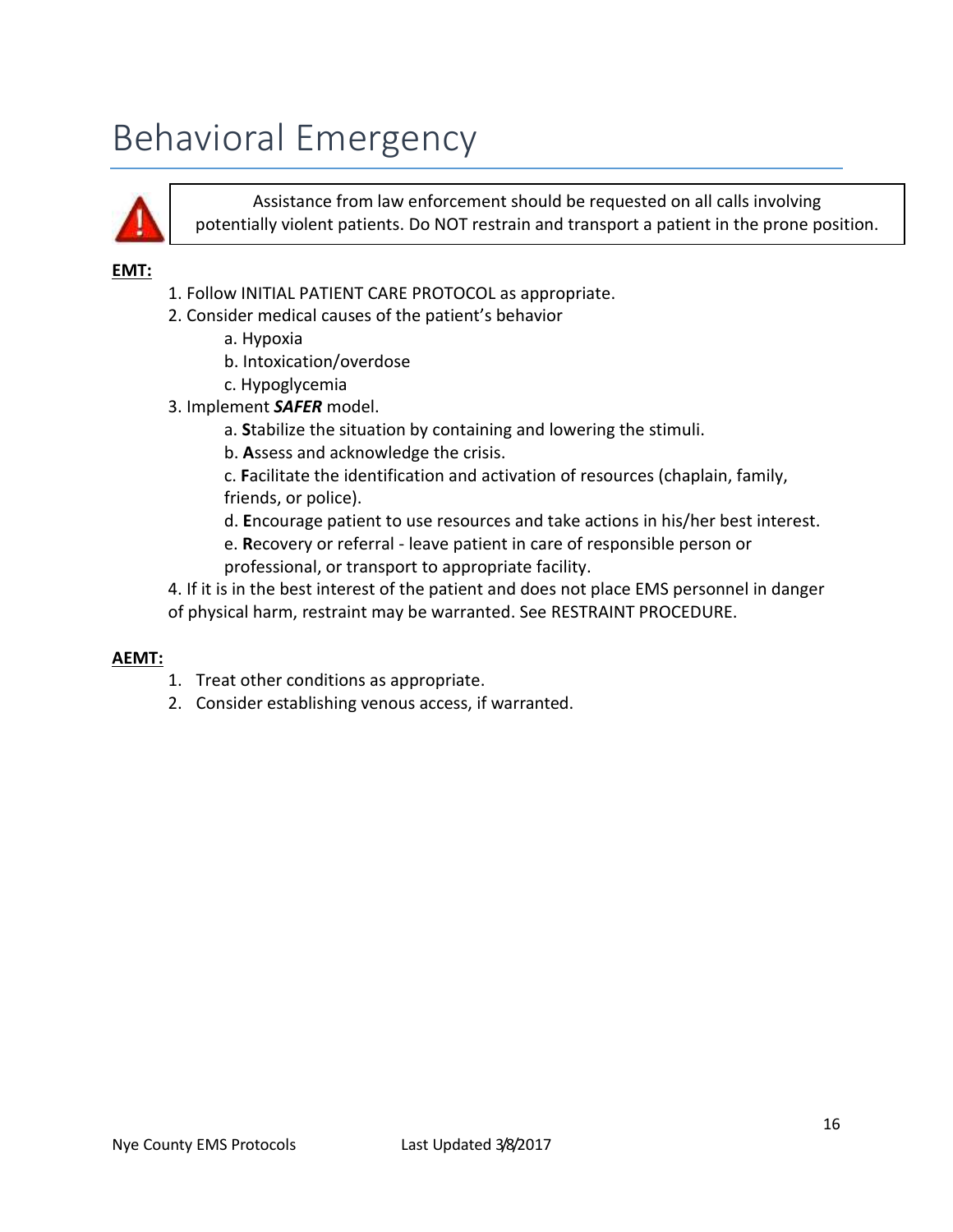### Bites/Stings

#### **EMT:**

- 1. Follow INITIAL PATIENT CARE PROTOCOL as appropriate.
- 2. Attempt to identify insect/animal. Consider taking photograph of insect/animal if possible.
- 3. Remove stinger using scraping motion if still present.
- 4. Clean area with soap/water or antiseptic wipe.
- 5. Remove jewelry or clothing that may be affected by swelling.
- 6. For stings, apply ice pack to the area and keep below heart level.
- 7. Be alert for vomiting or respiratory changes.
- 8. See ALLERGY/ANAPHYLAXIS PROTOCOL as needed.
- 9. Mark redness or swelling with a pen to monitor for further swelling.
- 10. If poisonous snakebite or anaphylaxis develops, consider ALS rendezvous.



Ice packs should NOT be applied to snake bites as it may cause vasoconstriction and further inject poison into the blood stream.

- 1. Consider establishing venous access.
- 2. Consider the need for advanced airways.
- 3. Consider pain relief as appropriate.
- 4. Treat other conditions as appropriate.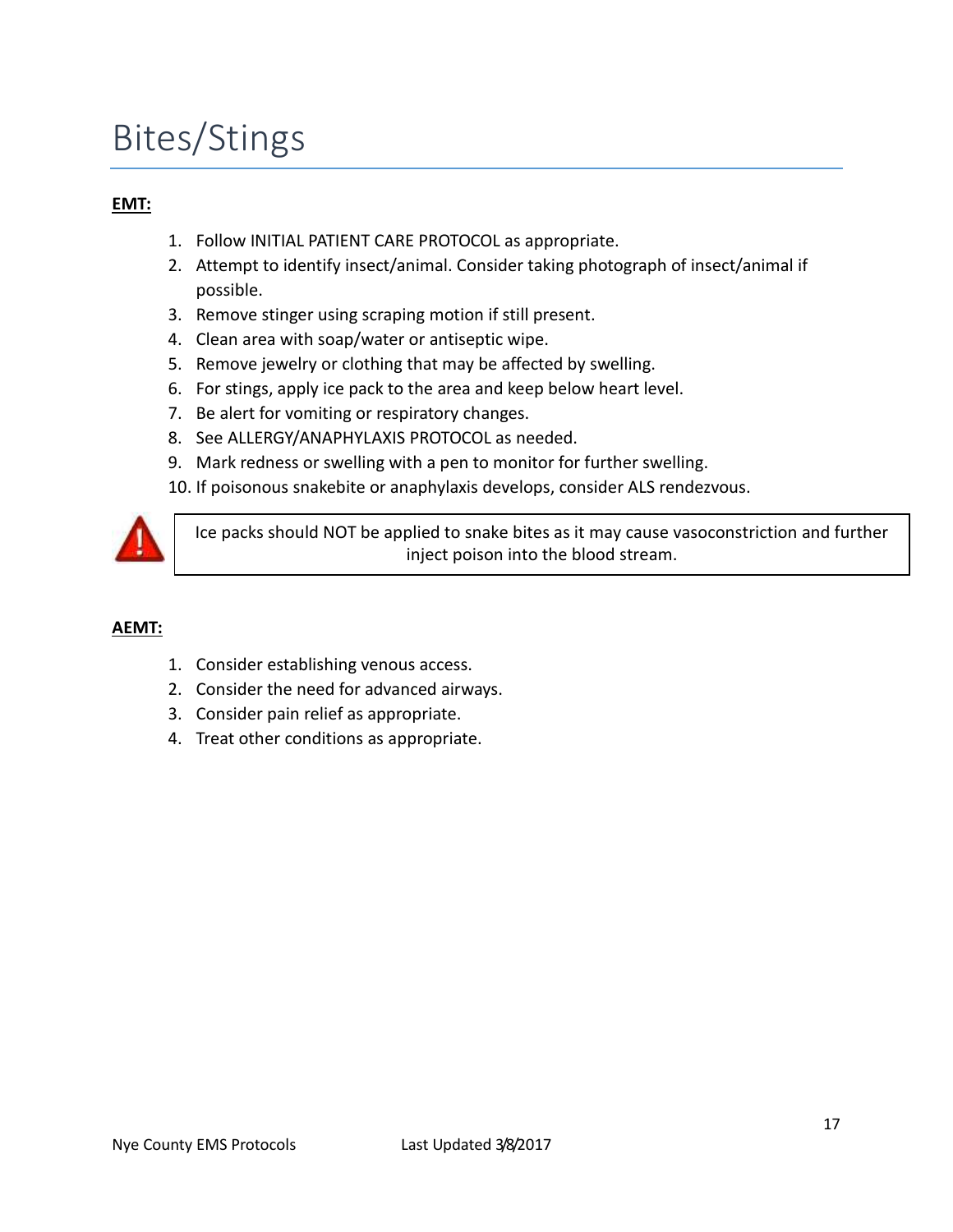### Bleeding (External)



New standards have removed elevation and pressure points. Firm, direct pressure and additional sterile gauze as needed or the use of tourniquets are most effective.

#### **EMT:**

- 1. Follow INITIAL PATIENT CARE PROTOCOL as appropriate.
- 2. Apply direct pressure.
- 3. If minor bleeding, only use gauze thick enough to still allow for direct and even pressure on the wound. Gauze in direct contact with the injury shall not be removed. Additional sterile gauze may be applied as needed to control bleeding.
- 4. If major bleeding is not immediately controlled, apply tourniquet.
	- a. Note time tourniquet is applied.
	- b. Monitor tourniquet for effectiveness. They often must be retightened during transport.
	- c. Provide rapid transport; consider ALS rendezvous, preferably flight.
	- d. Contact medical control for transport greater than 60 minutes for possible reperfusion instructions.
- 5. Consider **oxygen**.
- 6. Treat for shock.
- 7. Consider splinting to restrict movement and possibly assist with pressure, depending on splint type.
- 8. Consider hemostatic gauze as individual conditions warrant.

#### **AEMT:**

- 1. Consider venous access and fluid challenge as appropriate to maintain blood pressure 80 - 90 systolic. It is better to have a patient who is hypotensive (permissive hypotension) and still perfusing than to overload them with fluid. Two lines may be appropriate. See SHOCK MANAGEMENT in the PROCEDURE SECTION.
- 2. Consider advanced airways as needed.
- 3. Consider pain relief as appropriate.
- 4. Treat other conditions as appropriate.



Injuries to the neck and chest may be "sucking" wounds. As such they should be covered with an occlusive dressing to block air from entering the wound. While preparing such a dressing, cover the wound with a gloved hand until the dressing is ready for use. If air has already entered the wound or surrounding tissues, if dressing does not have a relief valve, leave the dressing open on one side to allow air to escape.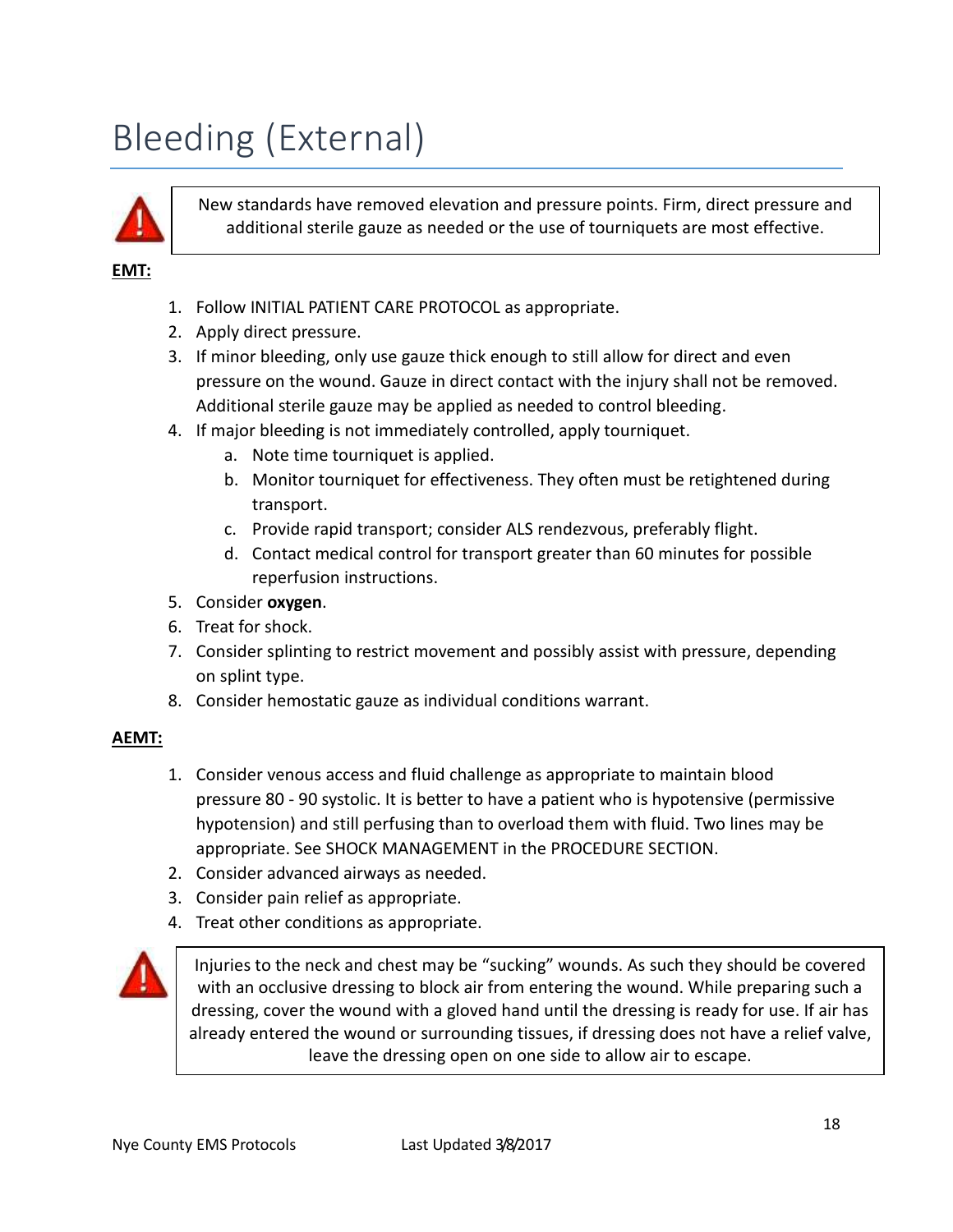### Burns

#### **EMT:**

- 1. Follow INITIAL PATIENT CARE PROTOCOL as appropriate.
- 2. Stop the burning process with water or saline.
- 3. Remove smoldering clothing and jewelry.
- 4. Continually monitor the airway for evidence of obstruction.
- 5. Cover the burned area with a dry, sterile dressing.
	- a) Water based burn gel may be used on areas with intact skin.
- 6. Estimate involved body surface area (BSA) using the "Rule of Nines" as well as depth.
- 7. Maintain body temperature.

#### **AEMT:**

- 1. Consider the need for advanced airway devices
- 2. Consider establishing venous access using LR solution. Two lines may be appropriate.
- 3. If vital signs and patient's condition indicate hypo perfusion, OR there is greater than 10% BSA involved, consider fluid challenge of 20mL/kg.
- 4. Burns deeper than superficial layer consider fluid using the Parkland Burn Formula
	- a.  $4mL \times (kg) \times \%$  of burn = total fluid in 24 hours
	- b. Total fluid/ $2 =$  fluid in first 8 hours
	- c. Divide the total by 8 for amount of fluid each hour
- 5. Consider pain relief as appropriate



Pediatric fluid bolus is 20mL/kg. May repeat as clinically indicated to a maximum of 60 mL/kg

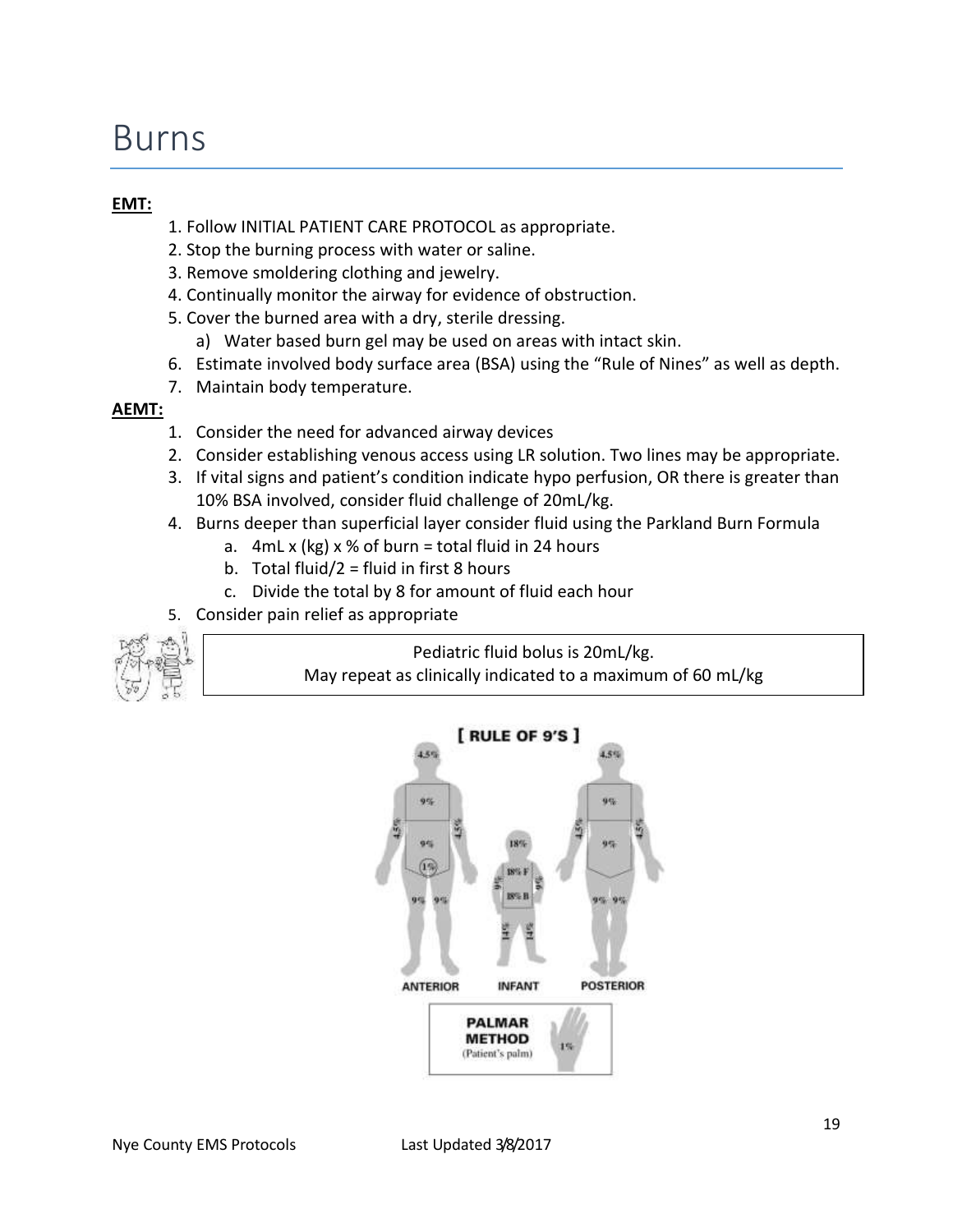### Cardiac Arrest - Adult



Interruptions in chest compressions should be avoided. Contact medical control as early as possible to determine transport necessity or termination of efforts. Patients found in cardiac arrest in hypothermic conditions will receive warming measures before terminating efforts. Extra personnel should attend CPR scenes whenever possible to allow for switching CPR positions and extra help.



#### **Reference current AHA CPR guidelines in the PROCEDURE SECTION. Follow the most current BLS/ACLS/PALS guidelines.**

#### **NO INITIATION OF CPR**

- 1. Patient is found to have rigor mortis, lividity, decomposition, obvious mortal injury, or other definitive signs of death, even if CPR was previously initiated by bystanders.
- 2. Down time greater than 15 minutes reported from a reliable source.
- 3. DNR, advanced directive, or POLST documentation.

#### **EMT:**

- 1. Follow INITIAL PATIENT CARE PROTOCOL as appropriate.
- 2. Establish unresponsiveness, apnea, and absence of pulse.
- 3. Begin **CPR** using current AHA guidelines.
	- a. Crews will remain in place for a minimum of 3 rounds of CPR and AED analysis before considering transport or contacting medical control.

#### **AEMT:**

- 1. Consider the need for advanced airway devices.
- 2. Consider establishing venous access.
- 3. Consider I.O. if peripheral I.V. access is unsuccessful.

Consider appropriate medications such as **oxygen**, **IV fluids**, **naloxone** and/or **dextrose 50%**.

#### **TERMINATION OF RESUCITATION:**

- 1. If the patient develops rigor mortis or dependent lividity.
- 2. **EMT level**:
	- a. No witnesses to the event.
	- b. **AND** no return of spontaneous circulation within 20 minutes of CPR
	- c. **AND** consecutive non-shockable rhythms as directed by the AED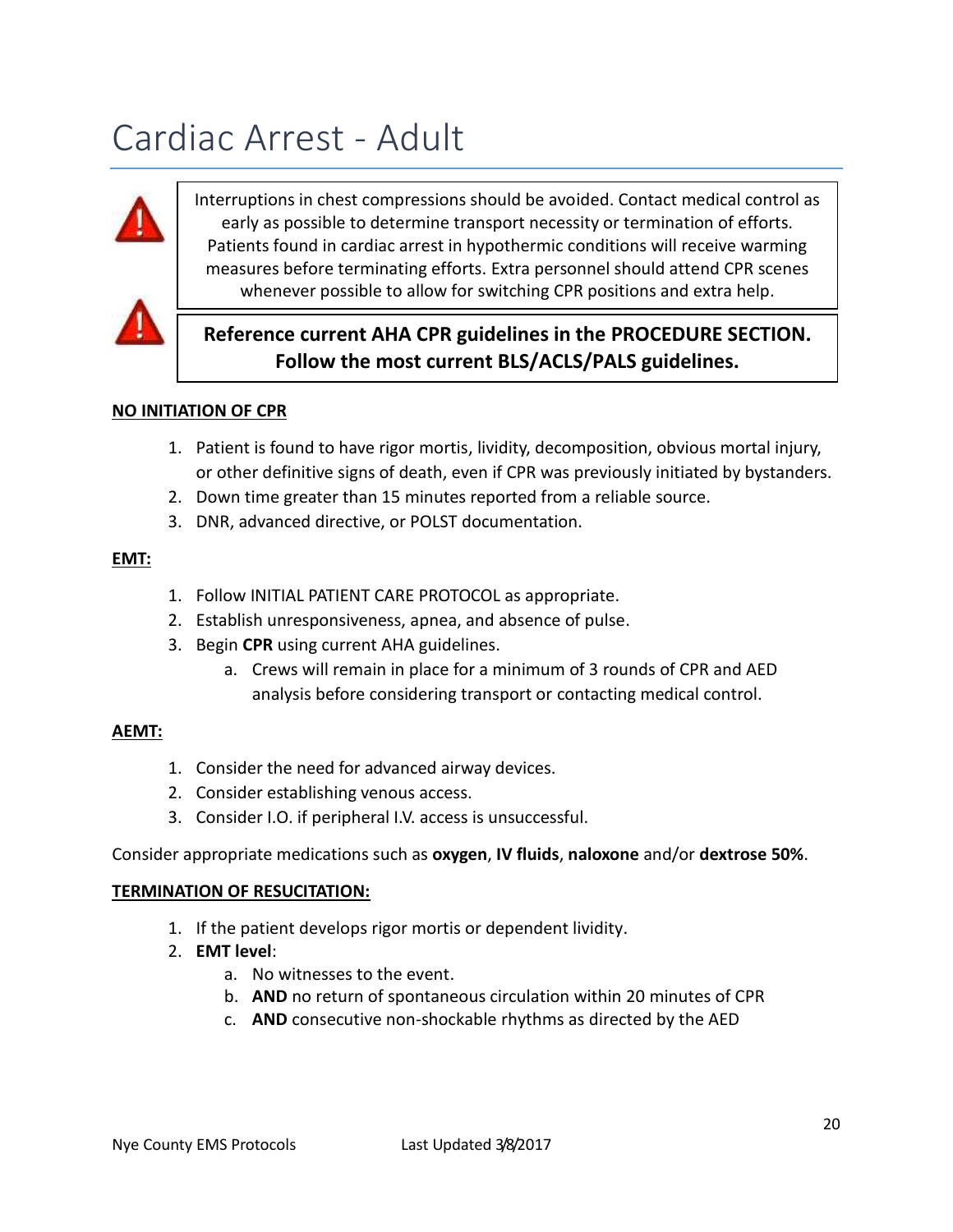### Cardiac Arrest – Adult Continued

- d. While still continuing care, contact medical control for further instructions or pronouncement of death.
	- i. If communications with medical control cannot be established, if patient meets above criteria a deputy coroner may pronounce death.
- 3. **AEMT level**
	- a. No return of spontaneous circulation (**ROSC**) or no shockable rhythms consecutively after 20 minutes of resuscitative efforts.
	- b. While still continuing care, contact medical control for further instructions or pronouncement of death.
- 4. Document the time of death and the name of the physician who issued the order.
- 5. Leave all medical interventions in place.
- 6. Notify dispatch.
- 7. Do not leave a body unattended. (In order to leave the scene, the body must be left with law enforcement, coroner, etc.)
- 8. Never transport/move a body without permission from law enforcement or the coroner except for assessment or its protection.



If the body is in public view and cannot be isolated, screened, or blocked from view, and is creating an unsafe situation with citizens/family, the body may be covered with a sterile burn sheet.

#### CONTINUE FOR NEONATE/INFANT/CHILD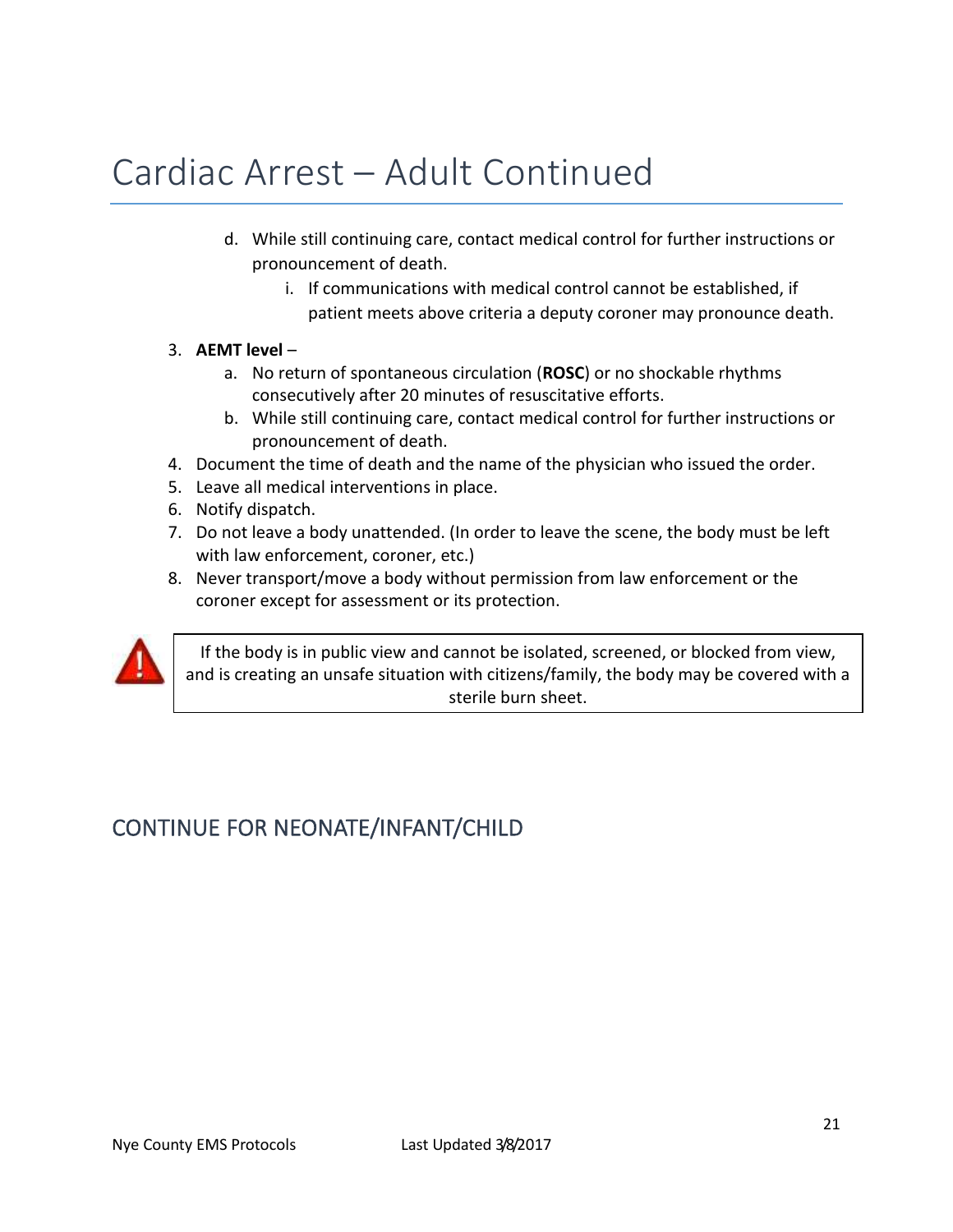### Cardiac Arrest – Neonate, Infant, Child



Cardiac arrest in children is most often secondary to respiratory arrest.

#### **NEONATAL RESUSCITATION** – Also consider referencing CHILDBIRTH in the PROTOCOL SECTION.



Suctioning immediately after birth should be reserved for babies with obvious obstruction or those requiring assisted ventilation.



Neonates should be resuscitated on room air only. Excess oxygen can be toxic. Reserve oxygen for neonates who continue to have low levels of oxygen as measured by a pulse oximeter. Do not rely on skin conditions.

#### **EMT:**

- 1. Confirm the absence of breathing.
- 2. If heart rate is less than 60 beats, resusciate at a rate of **three compressions to one breath**. (3:1 ratio.)
- 3. Deliver compressions at a rate of **100 – 120 per minute**.

#### **AEMT:**

- 1. Refrain from using advanced airways if ventilation is possible with a bag valve mask.
- 2. Consider vascular access. I.O is recommended for ease and speed of access.
- 3. Consider obtaining blood glucose level, administer **dextrose 50%** as approriate.
- 4. Consider narcotic respiratory depression if situation/history warrants. Consider **naloxone** pediatric dose: 0.1mg/kg up to 2mg I.V.

#### **INFANT/CHILD RESUSCITATION:**

#### **EMT:**

- 1. Confirm absence of pulse and breathing
- 2. Begin CPR using current AHA guidelines.
- 3. Prepare AED; if pediatric pads are unavailable consider placing adult pads on chest and back as patient size dictates.

- 1. Consider advanced airways.
- 2. Consider establishing venous access.
- 3. Treat other conditions as appropriate.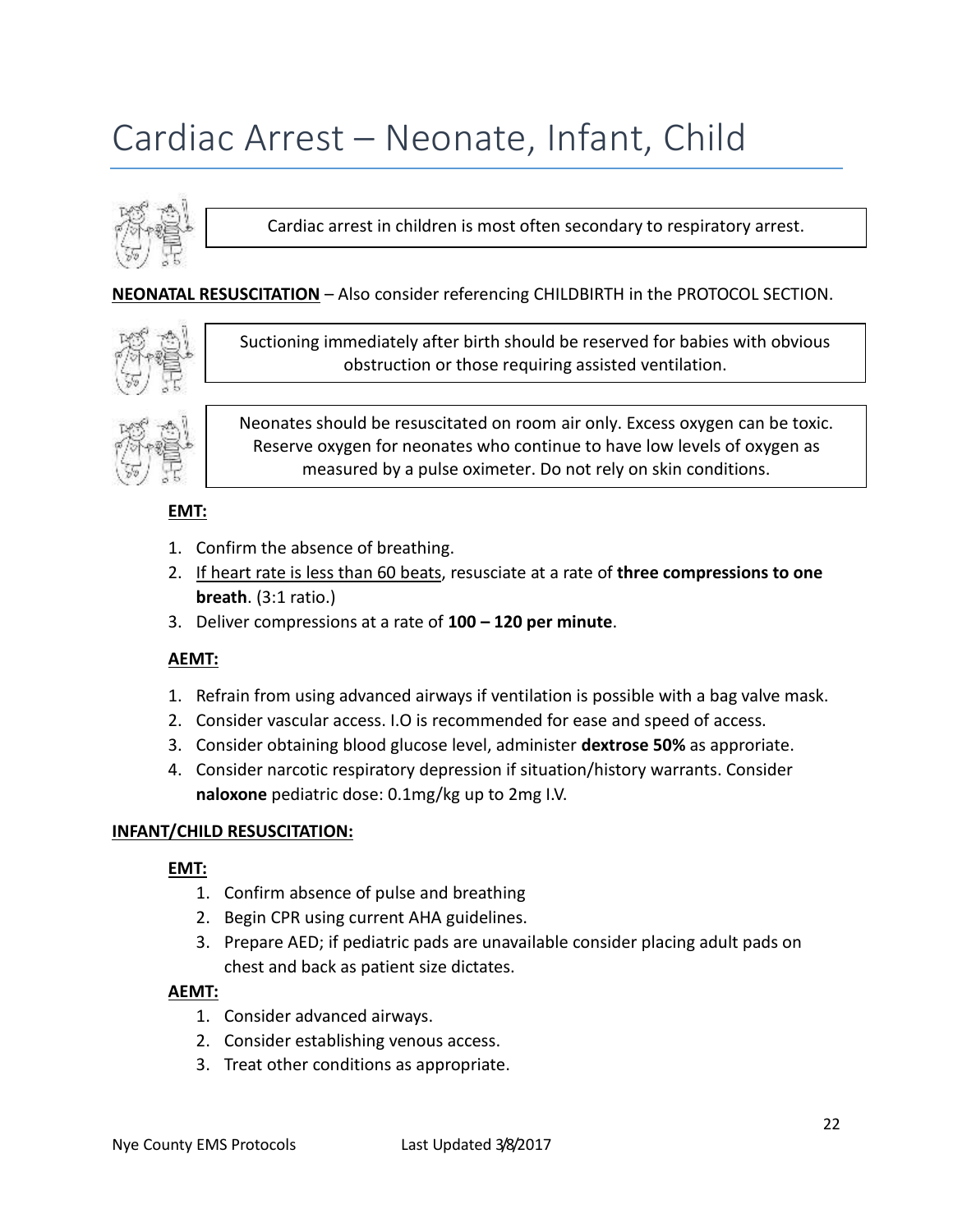### Chest Pain (non-traumatic)



**EMT:**

Consider Acute Myocardial Infarction in patients with atypical chest pain/pressure, arm or jaw pain with no chest discomfort, unexplained respiratory distress, or syncope episode.

Cardiac compromise is one of the known conditions in which high flow oxygen can be counterproductive. Care should be taken to only administer oxygen if it is necessary due to signs/symptoms of hypoperfusion or hypoxia.

- 1. Follow INITIAL PATIENT CARE PROTOCOL as appropriate.
- 2. Administer **oxygen** only if patient exhibits signs of hypoperfusion or hypoxia.
- 3. Assess vital signs, especially blood pressure. Assist patient with their own prescribed **nitroglycerin**. One dose if systolic pressure is greater than 100. Repeat in 3-5 minutes if no relief and systolic is still over 100.
- 4. If patient has taken erectile dysfunction medication within 24 hours, contact medical control prior to administering **nitroglycerin**.
- 5. If patient does not have prescribed **nitroglycerin**, contact medical control for permission to administer, as well as directions regarding repeat doses.
- 6. Reassess vital signs and level of chest pain/discomfort.
- 7. Administer 324 mg (81mg x 4) chewable **aspirin**.
- 8. CONTRAINDICATIONS of **aspirin**  allergy, bleeding/anticoagulant history, ulcers.
- 9. Capture EKG, if equipped, for hospital use.
- 10. Be prepared for the potential of cardiac arrest.

- 1. Consider venous access.
- 2. Administer **nitroglycerin** 0.4mg SL if systolic pressure is greater than 100.
	- a. If patient has taken erectile dysfunction medication within 24 hours, contact medical control prior to administering **nitroglycerin**.
- 3. Repeat **nitroglycerin** every 5 minutes as needed for a total of 3 doses. Contact medical control if more than 3 doses are needed.
- 4. Consider advanced airways if needed.
- 5. Treat other conditions as appropriate.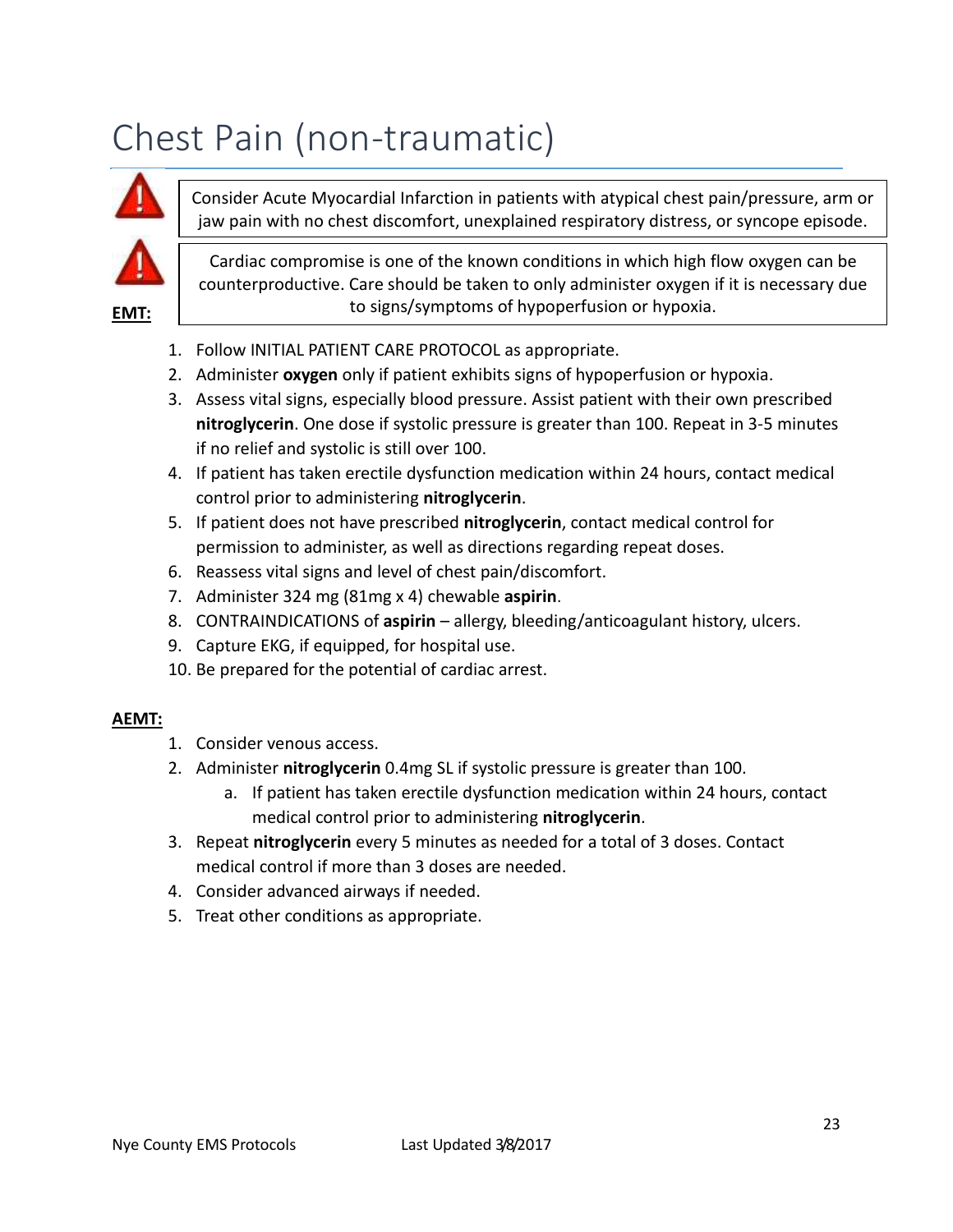### Childbirth

#### **EMT:**

- 1. Follow INITIAL PATIENT CARE PROTOCOL as appropriate.
- 2. If not actively pushing or no crowning is present, begin immediate transport. Left lateral recumbunt position if possible.
- 3. Be prepared to stop the ambulance if delivery occurs.
- 4. Gather history regarding the pregnancy.
	- a. Prenatal care
	- b. Due date
	- c. Contraction timing
	- d. Bleeding
	- e. Ruptured membranes
- 5. If delivery begins, watch patient for vaginal bleeding, abnormal presentation, nuchal cord, meconium, crowning, eclampsia, etc. Refer to end of this section as needed.
- 6. Consider **oxygen**.
- 7. Consider the need for another amulance if problems arise.
- 8. Use clean or sterile technique as much as possible.
- 9. Guide and control, but do not impede, delivery of the head.
- 10. Babies are slippery, be prepared.
- 11. Keep infant at level of the vagina.
- 12. Stimulate by drying, keep warm, wrap in blanket.
- 13. Once cord has stopped pulsing, clamp cord at approximately 6 and 8 inches. Cut between clamps.
- 14. Calculate first APGAR score (Listed at the end of this section).
	- **a. For neonatal resuscitation: see CARDIAC ARREST PROTOCOL/CPR PROCEDURE.**
	- b. Neonates should be resusciated at a 3:1 ratio of compressions and breaths, using only room air no **oxygen**, for asphyxial arrest.
	- c. For arrest thought to be cardiac in nature, use the 15:2 ratio.
- 15. Calculate second APGAR score within 5 minutes.
- 16. Give infant to mother, allow to nurse.
- 17. Begin transport. Placenta delivery can be done during transport.
- 18. Watch patient for excess hemorage.
	- a. If present, massage uterus gently.
	- b. Consider ALS rendezvous.
- 19. Monitor vitals of both mother and infant.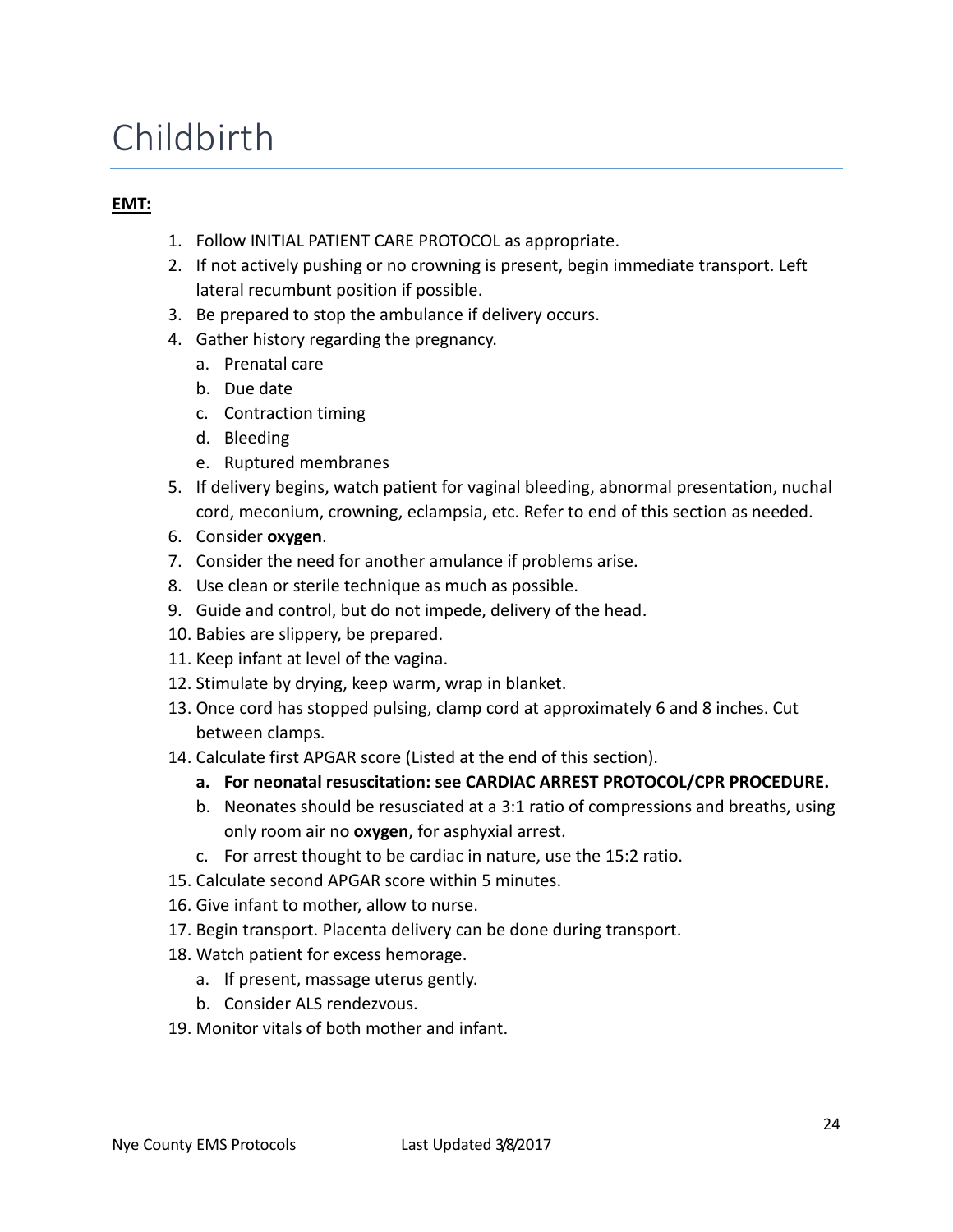#### **AEMT**

- 1. Consider vascular access using large bore needle, run fluid as appropriate for patient condition and blood loss.
- 2. Consider the need for advanced airways.
- 3. Treat other conditions as appropriate.



#### **Other conditions and considerations:**

**Abruptio Placenta:** potentially fatal to mother and infant. Aggressively treat for blood loss and shock. Rapid transport, ALS rendezvous if possible.

**Breech Presentation:** May require gloved fingers inserted in the vagina to form a "V" near the infants face to make way for breathing until the head delivers.

**Limb Presentation:** Cover with moist, sterile dressing and provide prompt transport.

**Nuchal Cord:** Attempt to slip over the head. If unable, consider clamping and cutting cord as necessary.

**Prolapsed Cord:** May require gloved fingers inserted in the vagina to form a "V" and keep pressure off the cord to allow for blood flow. Consider positioning the patient to remove pressure from the cord such as Trendelenburg or as directed by medical control.

| <b>SIGN</b>                   | 0 Point                  | 1 Point          | 2 Points           |
|-------------------------------|--------------------------|------------------|--------------------|
| Apprearance                   | Blue-gray, pale all over | Normal, except   | Normal over entire |
|                               |                          | extremities      | body               |
| <b>Pulse</b>                  | Absent                   | Below 100        | Above 100          |
|                               |                          | beats/min        | beats/min          |
| Grimace (reflex)              | No repsonse              | Grimace          | Pulls away, cough  |
| <b>Activity (muscle tone)</b> | Absent                   | Arms/Legs flexed | Active movement    |
| Respiration                   | Absent                   | Slow, irregular  | Good, crying       |

#### **Apgar Score:**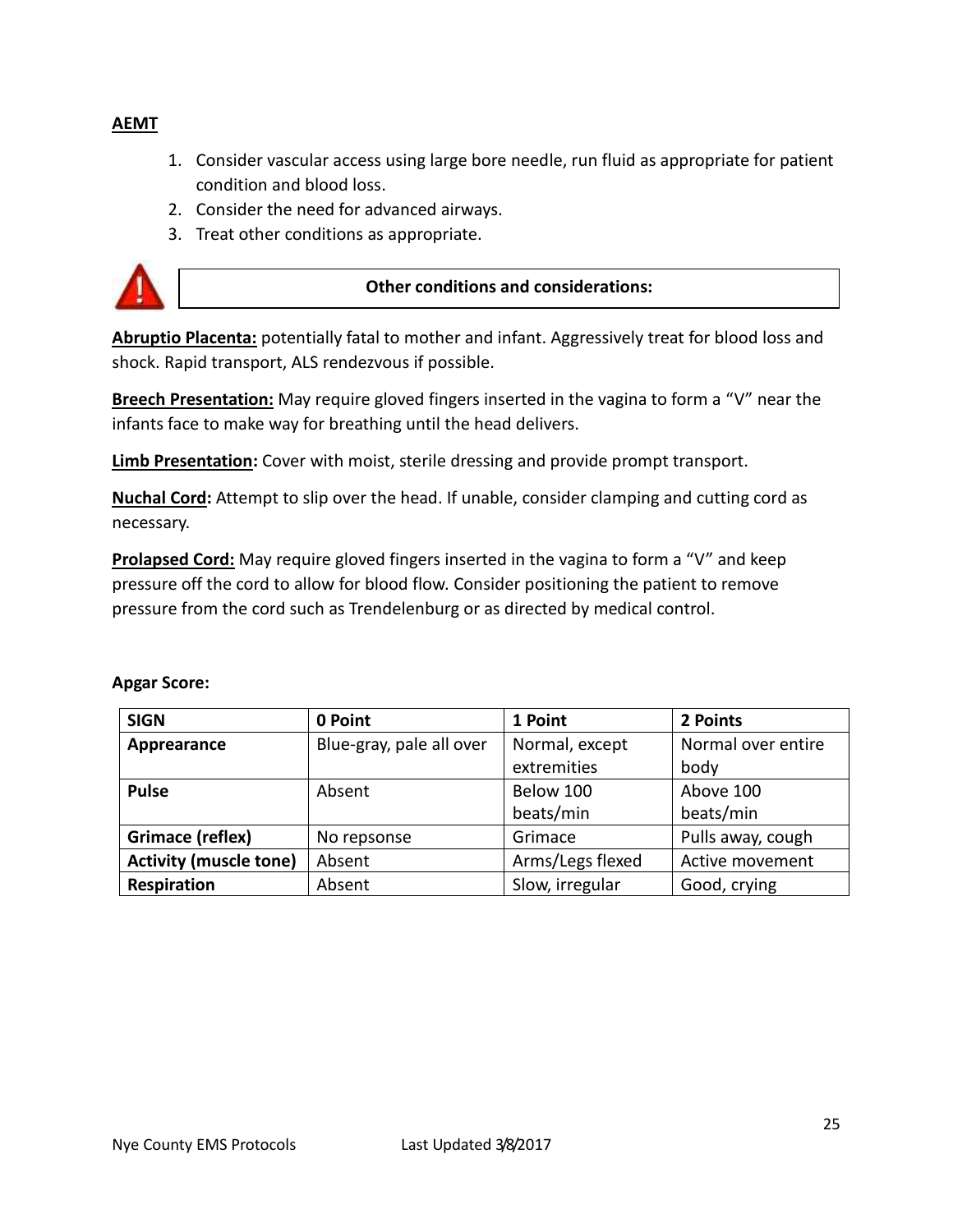### Cold Emergencies



If possible, humidify oxygen. Warm I.V. fluids, if used. A hypothermic heart may be unresponsive to defibrillation. Core body temperature should be 86 degrees before attempting defibrillation.

**EMT:**

- 1. Follow INITIAL PATIENT CARE PROTOCOL as appropriate.
- 2. Protect the patient from further heat loss
	- a. Remove from the cold environment
	- b. Do NOT re-expose to cold
	- c. Remove wet clothing, cover with a blanket, and keep warm
	- d. Consider applying heat packs to the neck, armpits, and groin
- 3. Handle the patient gently
	- a. Do NOT rub or massage extremities
	- b. Cover any frostbitten parts with dry, sterile dressings
- 4. Remove jewelry
- 5. Do not allow the patient to walk or exert themselves
- 6. Do not give the patient anything to eat or drink
- 7. Obtain vitals every 5 minutes, including body temperature

#### **AEMT:**

- 1. Treat other conditions as appropriate.
- 2. Consider establishing venous access.
	- a. Consider warming the fluids.
- 3. Consider the need for advanced airway devices.



Patients, especially infants, are susceptible to losing heat through the head. Cover the head to help maintain body heat.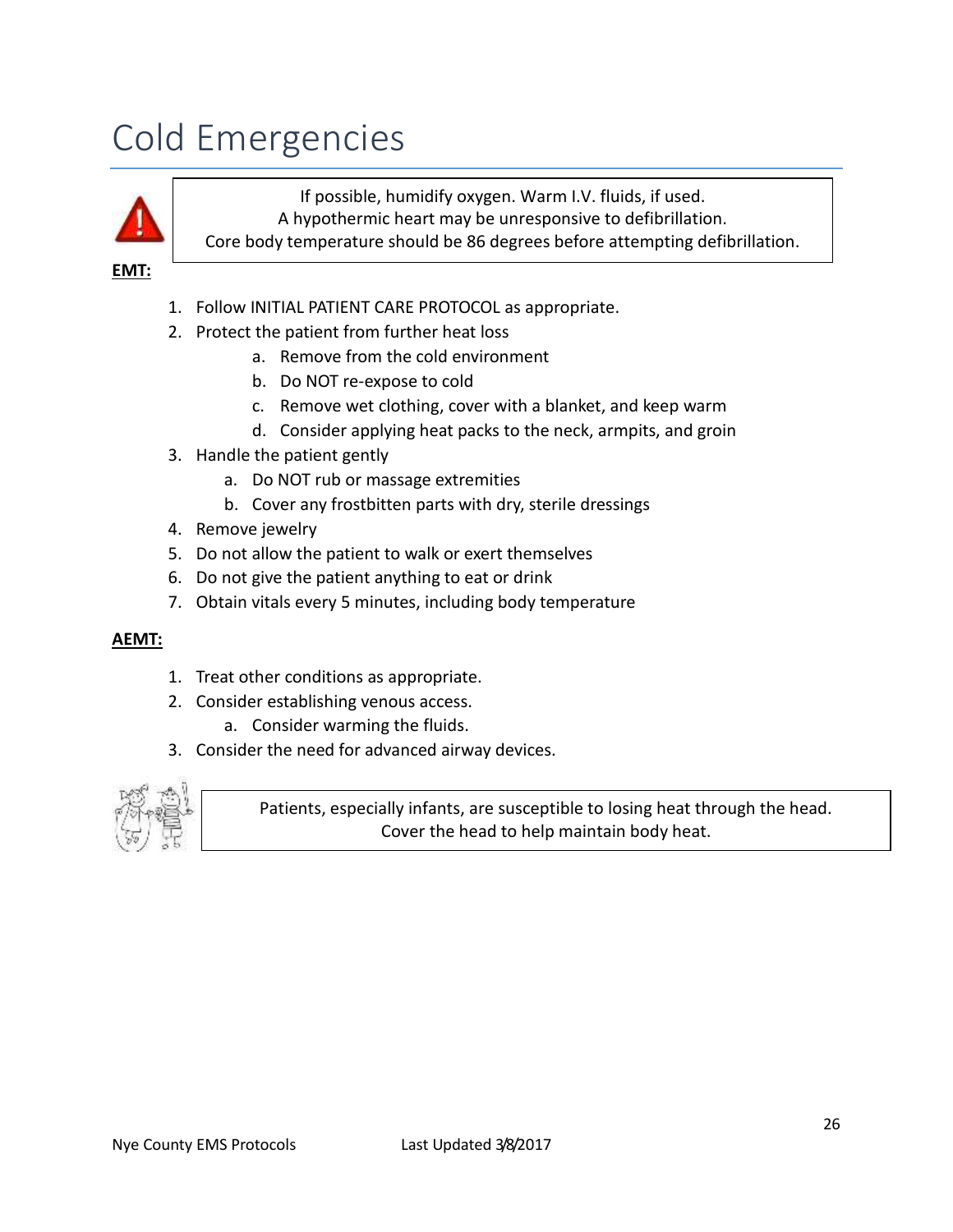### Congestive Heart Failure/Pulmonary Edema



#### **EMT:**

- 1. Follow INITIAL PATIENT CARE PROTOCOL as appropriate.
- 2. Place patient in position of comfort.
- 3. Consider high flow **oxygen**, consider CPAP if available
	- a. See CPAP in the PROCEDURE SECTION.
- 4. Rapid transport

- 1. Consider establishing venous access.
- 2. Consider the need for advanced airway devices.
- 3. Treat other conditions as appropriate.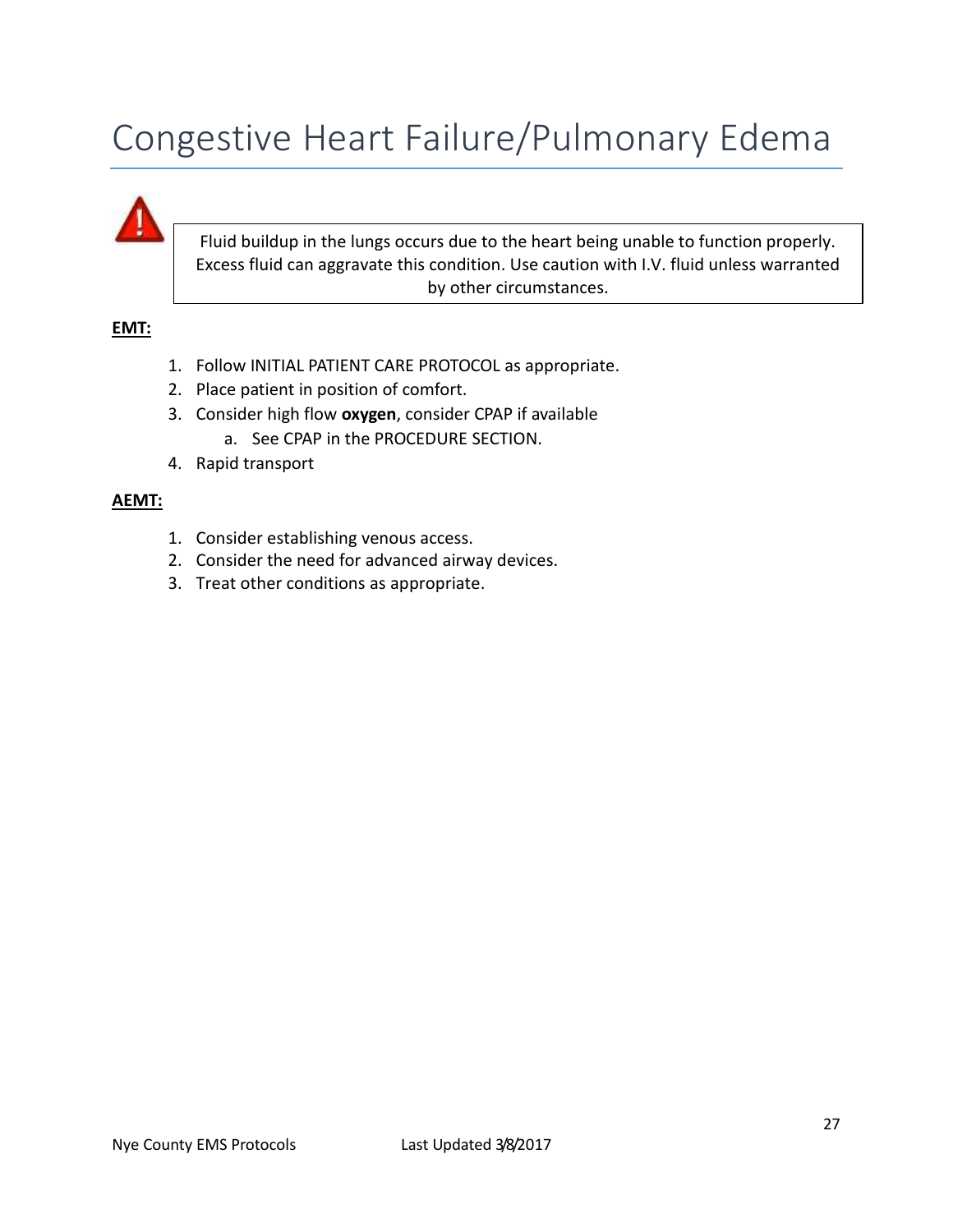### Cyanide Exposure

#### **THIS MEDICATION IS NOT NORMALLY CARRIED ON THE AMBULANCE. AEMT PROVIDERS WHO ARE TRAINED MAY ADMINISTER, OR MONITOR, THIS MEDICATION IN COOPERATION WITH INDUSTRIAL SETTINGS THAT STOCK THIS MEDICATION**.



Cyanide exposure can come from industrial settings, especially the many active mining operations scattered throughout the region. Cyanide is also present in smoke from residential and industrial fires. Cyanide has been used as a chemical warfare agent, and could be used in a terrorist attack. While the priority is to administer an antidote as quickly as possible, as with any chemical, EMS personnel should wear the appropriate PPE. When the patient is ready for transport be sure the patient has been decontaminated before being placed in an ambulance.

**Hydroxocobalamin** should be used in patients with deteriorating or severe symptoms including: AMS, headache, seizure, coma, nausea, vomiting, chest tightness, cardiovascular collapse, difficulty breathing, tachypnea (early sign), bradypnea (late sign), hypertension (late sign). When in doubt about try cyanide exposure, contact **Poison Control/Medical Control**.

The principal acute care concerns are hemodynamic instability and cerebral edema. The continuous cardiac monitoring, respiratory and cardiovascular support, and neurologic evaluation these patients need is best provided in an intensive care unit. Decide for air transport to an appropriate facility as quickly as possible.

The skin of a cyanide-poisoned person can sometimes be unusually pink or cherryred because oxygen will stay in the blood and not get into the cells. The person may also breathe very fast and have either a very fast or very slow heartbeat.

#### **EMT:**

- 1. Initiate plans for rapid transport and a higher-level caregiver rendezvous as soon as cyanide exposure is known or suspected.
- 2. Follow INITIAL PATIENT CARE PROTOCOL as appropriate.
- 3. Monitor and maintain respiratory and circulatory function.
- 4. Administer high flow **oxygen**.

- 1. Establish venous access.
- 2. Administer **hydroxocobalamin** (**Cyanokit** ®)
	- a. 5 g, intravenously, as a single infusion over 15 minutes. May repeat a second 5 g dose, depending on the severity of poisoning and clinical response, for a maximum cumulative dose of 10 g. Follow package directions.
	- b. Treat other conditions as appropriate.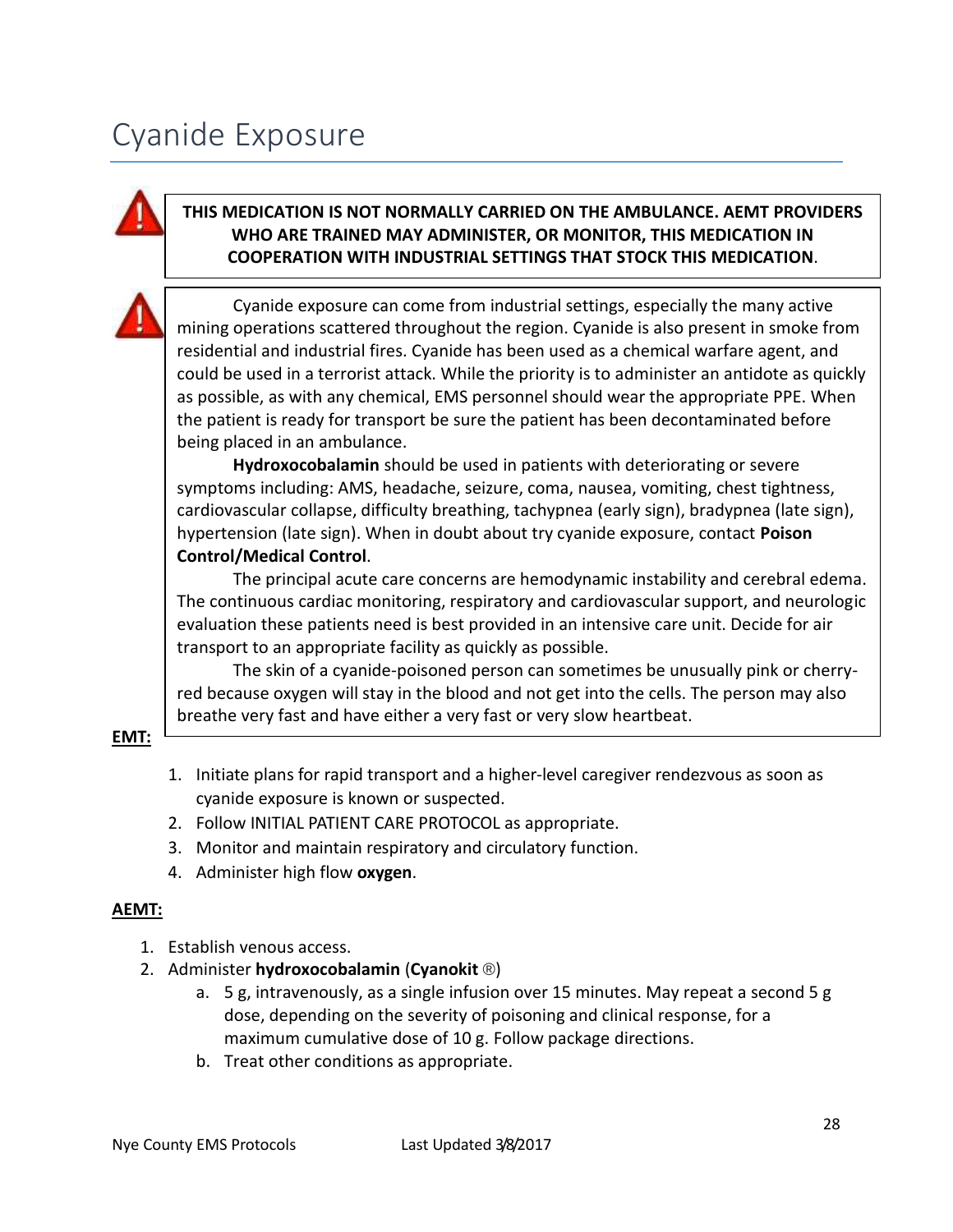### Diabetic Emergencies

#### **EMT:**

- 1. Follow INITIAL PATIENT CARE PROTOCOL as appropriate.
- 2. Consider blood glucose level with glucometer.
	- a. If hypoglycemic and conscious, administer **oral glucose**
	- b. If hypoglycemic and unresponsive, attempt rendezvous with higher level providers.
	- c. If hyperglycemic, attempt rendezvous with higher level providers.
- 3. Consider rapid transport
- 4. Repeat doses of oral glucose may be necessary if the patient is very low or for long transport times.

#### **AEMT:**

- 1. Consider establishing venous access.
- 2. Consider IV administration of **dextrose 50%** if hypoglycemic.
	- a. If IV access is not available, consider IM **glucagon**, 1mg, may repeat in 10 minutes.
		- i. **Glucagon** is most effective when used in conjunction with **dextrose 50%**.
		- ii. If patient doesn't respond to second dose of glucagon, **dextrose 50%** must be given.
- 3. If hyperglycemic, administer fluid bolus of 20mL/kg **normal saline** for adults and pediatric patients.
- 4. If patient is exhibiting signs/symptoms of diabetic ketoacidosis administer 500 1000mL of fluid wide open as based on blood pressure and lung sounds, then TKO.
- 5. Consider **oxygen** if patient exhibits signs of hypoperfusion.
- 6. Consider the need for advanced airways.

#### **DILUTED dextrose dose for children 3 months to 7 years:**

Empty half the syringe of **dextrose 50%** and draw up normal saline to refill it. This will give a concentration of **dextrose 25%**.

#### **Newborns to 3 months old:**

Put 2 mL of **dextrose 50%** in a syringe and add 8 mL of **normal saline**. This will give a concentration of **dextrose 10%.**



Dose of **glucagon** is 0.5mg/kg for children who weigh less than 20kg. Children over 20kg the dose is the same as for adults, 1mg.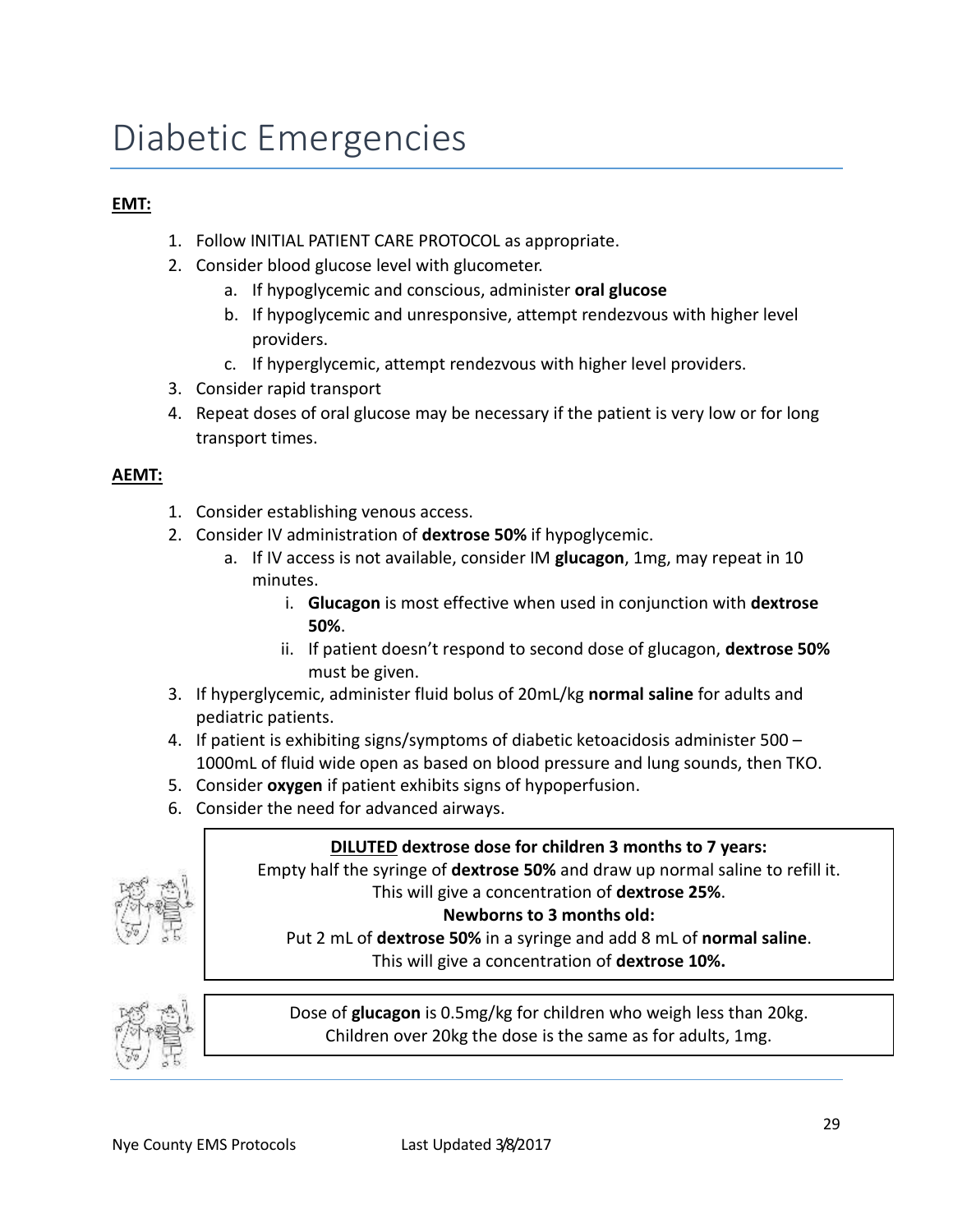### Head Injury (Traumatic)

#### **EMT:**

- 1. Follow INITIAL PATIENT CARE PROTOCOL as appropriate.
- 2. Monitor level of consciousness.
- 3. Maintain manual C-spine immobilization until assessment can be made for the need of further immobilization. MOI alone is not enough evidence.
- 4. If ventilation becomes necessary, ventilate at a normal rate appropriate for the age of the patient **unless increased Intracranial Pressure (ICP) is suspected**, (see section below). Titrate **oxygen** to maintain pulse oximetry to ≥94%
	- a. Adult: Every 5-6 seconds, approximately 12/minute
	- b. Children: Every 3 seconds, approx. 20/minute
	- c. Infants: Every 2-3 seconds, approx. 25/minute

**Ventilation rates for suspected increased ICP: DO NOT HYPERVENTILATE!** Adults – 20/min, Children – 25/min, Infant – 30/min

- 5. Control bleeding with direct pressure unless contraindicated by skull damage. Hemostatic gauze may assist with bleeding control.
- 6. Calculate GCS.

| <b>EYE OPENING</b> |    | <b>VERBAL RESPONSE</b>       |   | <b>MOTOR RESPONSE</b>           |
|--------------------|----|------------------------------|---|---------------------------------|
| Spontaneous        | 5. | <b>Answers Appropriately</b> | 6 | <b>Follows Commands</b>         |
| Verbal Response    | 4  | Confused                     |   | Localizes Pain                  |
| Pain Response      | 3  | Inappropriate Response       | 4 | <b>Withdraws From Pain</b>      |
| None               |    | Unintelligible Noises        | 3 | Abnormal Flexion: Decorticate   |
|                    |    | <b>None</b>                  |   | Abnormal Extension: Decerebrate |
|                    |    |                              |   | <b>None</b>                     |

- 7. Be prepared for nausea, vomiting, and possible seizure.
- 8. Rapid transport, consider ALS rendezvous including flight for severe injuries.

| <b>Signs/Symptoms of Concussion</b>                                                                                                                                                                                                                                                                                                            | <b>Signs/Symptoms of Intracranial Pressure</b><br>(ICP)                                                                                                                      |
|------------------------------------------------------------------------------------------------------------------------------------------------------------------------------------------------------------------------------------------------------------------------------------------------------------------------------------------------|------------------------------------------------------------------------------------------------------------------------------------------------------------------------------|
| Headache, nausea, vomiting, dizziness,<br>possible loss of consciousness, vacant stare,<br>delayed verbal and motor responses,<br>confusion, inability to focus attention,<br>disorientation, slurred or incoherent speech,<br>lack of coordination, inappropriate emotions,<br>memory deficits, inability to memorize or<br>recall (amnesia). | Decline in GCS score of two points or more<br>whose initial score was 8 or less, asymmetric,<br>sluggish, dilated, or nonreactive pupils,<br>posturing or no motor response. |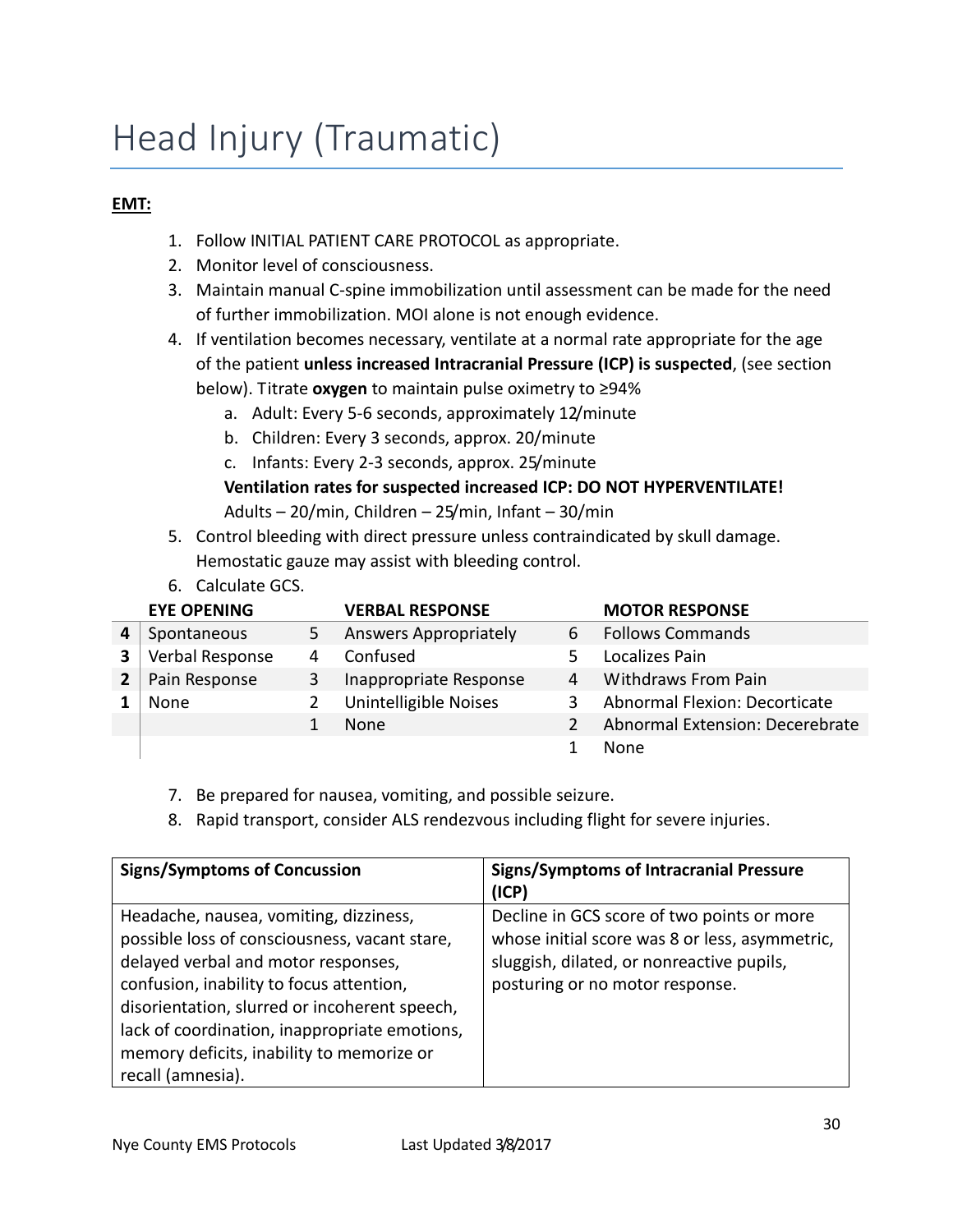• In addition to the mentioned signs/symptoms of ICP, a secondary brain injury can result from hypoxia, hypotension, hypoglycemia, pressure shift of the brain including possible herniation. Do not neglect to manage these conditions.

- 1. Establish venous access.
	- a. Titrate fluid to maintain systolic pressure greater than 90.
- 2. Consider the need for advanced airway devices. Ventilate at rates listed above; note the difference in rates for suspected increased ICP.
- 3. Treat other conditions as appropriate.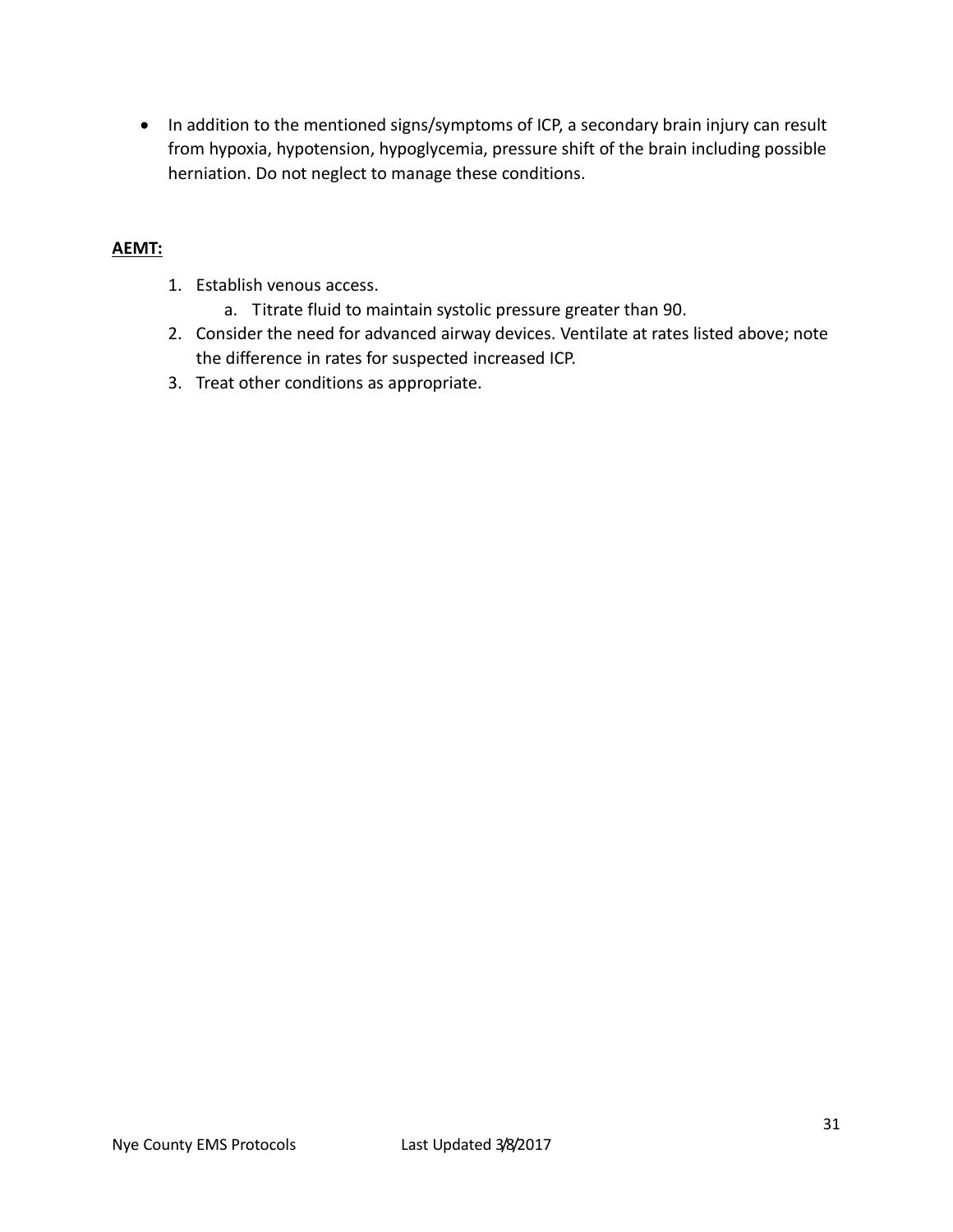### Heat Emergencies/Fever



High body temperatures can cause seizures. Rapid cooling may cause vomiting. Heat emergencies may be environmental, caused by fever, or neurologic in nature.

#### **EMT:**

- 1. Follow INITIAL PATIENT CARE PROTOCOL as appropriate.
- 2. Remove from the hot environment and place in cool environment
- 3. Loosen or remove clothing
- 4. If unresponsive, place in recovery position
- 5. Cool patient with water and fanning and/or cool packs to neck, armpits, and groin
- 6. If patient is alert, stable, and not nauseous give small sips of cool water
	- a. If patient is vomiting, transport on their side
- 7. For fevers, consider oral **acetaminophen** or **ibuprofen**.
	- a. Adult Dose **acetaminophen**: 325 650 mg every 4-6 hours.
	- b. Adult Dose **ibuprofen**: 200 400mg every 4-6 hours.



Pediatric dose **acetaminophen**: 10-15mg/kg. Pediatric dose **ibuprofen**: 5mg/kg.

#### **AEMT:**

- 1. Consider establishing venous access.
- 2. Consider the need for advanced airway devices.
- 3. Treat other conditions as appropriate.



Treat febrile seizures in infants and children by sponging down the skin with cool water during transport. If shivering occurs, stop sponging. Consider an I.V. Pediatric fluid bolus is 20mL/kg.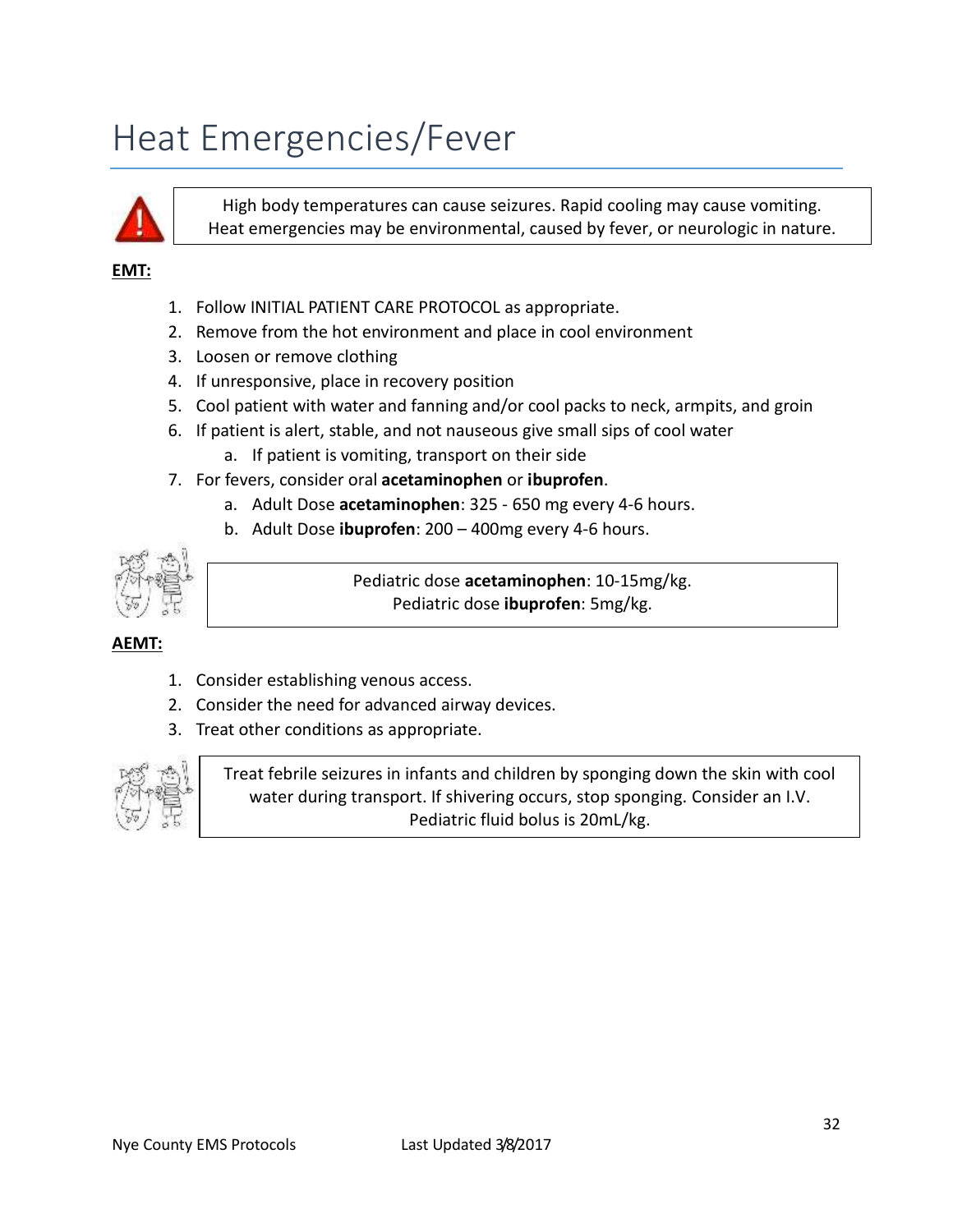### Musculoskeletal Injury

#### **PASG/MAST: This device is no longer included in the protocols.**

This device has been proven to be an unreliable method for combating shock. Hip/pelvis injuries are best managed with a pelvic stabilization device. Leg injuries should be splinted with rigid, vacuum, air, or traction splints.

**EMT:**

- 1. Follow INITIAL PATIENT CARE PROTOCOL as appropriate
- 2. Consult BLEEDING CONTROL PROTOCOL as needed.
- 3. Consider RICES
	- a) Rest
	- b) Ice
	- c) Compression
	- d) Elevation
	- e) Splinting
- 4. If splinting
	- a) Confirm the presence of pulse, motor, and sensory functions. If not present, gently move limb in natural position and recheck.
	- b) If all functions present, splint, then recheck.
	- c) If functions are not present or weak, consult medical control for further direction and provide prompt transport.
- 5. Splinting can be performed using any splinting materials available that will immobilize the joint above and below the injury as appropriate.
- 6. Do not place straps or other securing devices directly over wounds if possible. Attempt to maintain access to wounds to maintain or monitor bleeding control.
- 7. Provide open access to fingers or toes as appropriate to monitor circulation.

- 1. Consider establishing venous access.
- 2. Consider the need for advanced airway devices.
- 3. Consider pain relief as appropriate
- 4. Treat other conditions as appropriate.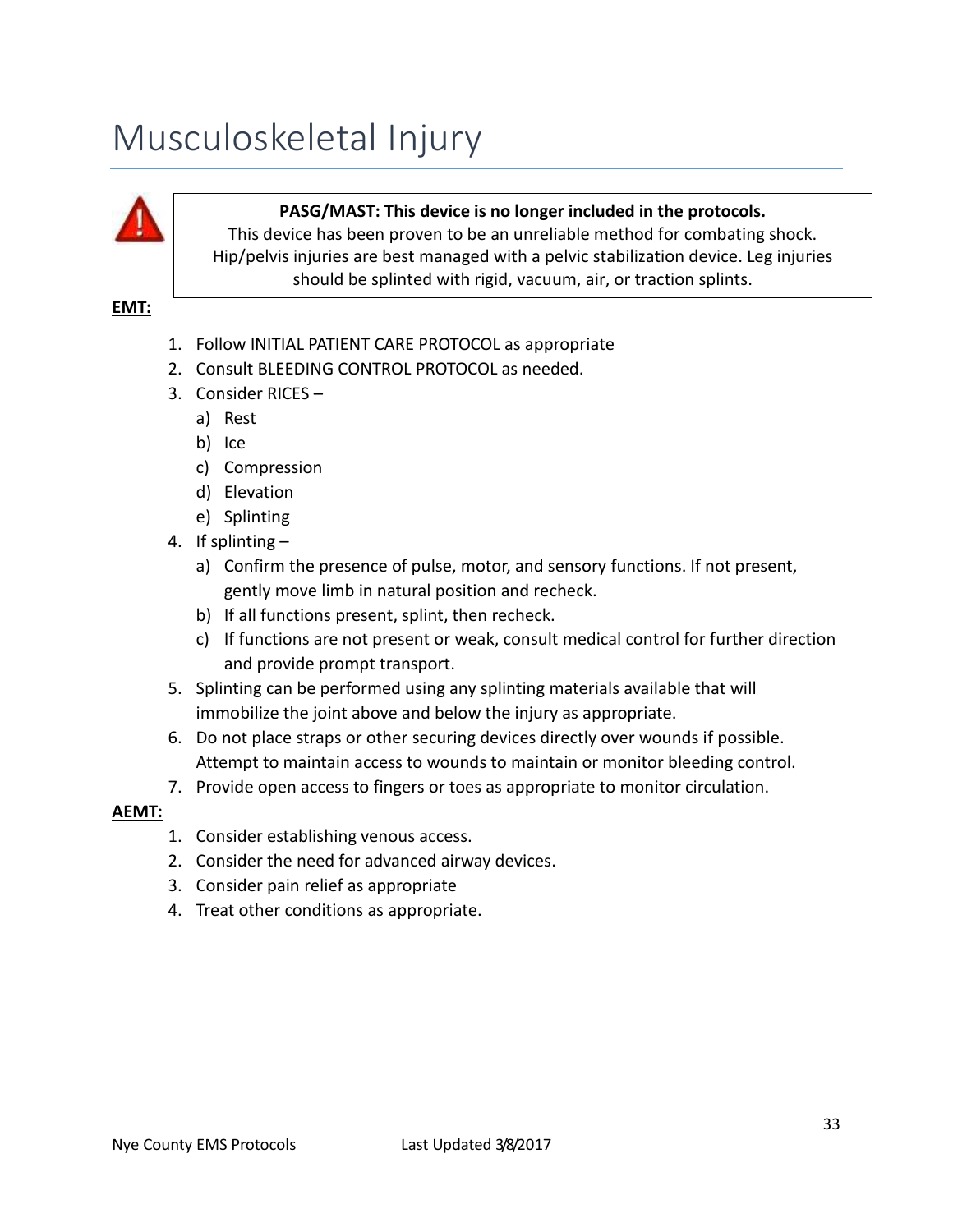### Overdose (containing narcotic substance)

#### **EMT:**

- 1. Follow INITIAL PATIENT CARE PROTOCOL as appropriate.
- 2. If possible, identify and estimate amount of substance ingested
- 3. Be prepared for nausea, vomiting, and possible airway compromise.
- 4. Consider IN or IM **naloxone**.
	- a. Intranasal 2mg, given 1mg/mL in each nostril. If no response in 5 minutes, give a second dose.
	- b. IM 0.4mg 2mg, up to 10mg for adults. If no response in 5 minutes, give a second dose.
	- c. Titrate dose to support/maintain respiratory effort. Contact medical control for instructions for further doses.



Pediatric **naloxone** dose: 0.1mg/kg up to 2mg IM, IN, or I.V.

- 1. Consider establishing venous access.
- 2. Consider **naloxone** slow I.V. push, 0.5mg at a time, titrate dose to maintain respiratory effort. Repeat doses to maintain respiratory effect as needed up to 10mg.
- 3. Consider the need for advanced airway devices.
- 4. Treat other conditions as appropriate.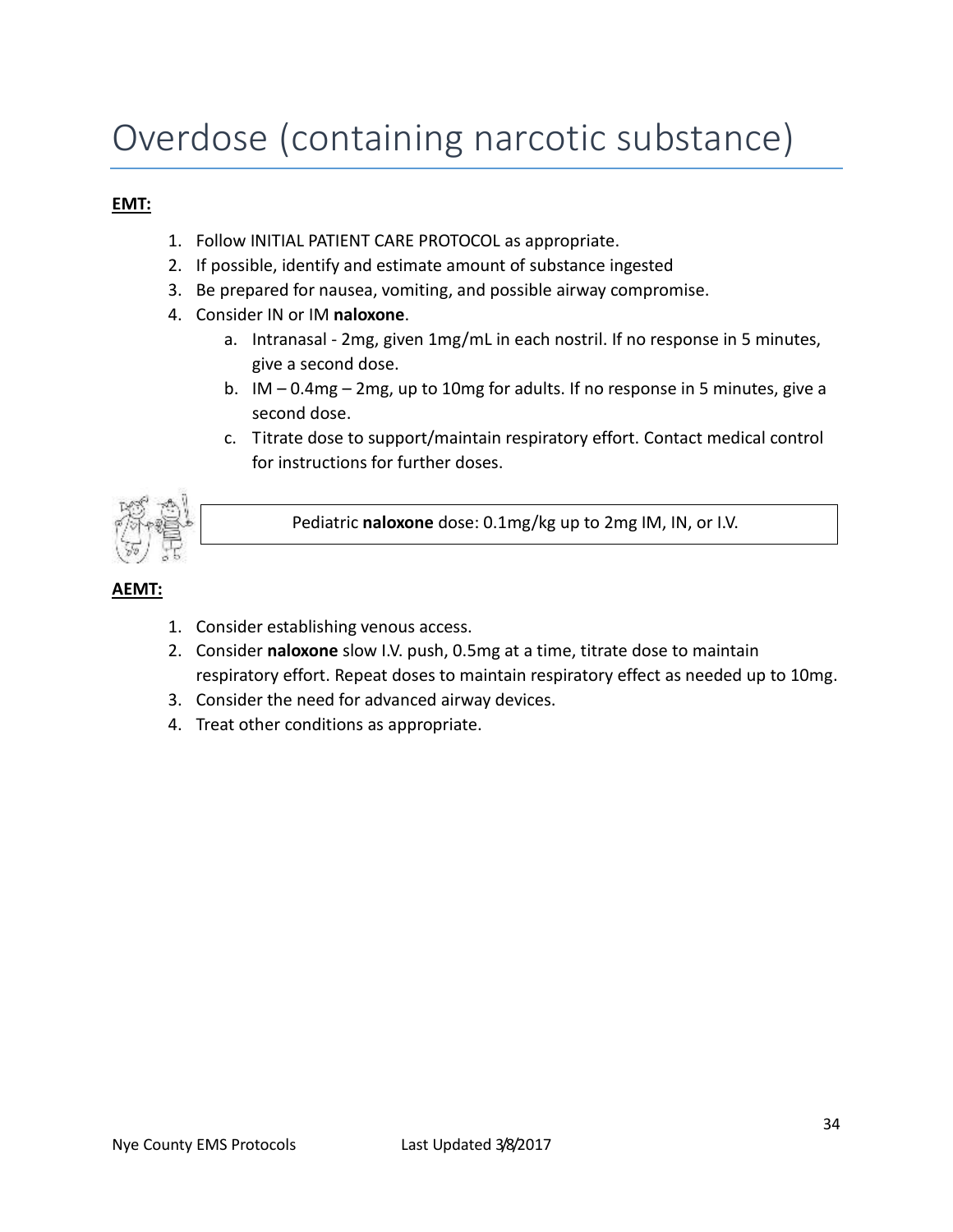### Poisoning (Ingested)

#### **EMT:**

- 1. Follow INITIAL PATIENT CARE PROTOCOL as appropriate.
- 2. If possible, identify and estimate amount of substance ingested
- 3. Be prepared for nausea, vomiting, and possible airway compromise.
- 4. Contact medical direction and/or poison control with the information
	- a. Poison Control (800) 222-1222.
	- b. Advise you are an EMT.
	- c. Follow given directions, as possible.
	- d. Note the case number given by poison control.
- 5. If advised, administer **activated charcoal.**
	- a. Contraindications of **activated charcoal** are petroleum, acid, or alkali ingestions
	- b. Usual adult dose is 25 50 grams



Pediatric dose of activated charcoal is 1gm/kg with a maximum of 25 grams. If unable to identify the substance a child has ingested, check for burns of the lips or mouth. If present, do NOT give activated charcoal.

- 1. Consider establishing venous access.
- 2. Consider the need for advanced airway devices.
- 3. Treat other conditions as appropriate.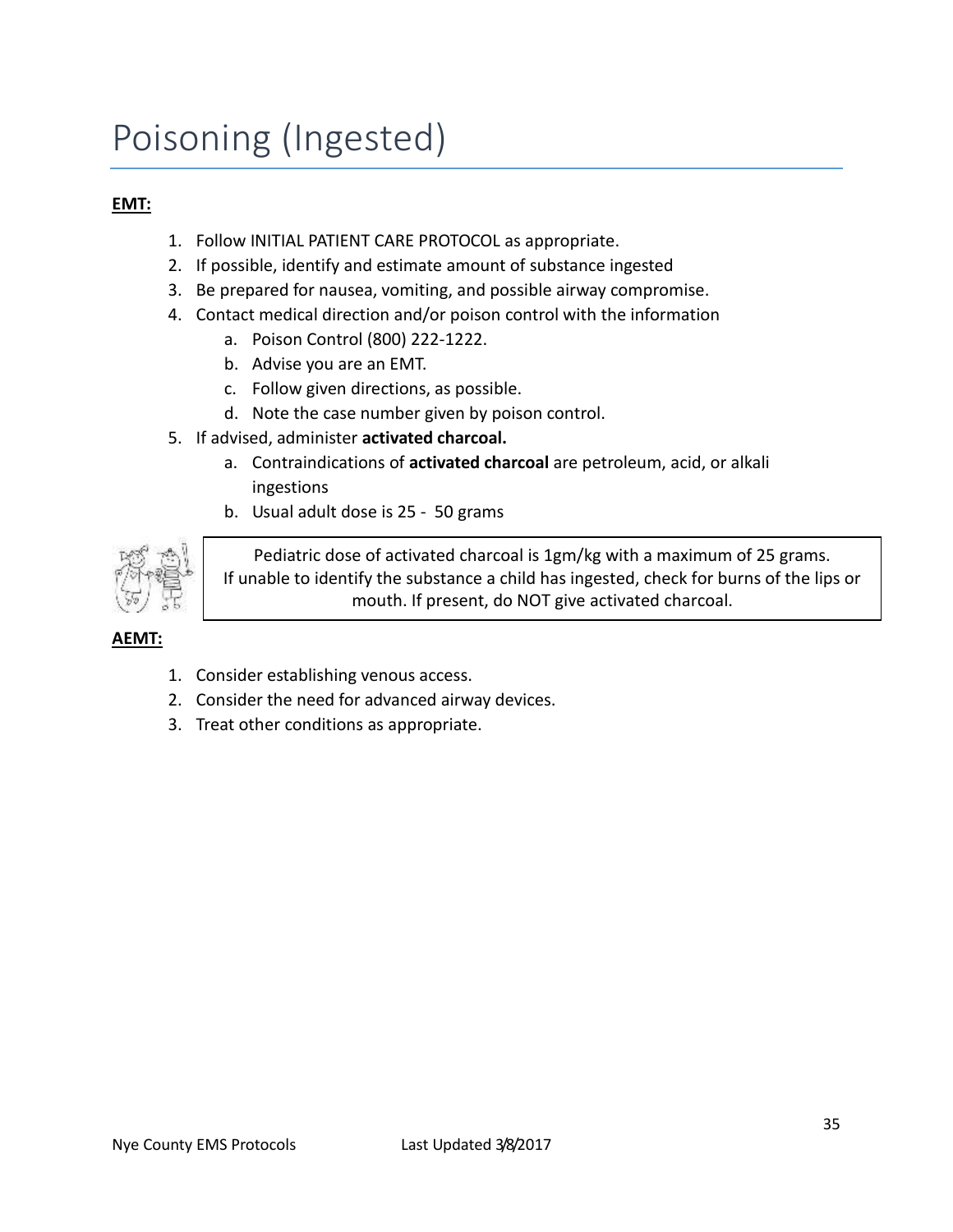### Respiratory Distress

#### **EMT:**

- 1. Follow INITIAL PATIENT CARE PROTOCOL as appropriate.
- 2. Place patient in position of comfort.
- 3. Assess respiratory effort.
- 4. Assess lung sounds.
- 5. Consider **oxygen**.
	- a. Titrate to maintain pulse oximetry to ≥94%, if possible.
- 6. Assist patient with their metered dose inhaler if prescribed.
	- a. If no metered dose inhaler available, contact medical control for permission to administer **albuterol** via nebulizer.
- 7. Consider CPAP.
- 8. Consider ventilation if appropriate.
- 9. Rapid transport.

#### **AEMT:**

- 1. Consider advanced airways if needed.
- 2. Consider establishing venous access.
	- a. Abnormal lung sounds should not receive large amounts of fluid.
- 3. Consider medications:
	- a. **albuterol** 2.5 mg in 3 mL NS. May repeat every 15 minutes for maximum three doses. Contact medical control if more doses seem warranted.
	- b. **ipratropium bromide** 0.5mg in 0.02% solution. May be mixed with **albuterol** and administered together if **albuterol** alone provides no relief. Patient may receive two doses every 15 minutes.
- 4. Consider other conditions causing respiratory distress such as pneumothorax, cardiac condition, pulmonary edema, anaphylaxis, etc.
- 5. Treat other conditions as appropriate.

| Auscultation | Location         | Possible diagnosis                               |
|--------------|------------------|--------------------------------------------------|
| Clear        | <b>Bilateral</b> | MI, metabolic, pulmonary embolus, anxiety, toxin |
| Decreased    | <b>Bilateral</b> | <b>COPD</b>                                      |
| Decreased    | Localized        | COPD, pneumothorax, pulmonary embolus, pneumonia |
| Rales        | <b>Bilateral</b> | Pulmonary edema, pneumonia                       |
|              | Localized        | Pneumonia, pulmonary edema                       |
| Wheezes      | <b>Bilateral</b> | Asthma, occasionally pulmonary edema, embolus    |
|              | Localized        | Foreign body, embolus, COPD                      |
| Rhonchi      | <b>Bilateral</b> | Bronchitis, COPD                                 |

#### BREATH SOUNDS IN RESPIRATORY DISTRESS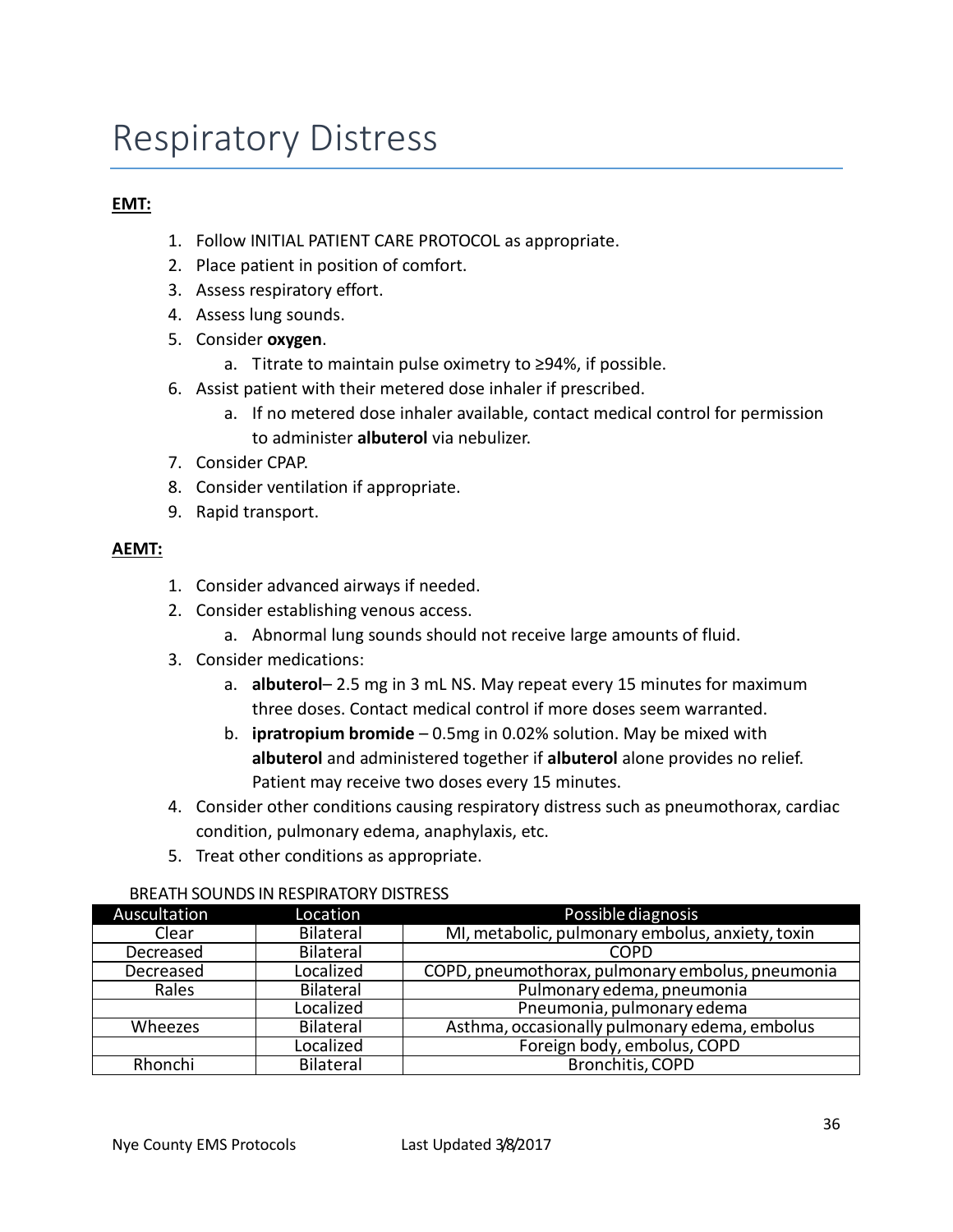# Seizure



Consider other causes of seizure: e.g. hypoxia, poisoning, alcohol, head injury, or diabetes.

#### **EMT:**

- 1. Follow INITIAL PATIENT CARE PROTOCOL as appropriate.
- 2. If patient is actively seizing, move hazards. Protect patients head.
- 3. Check for medical alert tags.
- 4. Gather history of the seizure if possible.
- 5. Assess and maintain airway.
- 6. Consider **oxygen**.
- 7. Consider placing patient in left lateral recumbent position if not alert.
- 8. Obtain checking blood glucose level.
- 9. Obtain body temperature.
- 10. Consider rapid transport or ALS rendezvous for patient with no previous history of seizure.

#### **AEMT:**

- 1. Consider establishing vascular access.
	- a. Consider **naloxone** and/or **dextrose 50%** as appropriate
- 2. Consider advanced airways.
- 3. Treat other conditions as appropriate.



Patients who have a history of seizure disorder that present with no abnormal exam or vitals, who are taking their medication, have a physician, and the seizure is not different from previous seizures may not require transport. If in doubt, consult medical direction.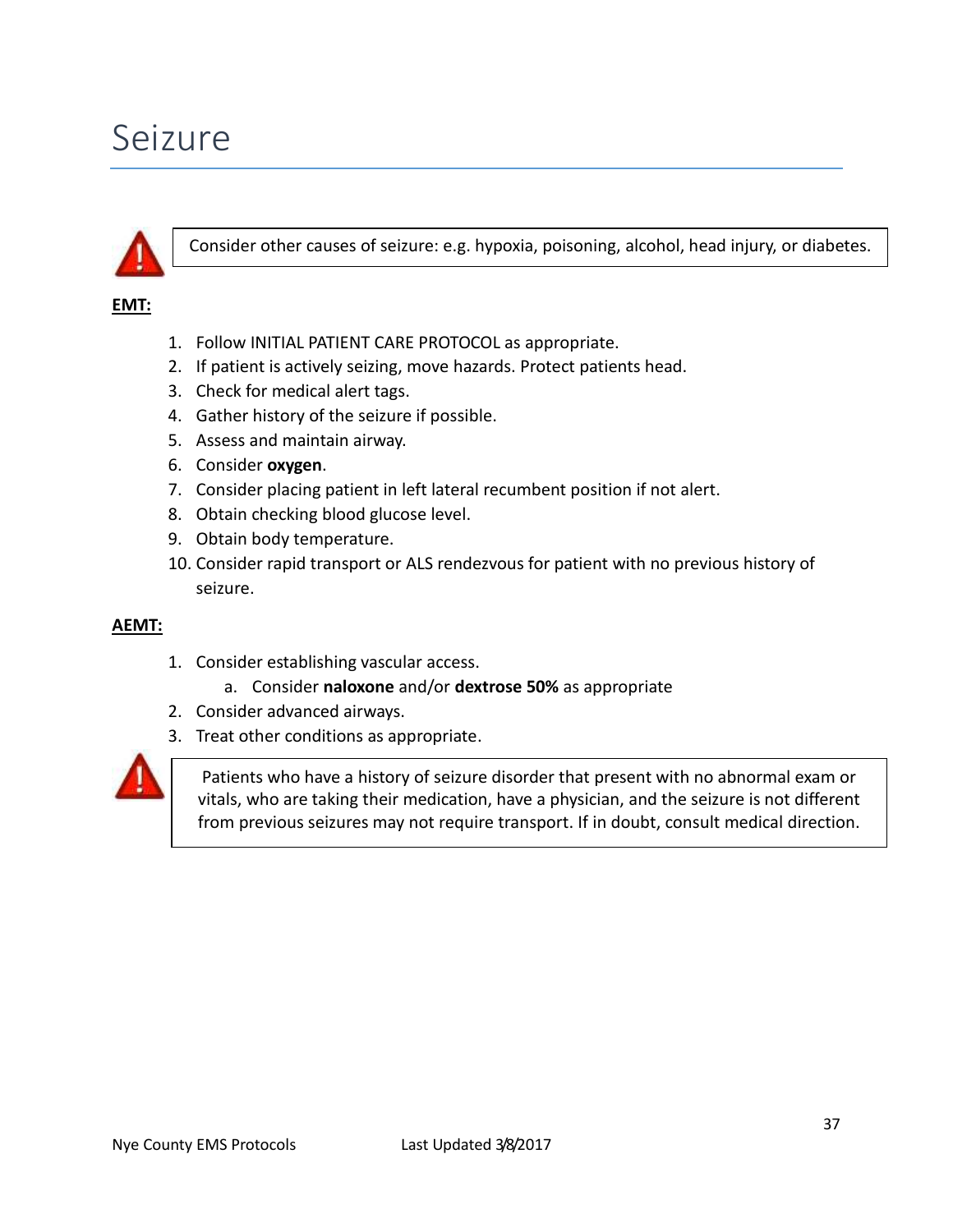# Stroke/CVA



Stroke/CVA is one of the known conditions in which high flow oxygen can be counterproductive to rescue efforts. Care should be taken to only administer oxygen if it is necessary due to signs/symptoms of hypoperfusion or hypoxia.

### **EMT:**

- 1. Follow INITIAL PATIENT CARE PROTOCOL.
- 2. Utilize the Cincinnati Stroke Scale to assess
	- a. Arm drift
	- b. Facial droop such as smile, show teeth, stick out tongue
	- c. "The sky is always blue in Cincinnati" phrase
- 3. Assess neurological status in all extremities.
- 4. Assist ventilation as appropriate, including suction.
	- a. If **oxygen** is warranted, apply nasal cannula and titrate to 90% pulse oximeter.
- 5. Determine when patient last appeared "normal".
- 6. Consider hypoglycemia.
- 7. Transport in lateral recumbent position to protect airway.
- 8. Protect extremities the patient may not have control over.
- 9. Rapid transport.

#### **AEMT:**

- 1. Consider establishing vascular access.
- 2. Consider advanced airways.
- 3. Treat other conditions as appropriate.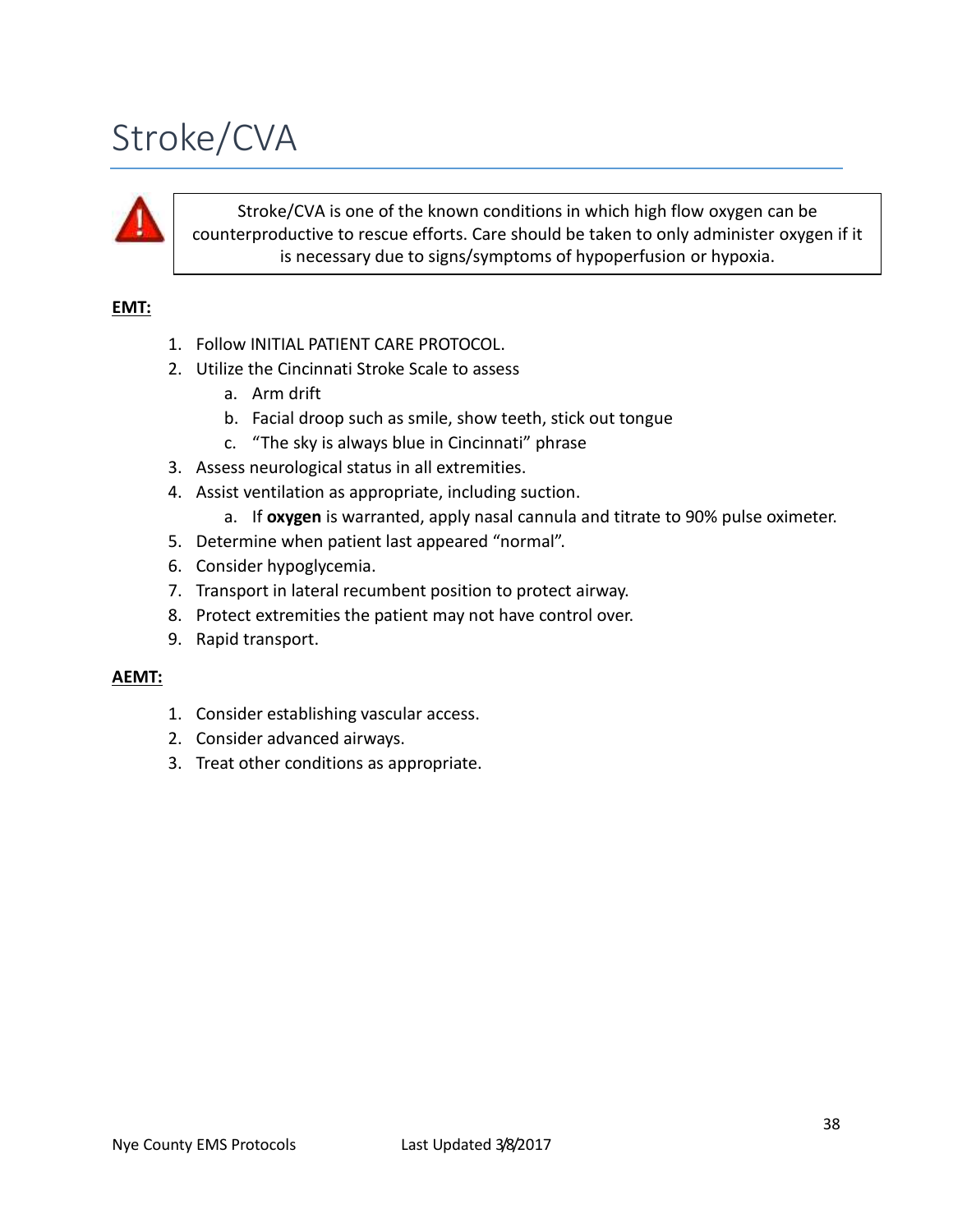# PROCEDURES

The following are approved for all levels unless otherwise noted. This is not an all-inclusive list. Approved procedures are listed under "Approved Procedures and Medications".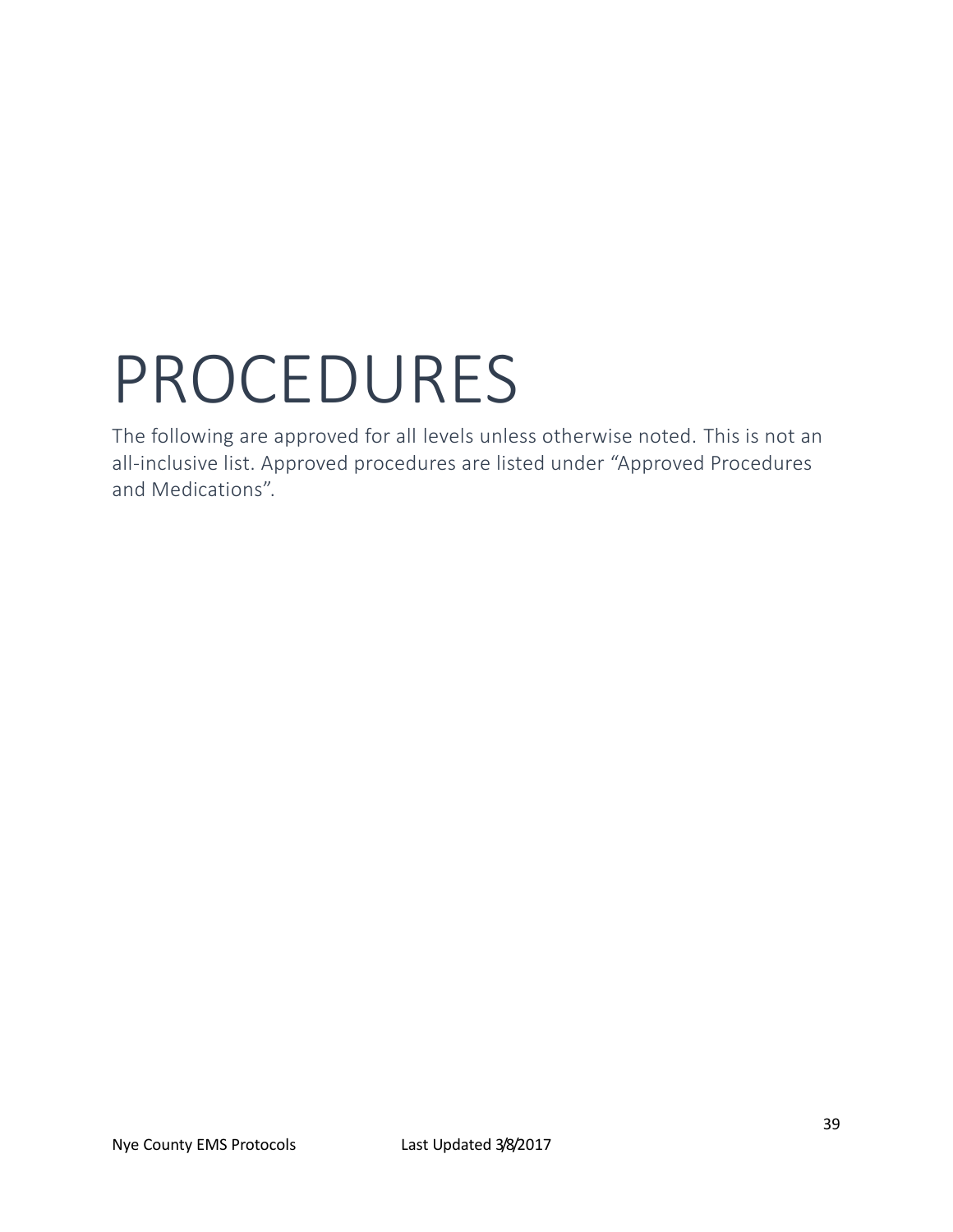# Advanced Airway Devices\*

# **\*AEMT LEVEL ONLY**

In most cases, effective airway management can be achieved with simple adjuncts or supraglottic airways. In cases of edema (burns, anaphylaxis, and severe neck trauma) subglottic airway devices are more effective at maintaining an airway.

All advanced airway devices are reserved for unresponsive patients who are apneic with no gag reflex. Ideally, advanced airways should be placed quickly, however pulse oximetry readings ≥ 92 and successful placement take precedent over a specific amount of time.

Ventilation rates change CPR once an advanced airway is placed. Refer to CPR PROCEDURE.

For suctioning methods of advanced airways, see SUCTION PROCEDURE. (McGill forceps may be used to remove foreign bodies visualized with a laryngoscope.)

### **SUPRAGLOTTIC AIRWAY DEVICES**

#### **Combitube Procedure:**

- 1. Before inserting airway, check both cuffs to ensure they hold air.
- 2. Lubricate the tube.
- 3. With patient's head in neutral position, using your non-dominant hand, insert gloved hand into the mouth and lift the jaw.
- 4. Insert until the teeth are between the two black lines on the device.
- 5. Inflate the cuffs. The larger is 100-140mL of air, the smaller is 15mL of air.
- 6. Ventilate through the longest tube first. Check for lung sounds and chest rise and fall.
- 7. If no results, ventilate the shorter tube.
- 8. Confirm placement with lung sounds and chest rise and fall.
- 9. Secure device.

**Contraindications of Combitube:** Patients too short for device, have esophageal disease, ingested a caustic substance, or airway burns.

#### **King Airway Procedure:**

- 1. Choose appropriate sized device based on patient height.
- 2. Before inserting airway, check both cuffs to ensure they hold air.
- 3. Lubricate the tube.
- 4. With patient's head in neutral position, using your non-dominant hand, insert gloved hand into the mouth and lift the jaw.
- 5. Insert the tip into the corner of the mouth, while rotating the device advance until it's behind the base of the tongue and blue line faces the patient's chin.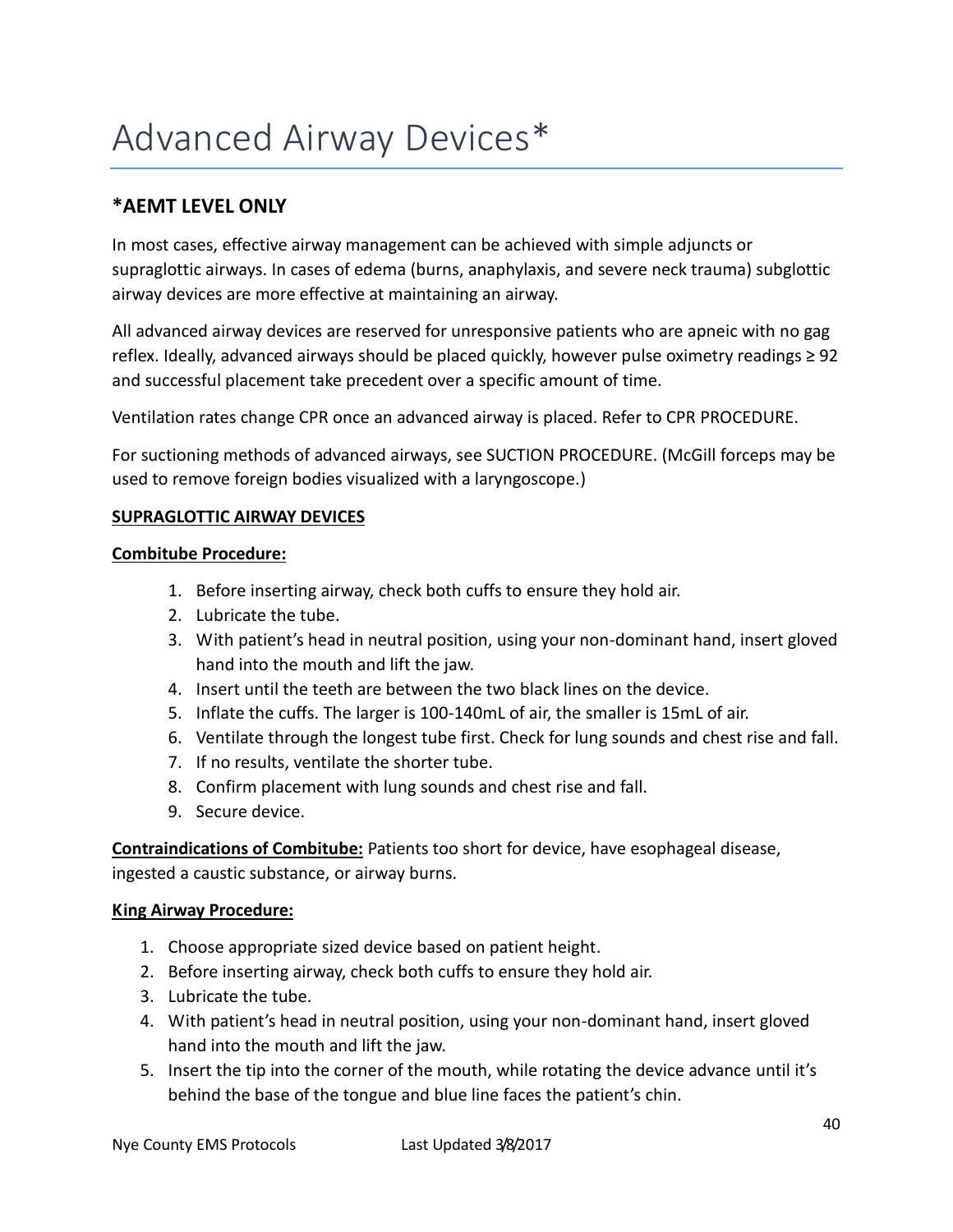- 6. Continue to advance until the connector base is aligned with patient's teeth.
- 7. Inflate cuff with recommended amount of air. (Varies based on size of device)
- 8. Ventilate and confirm placement.
- 9. Secure device.
- 10. For suction of the King device, see SUCTION in the PROCEDURE SECTION.

**Contraindications of King Airway:** Patients too short for device, have esophageal disease, ingested a caustic substance, or airway burns.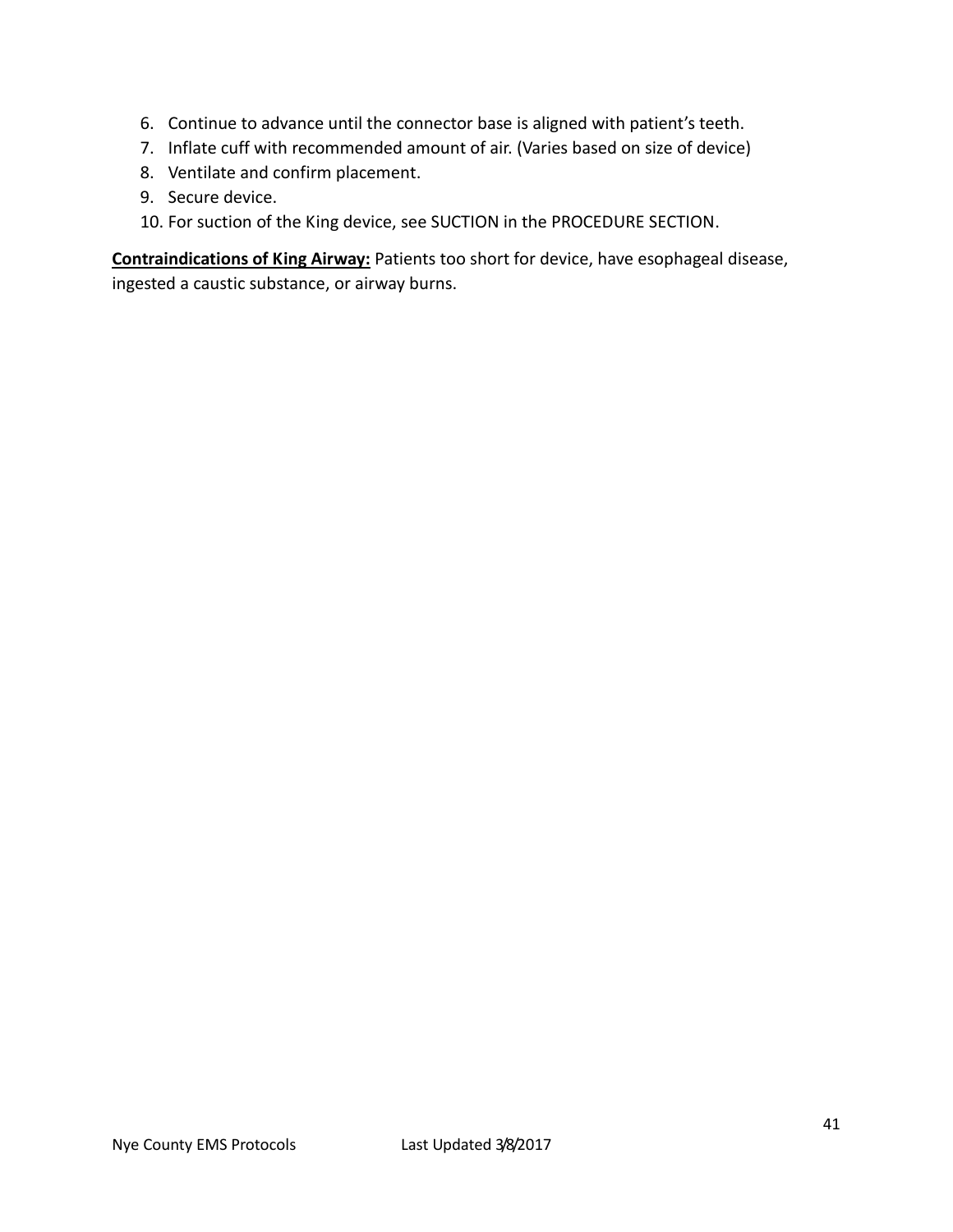# Cervical/Spinal Motion Restriction

# **Motion Restriction Criteria**

If the patient exhibits any of the following, motion restriction is indicated. If findings are negative for all criteria, no restriction is necessary.

- Altered level of alertness and orientation
- Midline pain, tenderness, or deformity of the spine.
- Neurological deficits (pulse, motor, sensory) in any extremity not previously present.
- Evidence of drugs/alcohol use.
- Painful, distracting injuries.



Patient's found in motor vehicles may self-extricate and be assisted to a soft stretcher and secured for transport. Patients unable to self-extricate should be removed with an appropriate extrication method for the situation.



Motion restrictions are contraindicated for: cardiac arrest patients, injuries in which a collar could compromise assessment, airway management, bleeding control, and/or penetrating trauma wounds to the head or neck. Mechanism of injury, by itself, is not an indication to apply cervical spine stabilization.

### **If patient has positive findings to any of the above guidelines or is unresponsive:**

- 1. Follow INITIAL PATIENT CARE PROTOCOL as appropriate.
- 2. Assess for pulse, motor, and sensory functions in all extremities.
- 3. Assess for priapism.
- 4. Place c-collar on patient.
- 5. Spinal injuries in the cervical and thoracic regions may impede breathing. Be prepared to assist breathing.
- 6. Move and secure patient to soft stretcher in a position of comfort.
- 7. Reassess pulse, motor, and sensory functions in all extremities, also for priapism.
- 8. Watch for signs of respiratory distress.
- 9. Children may be restricted in car seats that have a back section if seat is not damaged. A commercial pediatric stabilization device may be used, but not if doing so causes excess movement or they fight against it.



Backboards are indicated for extrication and patient movement devices. Patients are not to be transported on backboards unless removing them would cause a delay in transport or treatment of life threats. Tape, head straps, wedges, etc are not recommended.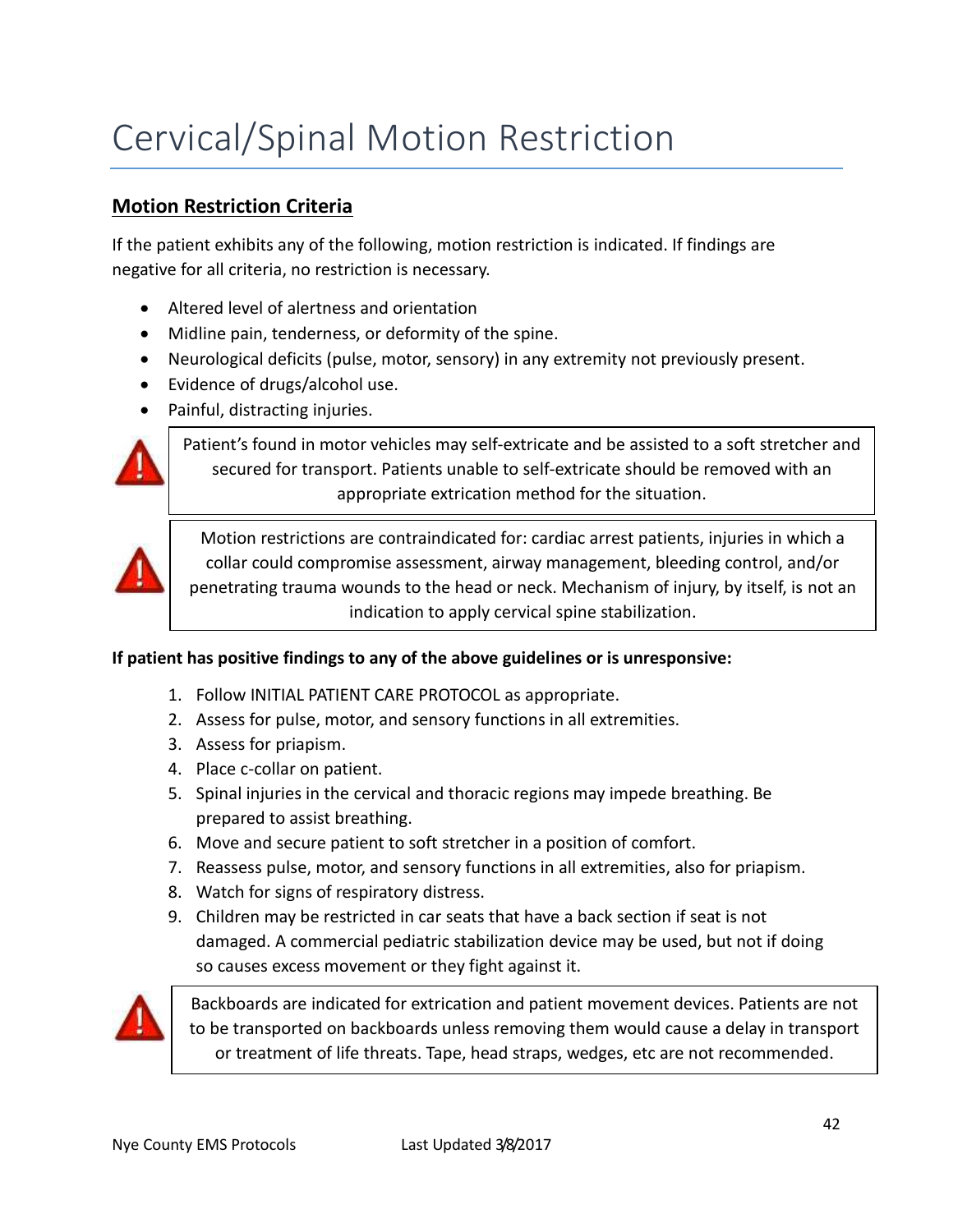# Consent

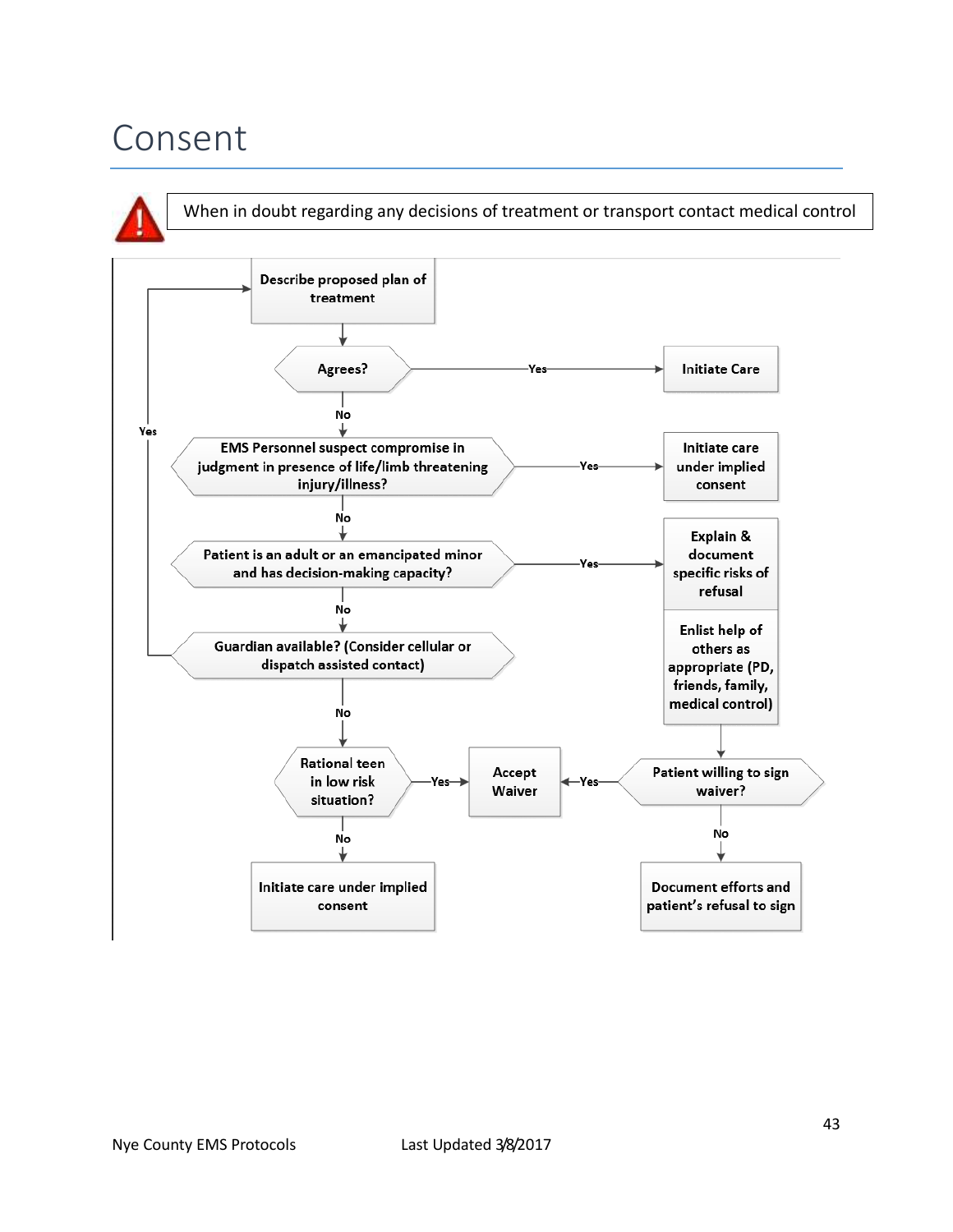# CPAP – Continuous positive airway pressure

### **For crews who are equipped and trained.**

#### **Indications:**

This procedure may be performed on any patient 18 years old or older in CHF, respiratory distress with bronchospasm, and pneumonia, who has TWO of the following:

- 1. Retractions or accessory muscle use
- 2. Respiratory rate >25 per minute
- 3. SpO2≤94%

#### **Contraindications:**

- 1. Apnea
- 2. Vomiting or active GI bleed
- 3. Major chest trauma/suspected pneumothorax
- 4. Altered mental status
- 5. Hypotension

Use device per manufacturer instructions.

#### **Procedure considerations:**

- 1. Assess patient and document vital signs, SpO2 and ETCO2 (when available) prior to applying **oxygen.**
- 2. Select the appropriate size face mask for the patient.
- 3. Inform patient about procedure process.
- 4. Gradually increase the flow rate, slowly reaching the desired CPAP pressure.
	- a. This is generally 5-10cm/H2O. Follow device instructions.
- 5. Secure face mask onto patient face using the head harness.
- 6. Check the mask and tubing for leaks.
- 7. Reassess patient and document every five minutes.
- 8. If patient develops any of the contraindications or requires definitive airway control, discontinue CPAP and provide necessary airway control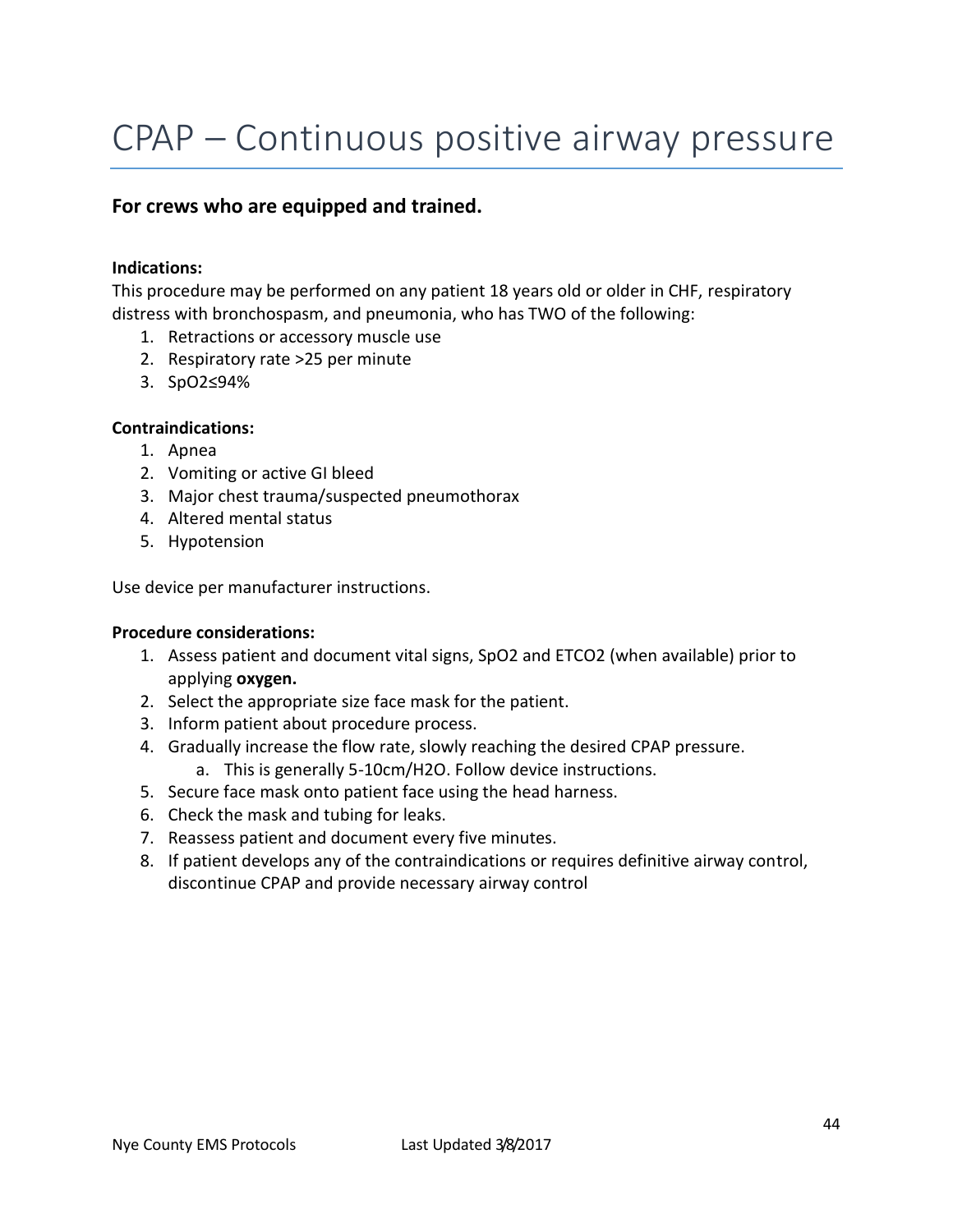# CPR 2015 American Heart Assoc. Guidelines

# **Summary of High-Quality CPR Components for BLS Providers**

| <b>Component</b>                                                   | <b>Adults and</b><br><b>Adolescents</b>                                                                                                                                                                                                                     | <b>Children</b><br>(Age 1 Year to Puberty)                                                                  | <b>Infants</b><br>(Age Less Than 1 Year,<br><b>Excluding Newborns)</b>                                                                                                                                                                                                                                                  |  |  |  |  |
|--------------------------------------------------------------------|-------------------------------------------------------------------------------------------------------------------------------------------------------------------------------------------------------------------------------------------------------------|-------------------------------------------------------------------------------------------------------------|-------------------------------------------------------------------------------------------------------------------------------------------------------------------------------------------------------------------------------------------------------------------------------------------------------------------------|--|--|--|--|
| <b>Scene safety</b>                                                | Make sure the environment is safe for rescuers and victim                                                                                                                                                                                                   |                                                                                                             |                                                                                                                                                                                                                                                                                                                         |  |  |  |  |
| <b>Recognition of cardiac</b><br>arrest                            | Check for responsiveness<br>No breathing or only gasping (ie, no normal breathing)<br>No definite pulse felt within 10 seconds<br>(Breathing and pulse check can be performed simultaneously in less than 10 seconds)                                       |                                                                                                             |                                                                                                                                                                                                                                                                                                                         |  |  |  |  |
| <b>Activation of emergency</b><br>response system                  | If you are alone with no<br>mobile phone, leave<br>the victim to activate the<br>emergency response<br>system and get the AED<br>before beginning CPR<br>Otherwise, send<br>someone and begin CPR<br>immediately; use the AED<br>as soon as it is available |                                                                                                             | <b>Witnessed collapse</b><br>Follow steps for adults and adolescents<br>on the left<br><b>Unwitnessed collapse</b><br>Give 2 minutes of CPR<br>Leave the victim to activate the emergency response<br>system and get the AED<br>Return to the child or infant and resume CPR:<br>use the AED as soon as it is available |  |  |  |  |
| <b>Compression-ventilation</b><br>ratio without advanced<br>airway | 1 or 2 rescuers<br>30:2                                                                                                                                                                                                                                     | 1 rescuer<br>30.2<br>2 or more rescuers<br>15:2                                                             |                                                                                                                                                                                                                                                                                                                         |  |  |  |  |
| <b>Compression-ventilation</b><br>ratio with advanced<br>airway    | Continuous compressions at a rate of 100-120/min<br>Give 1 breath every 6 seconds (10 breaths/min)                                                                                                                                                          |                                                                                                             |                                                                                                                                                                                                                                                                                                                         |  |  |  |  |
| <b>Compression rate</b><br>$\bullet$                               | 100-120/min                                                                                                                                                                                                                                                 |                                                                                                             |                                                                                                                                                                                                                                                                                                                         |  |  |  |  |
| <b>Compression depth</b>                                           | At least 2 inches (5 cm)*                                                                                                                                                                                                                                   | At least one third AP<br>diameter of chest                                                                  | At least one third AP<br>diameter of chest                                                                                                                                                                                                                                                                              |  |  |  |  |
|                                                                    |                                                                                                                                                                                                                                                             | About 2 inches (5 cm)                                                                                       | About 1% inches (4 cm)                                                                                                                                                                                                                                                                                                  |  |  |  |  |
| Hand placement                                                     | 2 hands on the<br>lower half of the<br>breastbone (sternum)                                                                                                                                                                                                 | 2 hands or 1 hand<br>(optional for very<br>small child) on the<br>lower half of the<br>breastbone (sternum) | 1 rescuer<br>2 fingers in the center of<br>the chest, just below the<br>nipple line<br>2 or more rescuers<br>2 thumb-encircling hands<br>in the center of the chest,<br>just below the nipple line                                                                                                                      |  |  |  |  |
| Chest recoll                                                       | Allow full recoil of chest after each compression;<br>do not lean on the chest after each compression                                                                                                                                                       |                                                                                                             |                                                                                                                                                                                                                                                                                                                         |  |  |  |  |
| Minimizing interruptions                                           | Limit interruptions in chest compressions to less than 10 seconds                                                                                                                                                                                           |                                                                                                             |                                                                                                                                                                                                                                                                                                                         |  |  |  |  |

'Compression depth should be no more than 2.4 inches (6 cm).

Abbreviations: AED, automated external defibrillator; AP, anteroposterior; CPR, cardiopulmonary resuscitation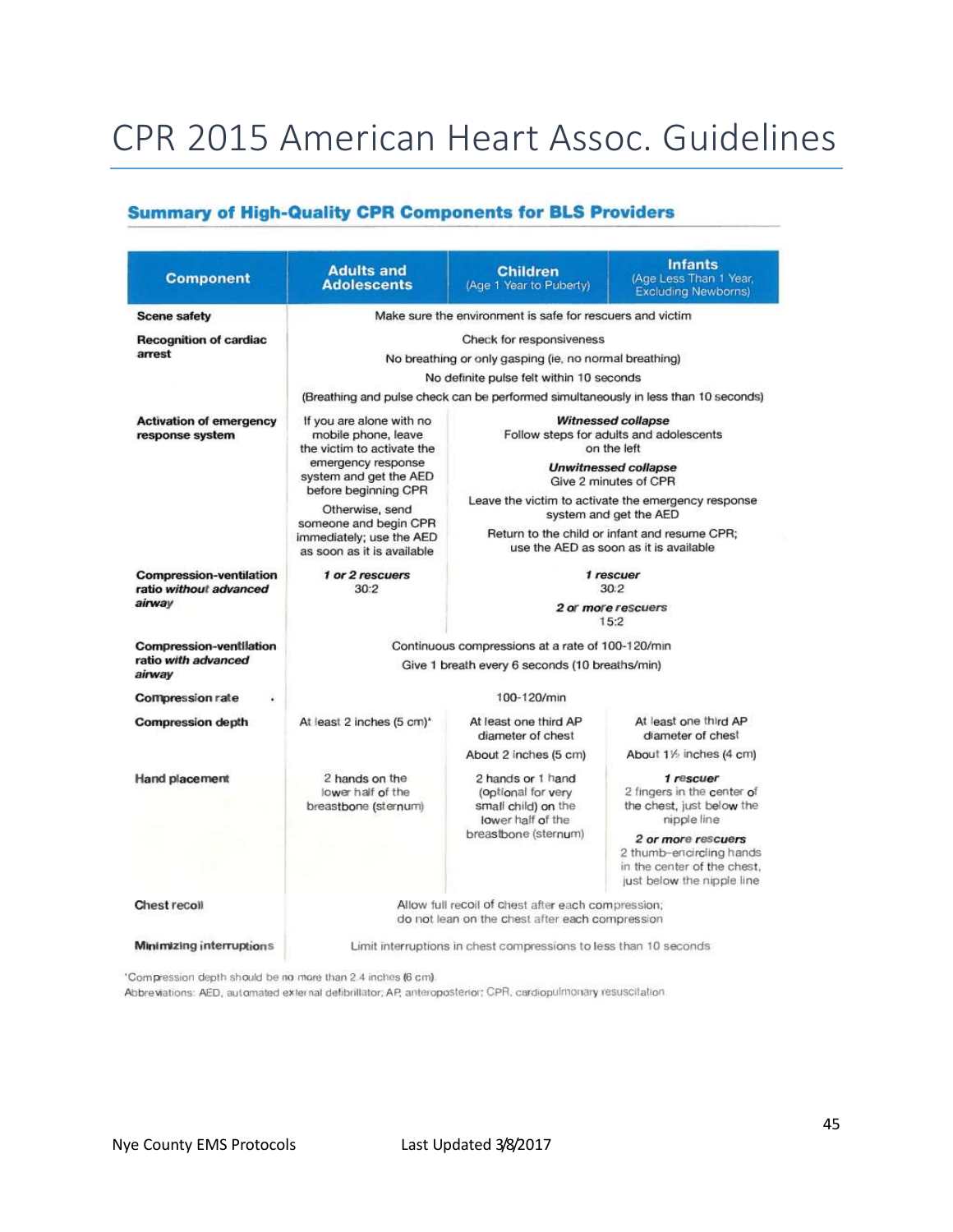# Medication Administration

Before administering any medication, all personnel will confirm the following:

- 1. Right patient
- 2. Right medication
- 3. Right dose
- 4. Right route
- 5. Right time including expiration date
- 6. Right documentation

If further information is necessary regarding medications, please see the FORMULARY SECTION.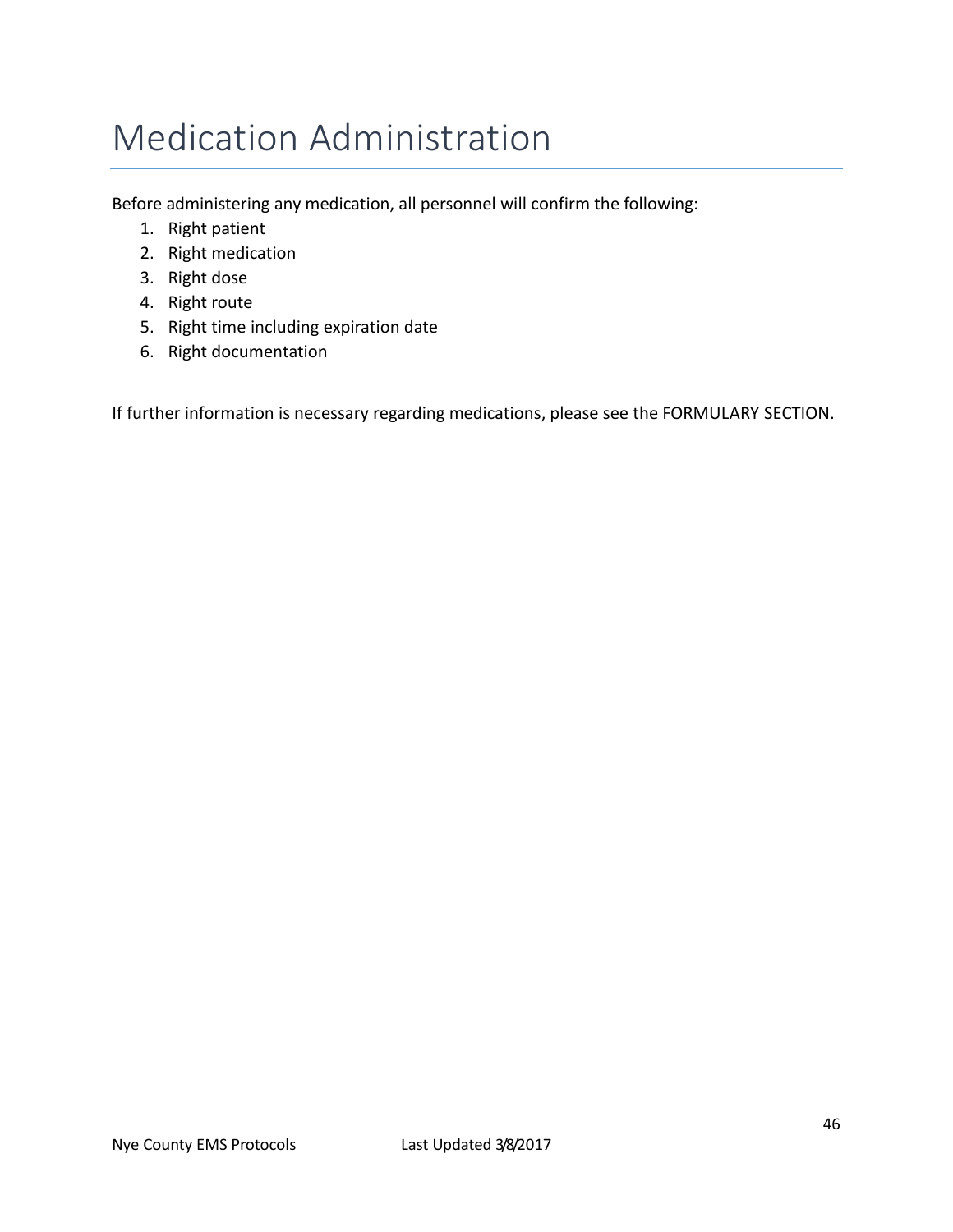# Physical Restraint

### **Indications for physical restraint:**

- 1. Patients needing to be transported for medical care, but are refusing transport or care, and are not competent to refuse.
- 2. A person that appears to be mentally ill, and because of such mental illness, appears to be an imminent danger to others or to themselves.
- 3. Patients that have verbally stated their intent to attempt suicide or made some actual attempt to harm themselves, and who are not cooperating with your efforts to transport by ambulance.
- 4. Inform medical control as soon as possible, consult for questionable situations.

#### **Precautions:**

- 1. Any attempt at restraint involves risk to patient and responders. Do not attempt to restrain a patient without adequate assistance.
- 2. Physical restraints are a last resort. Attempt verbal persuasion first.
- 3. A patient that is alert, oriented, aware of his condition, and capable of understanding the consequences of his refusal is entitled to refuse treatment. He may not be restrained and treated against his will. (Review CONSENT PROCEDURE.)
- 4. If there is potential for vomiting (e.g., intoxicants, withdrawal states), consider restraining in a lateral position to decrease risk of aspiration.

#### **Procedure:**

- 1. Determine that patient requires ambulance transport AND that patient lacks decisionmaking capacity, OR that there is a basis for law enforcement or mental health hold.
- 2. Assign at least one person to each limb. A fifth person can coordinate the procedure.
- 3. Inform the patient of your need to restrain him. Explain the procedure to the patient.
- 4. Restrain arms and legs. Avoid body restraints as they may result in strangulation.
- 5. Check restraints frequently thereafter to ensure no injury to extremities.
- 6. NRB masks (with adequate **oxygen**/air supply) may be useful to control spitting or biting.
- 7. Once in restraints -- do not leave the patient at any time.
- 8. Remove restrains only with sufficient personnel available to control patient -- generally, only in the hospital.
- 9. Document indication for restraints, type of restraints, monitoring during transport, and condition on arrival at emergency department



Do NOT overlook medical causes that may contribute to the patient to being combative. Thorough assessment is of the upmost importance.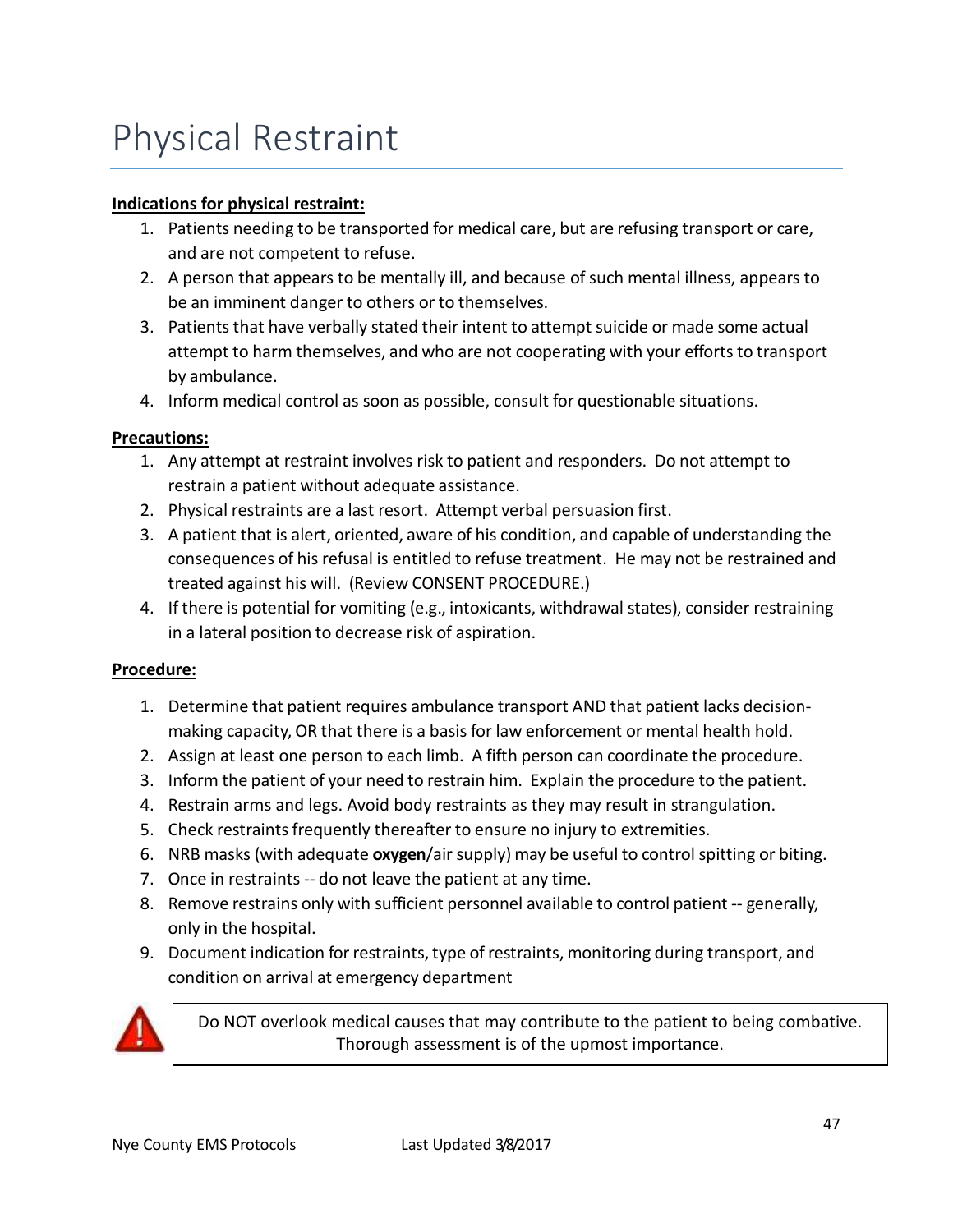# Shock Management

**This procedure assumes the patient has a pulse and breathing. If not present, follow CARDIAC ARREST PROTOCOL. This protocol does not contain procedures for individual conditions that may be found. Provide assessment and treatment as appropriate for all conditions found.** 

# **EMT:**

- 1. Support airway and breathing.
	- a. Oxygenate and ventilate as appropriate to patient signs and symptoms, pulse oximetry of ≥94%, and capnography (if equipped)
	- b. Use airway adjuncts as needed
- 2. Immediately treat potential life threats.
	- a. Control bleeding. If not controllable with direct pressure, use tourniquets on extremities, hemostatic gauze where direct pressure or tourniquets are not practical.
	- b. Assess pulse, skin, cap refill. Note qualities (strong/weak, fast/slow, regular/irregular, color, temperature, moisture, etc)
- 3. Note level of consciousness
	- a. Is patient oriented to person, place, time, and event?
	- b. Calculate Glasgow Coma Scale

|             | <b>Eye Opening</b> |   | <b>Verbal Response</b>       |   | <b>Motor Response</b>           |
|-------------|--------------------|---|------------------------------|---|---------------------------------|
| 4           | Spontaneous        | 5 | <b>Answers Appropriately</b> | 6 | <b>Follows Commands</b>         |
| 3           | Verbal Response    | 4 | Confused                     |   | Localizes Pain                  |
| $2^{\circ}$ | Pain Response      | 3 | Inappropriate Response       | 4 | <b>Withdraws From Pain</b>      |
|             | None               | 2 | Unintelligible Noises        | 3 | Abnormal Flexion: Decorticate   |
|             |                    |   | None                         |   | Abnormal Extension: Decerebrate |
|             |                    |   |                              |   | None                            |

- 4. Place patient in the supine position, if not previously done, and does not interfere with maintaining airway/breathing. Shock position and Trendelenburg are **no longer recommended**.
- 5. Maintain body temperature as close to normal as possible. Do not overheat the patient.

#### **AEMT LEVEL PROVIDERS:**

**IV Considerations:** Use saline lock, warm fluid whenever possible.

**Hemorrhage IV Considerations:** Patients with significant controlled external hemorrhage can be managed with rapid bolus of **lactated ringers**, 1-2 liters.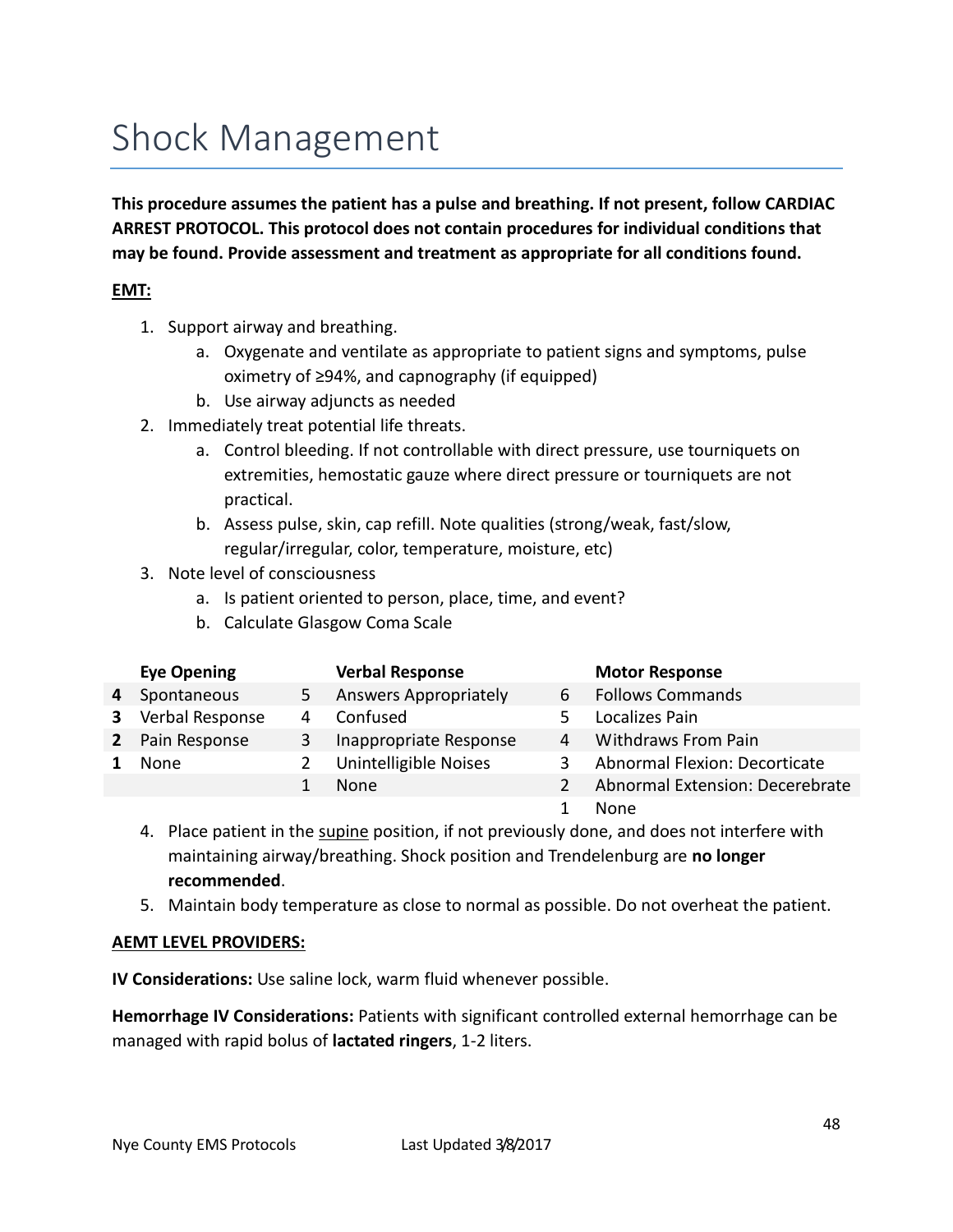Patients with suspected internal hemorrhage in the chest, abdomen, pelvis, or multiple locations of blood loss should be given **lactated ringers**, titrated to maintain a systolic blood pressure range of 80-90. "Permissive hypotension" is meant to body without interrupting the clotting process.

**IV Considerations for head and/or spine injury:** Administer **lactated ringers** to maintain systolic blood pressure above 90.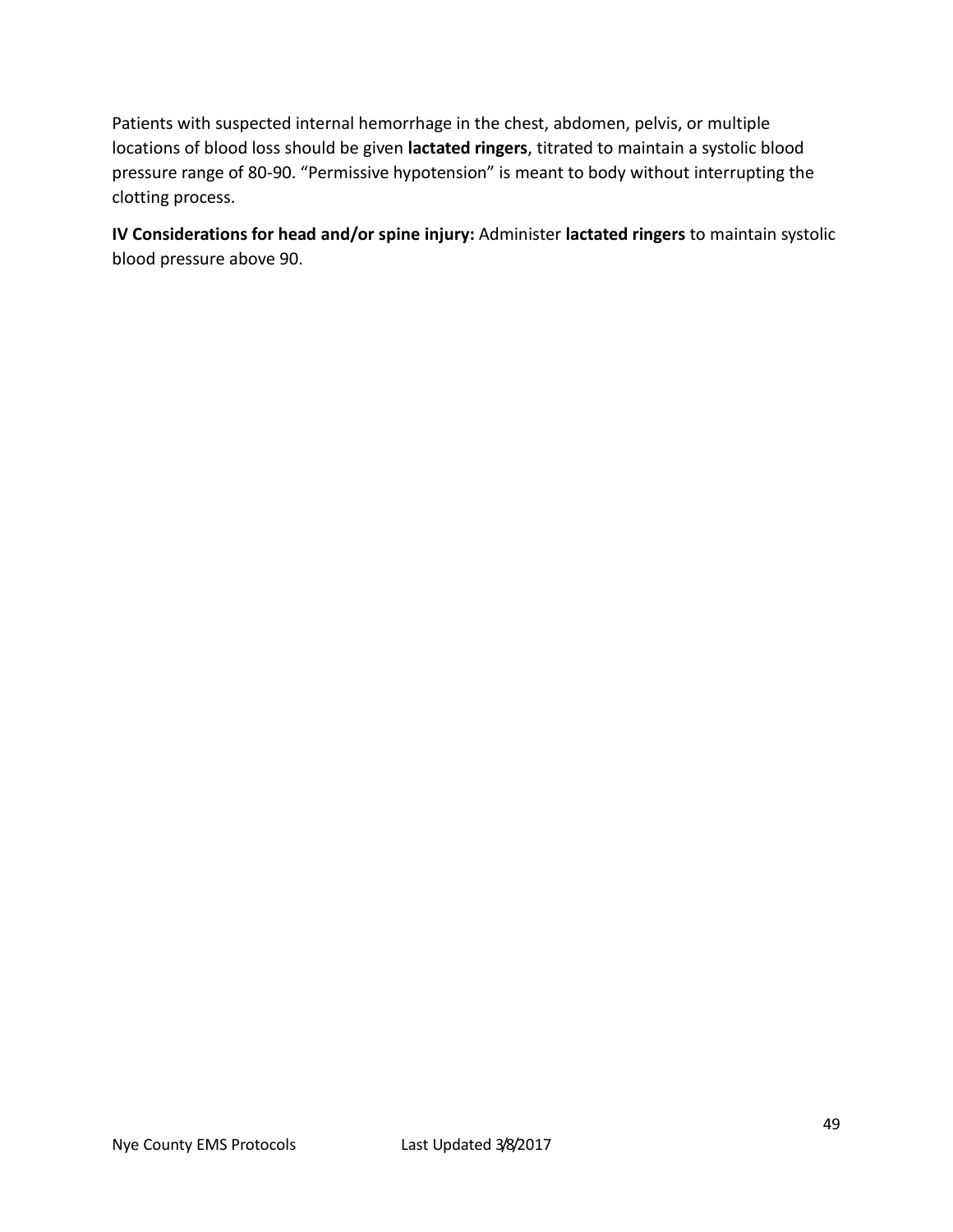# Suction



The most important consideration when using suction is creating a clear airway. It does no good to withdraw suction based on time limits while foreign material is still present in the airway when using ventilation techniques. Suctioning should be done as thoroughly as possible in as short amount of time as possible to avoid complications.

- 1. Assemble all necessary equipment, including extra PPE such as goggles or face shield.
- 2. Test suction and ensure adequate vacuum pressure.
- 3. Measure the catheter from the corner of the patient's mouth to the tip of the earlobe.
- 4. Ensure the patient is properly oxygenated.
- 5. Insert the catheter and suction as you withdraw.
- 6. If solid material is too large to suction, roll the patient to their side and clear the mouth with your gloved finger.
- 7. If material is accumulating as fast as you can suction, you may need to alternate suctioning and ventilation.

#### **Suction King LTS-D:**

- 1. Suction and ventilation can take place simultaneously. Nasogastric tube up to 18 french may be used.
- 2. Measure from patient's nose, to ear, to umbilicus.
- 3. Gently insert suction catheter until meeting resistance or measured length.
- 4. Suction with the intent to clear stomach contents.



#### **AEMT level**

McGill forceps may be used to remove foreign objects visualized with a laryngoscope.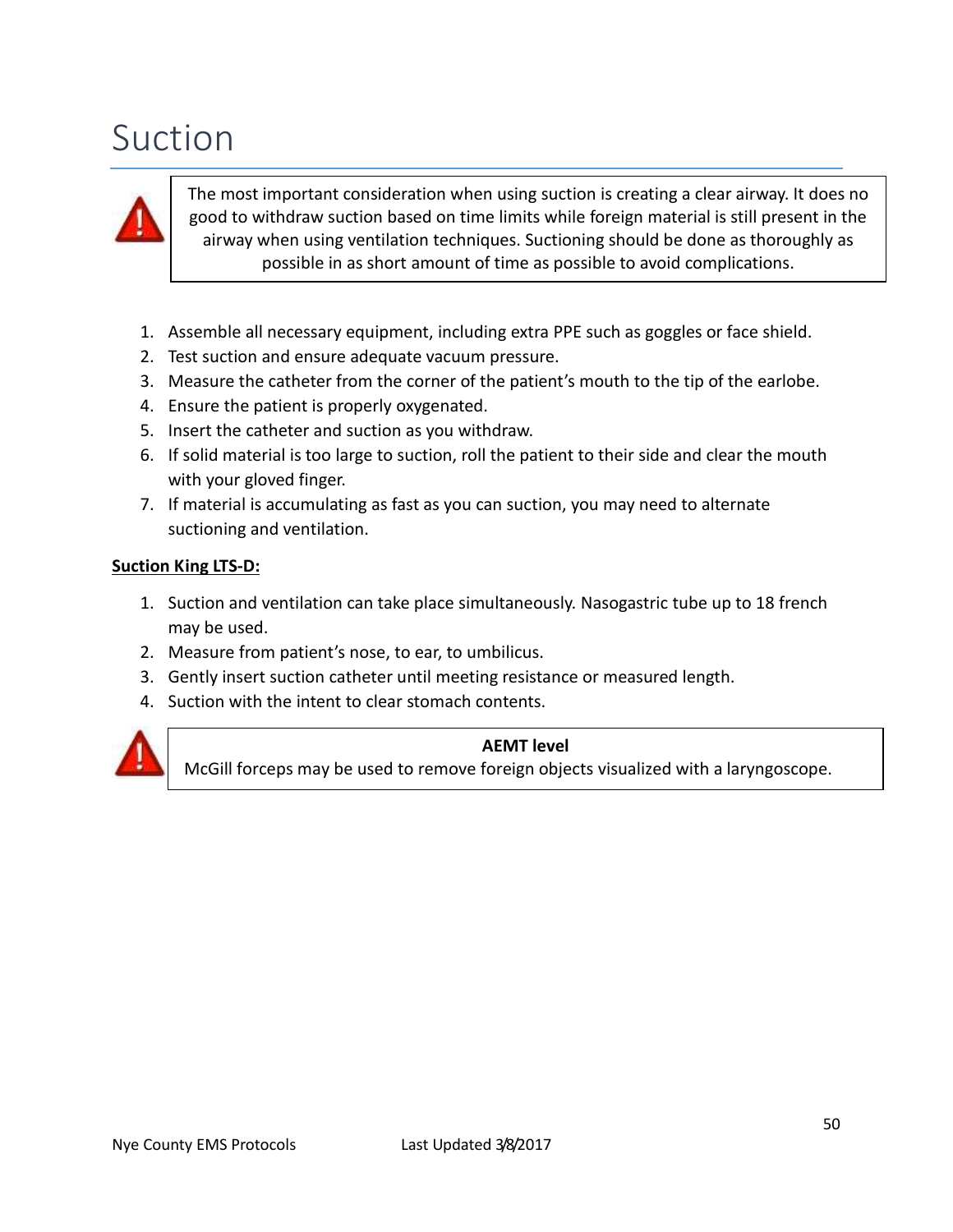# Traction Splint

### **Indications:**

Performed on any patient with a closed midshaft femur fracture to

- 1. Stabilize the fracture to prevent excess movement.
- 2. Align the limb sufficiently to allow it to be placed in a splint.
- 3. Avoid potential neurovascular compromise.
- 4. Don't delay transport of a critical patient. This can be done in the ambulance.

#### **Contraindications:**

- 1. Pelvic fracture or instability
- 2. Knee, lower leg, or ankle instability

#### **Procedure considerations:**

- 1. Check for pulse, motor, and sensory functions.
- 2. Stabilize the leg by placing a hand behind the knee.
- 3. Have a second person stabilize the leg under the injury.
- 4. Using the least amount of force necessary, apply manual traction until the limb is in an approximately "normal" position.
- 5. Maintain manual traction until the mechanical traction device can be applied.
- 6. Mechanical traction should be applied to equal 10% of the patient's weight, not to exceed 15 pounds of traction, unless extenuating circumstances are present.
- 7. Recheck for pulse, motor, and sensory functions.



If the patient strongly resists the traction or it causes even more severe pain, splint the limb in the deformed position and provide rapid transport. Frequently monitor for pulse, motor, and sensory functions.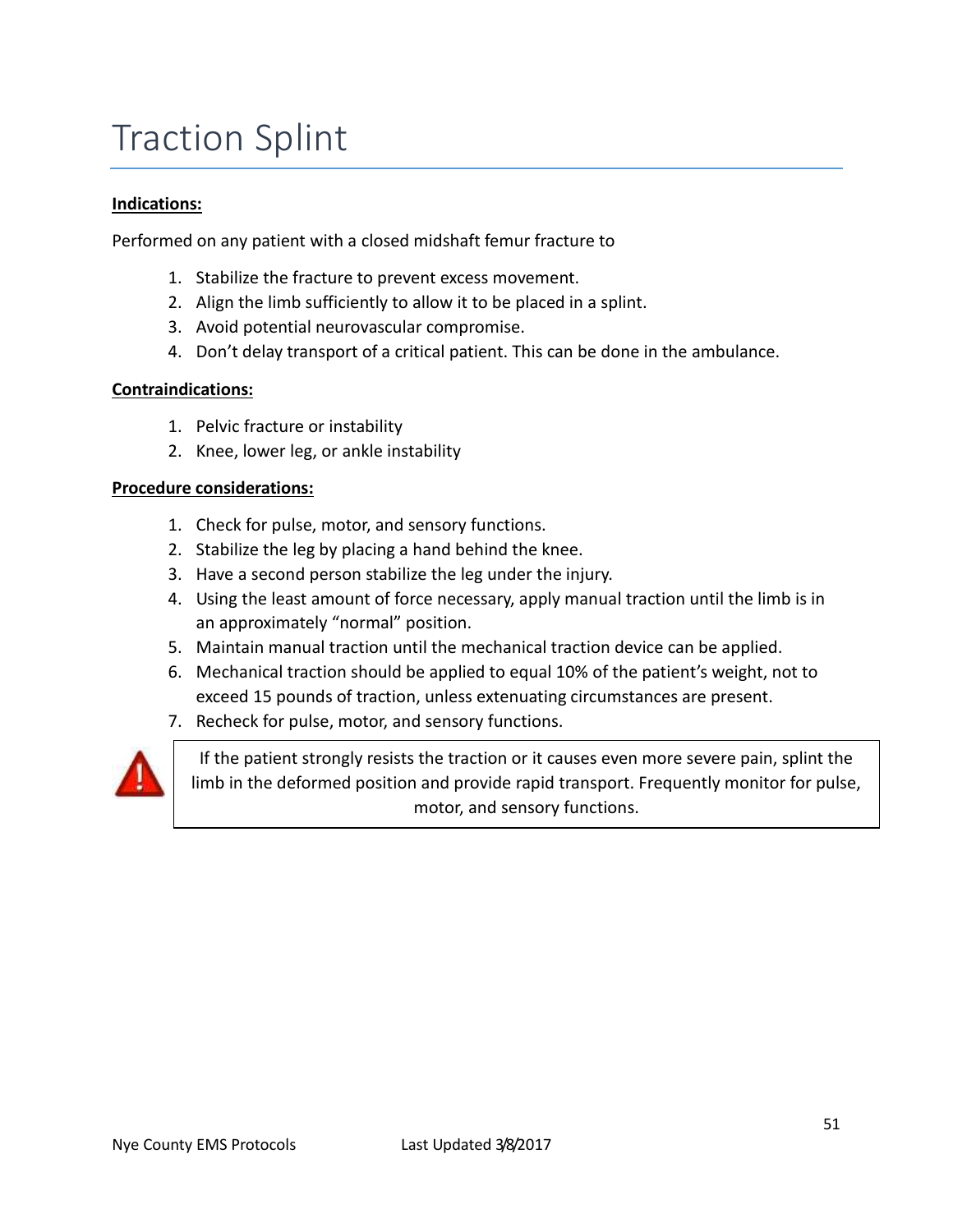# **Triage**



Due to the rural nature of Nye County consider additional resources as early as possible for disaster situations.

**START Triage** stands for Simple Triage And Rapid Treat. It assesses respiratory status, pulse, neurologic status and ability to walk.

**GREEN:** Patients who are able to walk to a designated location

**YELLOW:** Patients who have serious but not life threatening injuries, transport is delayed

**RED:** Treatable life-threatening injuries requiring immediate transport

**BLACK:** Those with fatal injuries or dead

- 1. Any patients who can walk are given directions for a designated location for treatment.
- 2. Assessment then begins with non-walking patients.
- 3. Assess respiratory status
	- a. If no breathing
		- i. Position airway, if patient does not breathe triage as black.
		- ii. If breathing begins, tag as red and place in recovery position.
	- b. If breathing
		- i. Make quick estimate of breathing rate
			- 1. Faster than 30 or slower than 10 is red.
			- 2. 10-29 move to next assessment step.
- 4. Assess for bilateral radial pulses
	- a. If absent, triage as red.
	- b. If present, go to next step.
- 5. Assess neurological status by having patient follow simple commands
	- a. If unresponsive, or unable to follow commands, triage as red.
	- b. If patient who can comply triage as yellow.

**JUMPSTART Triage** is intended for patients younger than 8 years or weigh less than 100 pounds

- 1. Identify walking wounded. Infants not developed enough to walk or special needs children should be taken to a treatment area for secondary triage.
- 2. For remaining patients, assess breathing.
	- a. If no breathing, assess pulse.
		- i. If no pulse, triage as black.
		- ii. If pulse, open airway.
			- 1. If no breathing, give five rescue breaths and reassess. If no breathing triage as black.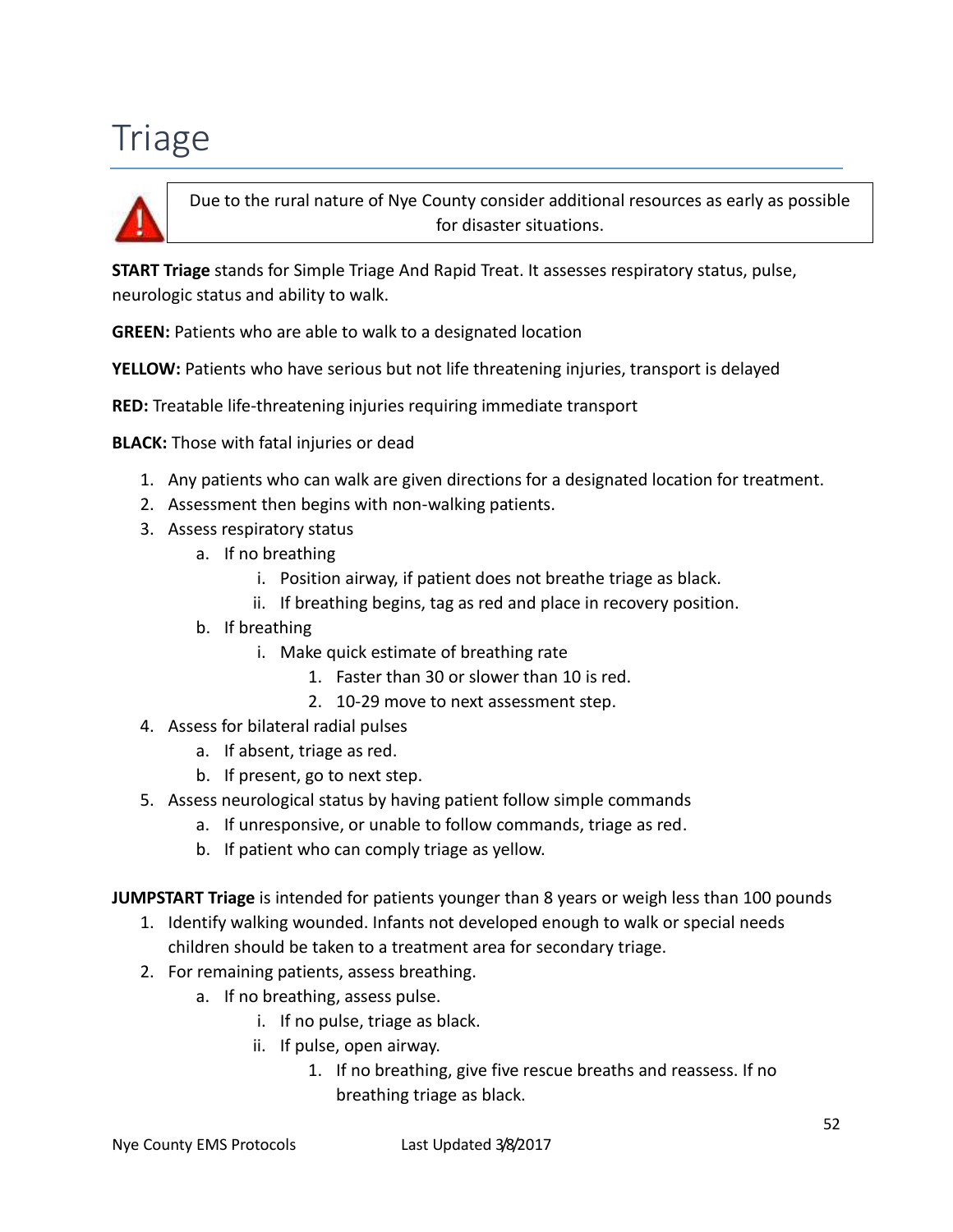- 3. Assess respiration rate
	- a. Fewer than 15 or more than 45 triage as red
	- b. If 15-45 continue to next step
- 4. Assess for distal pulse, this does not have to be the brachial pulse. Use what you are comfortable with.
	- a. If distal pulse is absent, triage as red.
	- b. If present, continue to next step
- 5. Assess neurological status. Because of developmental differences in infants and children their responses will vary.
	- a. Unresponsive, posturing, incomprehensible sounds, or unable to localize pain, triage as red.
	- b. Responds to pain by localizing or withdrawing from it, or is alert, triage as yellow.

#### **Special Considerations:**

- 1. Disruptive or hysterical patients may need to be an immediate transport priority, even if not severely injured, to free up rescuers.
- 2. Any rescuer who becomes ill or injured becomes an immediate priority.
- 3. HazMat or Terrorist scenes may require transport delays to allow for decontamination. a. Multiple areas of triage and decon may be necessary.
- 4. While it may seem practical to send all priority patients to the nearest hospital this may overwhelm their capabilities. Consider distributing patients of varying severities to the same hospital and send the priority patients to several different facilities as possible.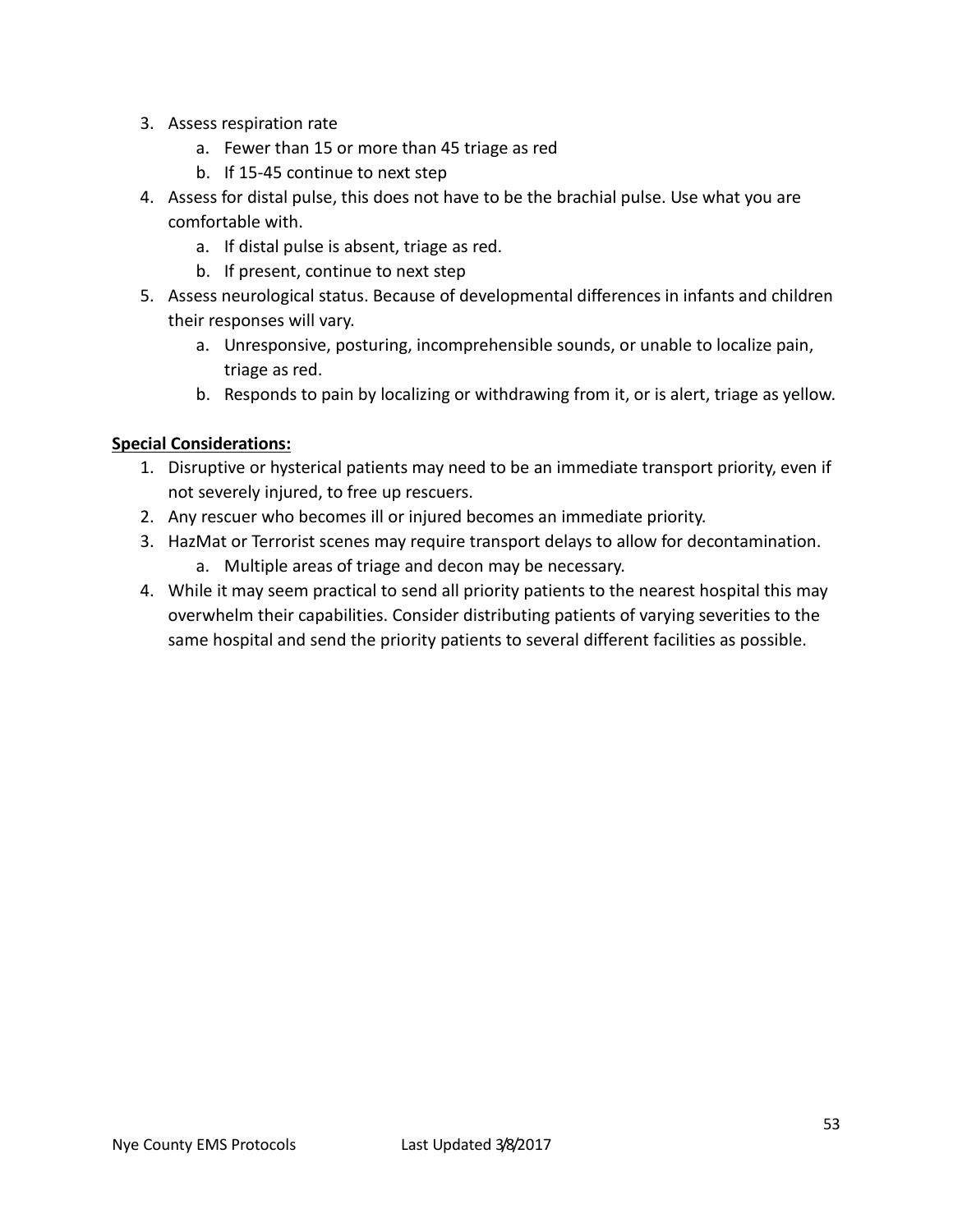# Vascular Access – IV, IO\*

# **\*AEMT LEVEL ONLY**

Venous access may be achieved on scene or while en route to the hospital, whichever is most appropriate for overall patient condition without causing unnecessary transport delay.

- 1. Access can be achieved using:
	- a. Saline lock for stable patients not requiring fluid
	- b. **Normal Saline** or **Lactated Ringer** solution(s)
	- c. Preexisting venous port during life-threatening emergency if other access is unobtainable– as long as blood can be freely aspirated from the port.
- 2. Fluid administration:
	- a. TKO slow drip for fluids.
	- b. Wide open for large amounts of fluid delivery.
	- c. Fluid challenge consider bolus 20cc/kg or bolus of 500mL wide open.
	- d. Maintain rate as ordered by medical control.
- 3. If vital signs indicate hypovolemia, consider initial fluid challenge of 500 mL NS or 20cc/kg. If patient's condition does not improve, administer additional challenges as needed, not to exceed 2,000 mL, unless other conditions exist that limits fluid amounts. Attempt to maintain a systolic blood pressure of at least 90.
- 4. Medication delivery should be followed by 10-20mL flush or bolus.



Fluid challenge for pediatric patients: 20cc/kg. May repeat as clinically indicated to a maximum of 60 mL/kg

### **Contraindications for IV access:** none

**Intraosseous access** is for life threatening conditions when I.V. access is unobtainable after three attempts, or access needs to be established within 90 seconds, in both adult and pediatric patients. IO devices may only be inserted into the proximal tibia. Any fluid or medication that can be used with an IV can be used with an IO. Only one attempt may be made per leg.

**Contraindications:** Placement in, or distal to, fractured tibia, previous IO within 24 hours, previous orthopedic procedures near the insertion site, infection at site, inability to locate landmarks or excessive tissue.

- 1. Access should only be achieved on adult and pediatric patients using the EZ-IO drill or other mechanically assisted device such as a Jamshidi ® needle.
- 2. If the patient is still responsive, 2% of preservative-free lidocaine without epinephrine may be used. See **LIDOCAINE** in the FORMULARY SECTION.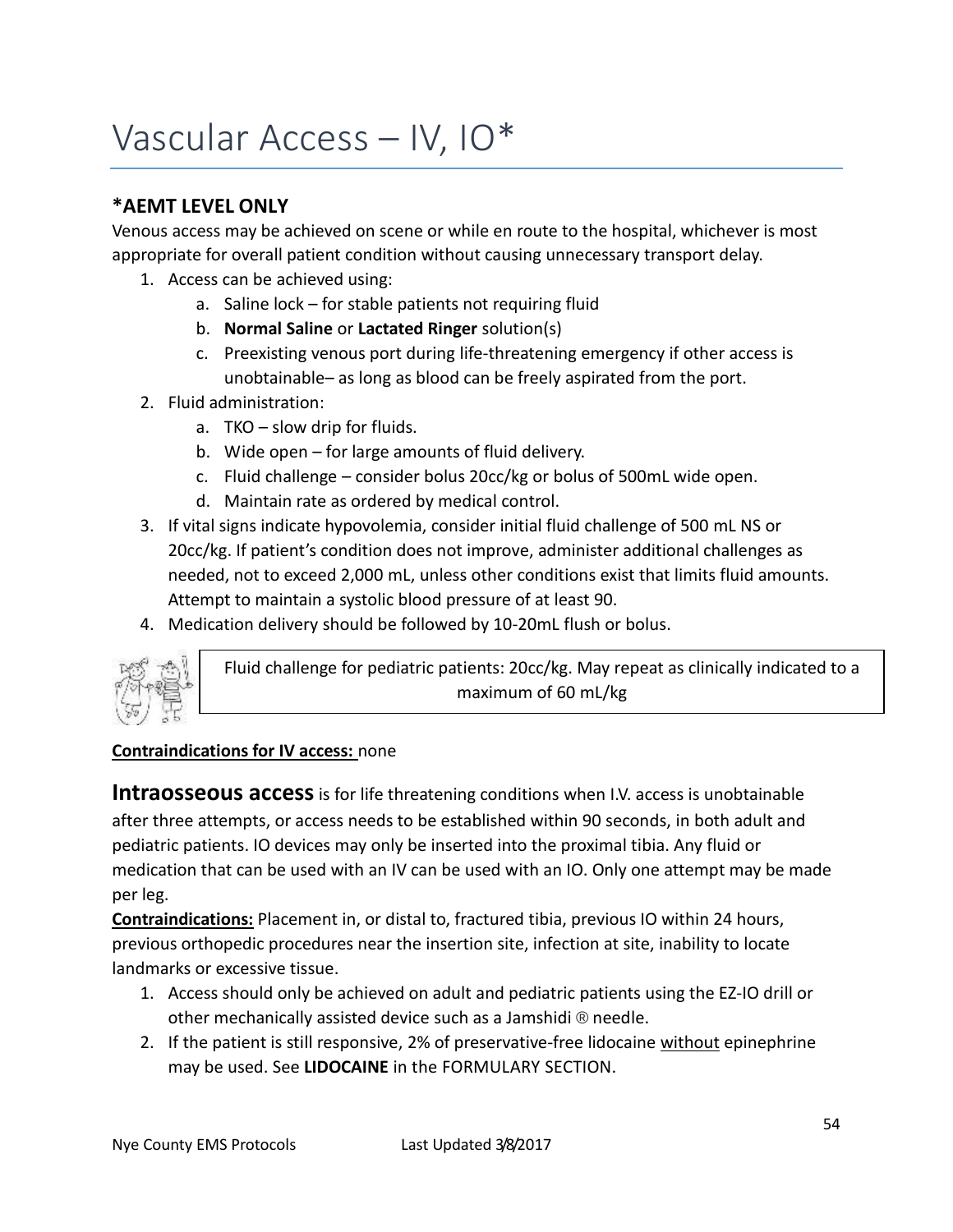# FORMULARY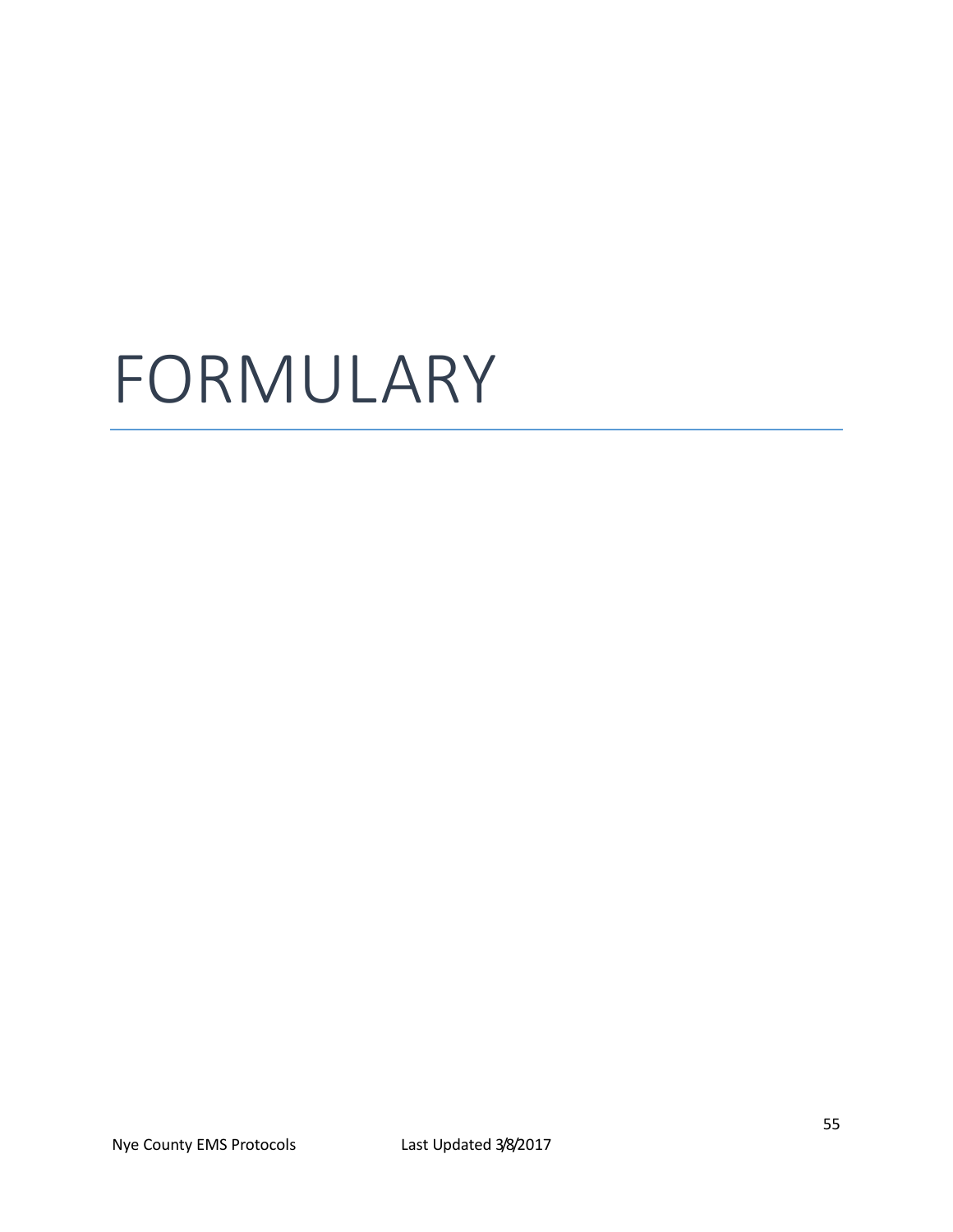# acetaminophen (Tylenol®)

### **Provider level:** EMT and AEMT

**Class of drug:** Analgesic,Antipyretic

**Indications:** Fever Pain from mild to moderate injury

**Contraindications:** Known sensitivity to the drug, hepatic failure or impairment

#### **Possible side effects:** Nausea, vomiting, abdominal pain, rash

#### **Drug interactions:** Phenothiazines- may produce hypothermia Phenobarbital - increase hepatic toxicity

**How supplied:** 325mg tablet, caplet Oral suspension

#### **Administration:**

**ADULT:** 325 - 650 mg every 4-6 hours **PEDIATRIC:** 10-15 mg/kg orally

# **Special notes:**

**acetaminophen** use in the scope of practice is intended for fever control.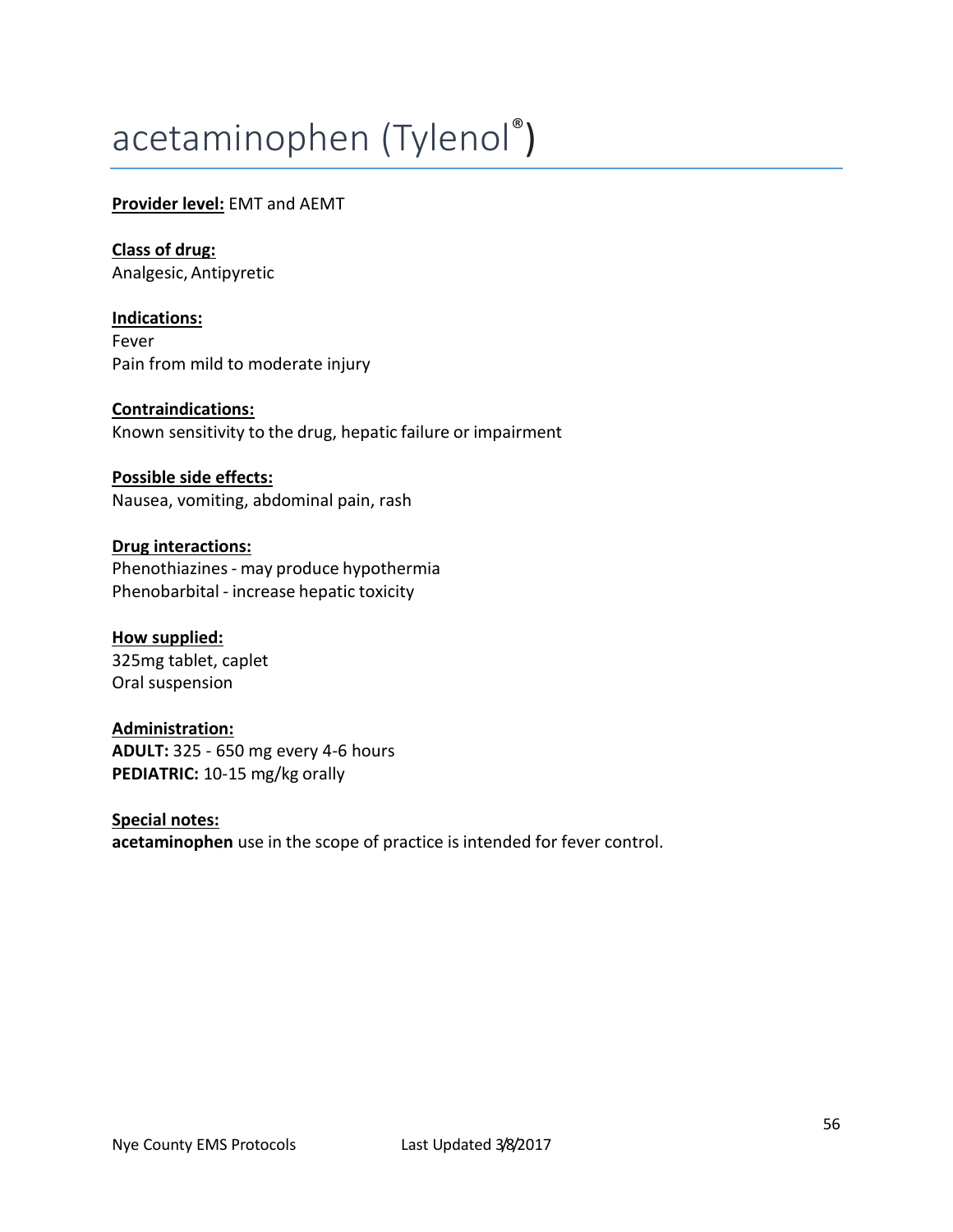# acetylsalicylic acid/aspirin

# **Provider level:** EMT and AEMT

# **Classification:**

Antiplatelet

### **Indications:**

Unstable angina, acute myocardial infarction, chest pain of possible cardiac nature

**Contraindications**: known drug sensitivity, GI bleeding, active ulcer disease, hemorrhagic stroke, bleeding disorders, children with flulike symptoms

# **Possible side effects:** Stomach irritation, heartburn or indigestion, nausea or vomiting, allergic reaction

# **How Supplied:**

81 mg chewable tablet

### **Administration:**

324mg **acetylsalicylic acid** in the form of four (4) 81mg chewable **aspirin** PO, if the patient is able to swallow voluntarily and has a patent airway

### **Special Notes:**

**Acetylsalicylic acid** is not to be given for analgesic purposes such as headaches or orthopedic injuries.

Some asthmatics are sensitive to **aspirin** products. Ingestion of **aspirin** can worsen or precipitate an asthma attack in these individuals.

If the patient states they have already taken their own **aspirin** confirm the product they took is **aspirin** and not **Tylenol**® , **Advil**® etc.

**Aspirin** is commonly abbreviated as **ASA**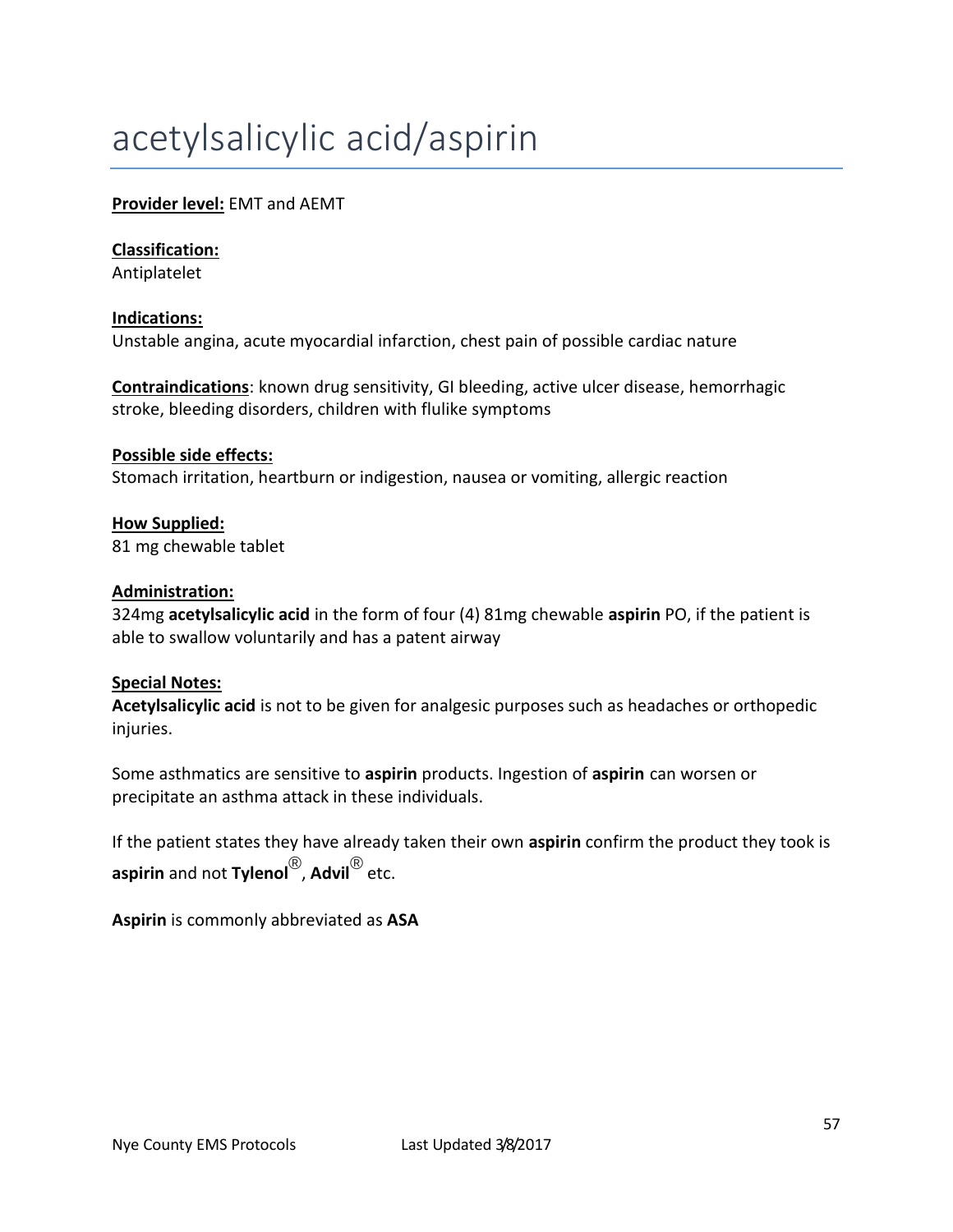# activated charcoal (Actidose®)

### **Provider level:** EMT and AEMT

### **Class of drug:**

Gastrointestinal Adsorbent

### **Indications:**

**Activated charcoal** is used in the treatment of certain cases of poisoning and overdose in the alert patient.

### **Contraindications:**

Acid, alkali, or petroleum ingestion GI obstruction

#### **Possible side effects:**

May indirectly induce nausea or vomiting May cause constipation or mild, transient diarrhea

#### **Drug interaction:**

Contact medical control before giving for an **acetaminophen** overdose. Charcoal interferes with the function of N-Acetylcysteine, an antidote for **acetaminophen**. Milk products decreases effectiveness

### **Administration:**

**ADULT:** 1gm/kg, usually 25-50 grams PO. **PEDIATRIC:** 1gm/kg PO

#### **Special notes:**

Patients must be capable of following instructions and protecting their airway. When possible contact **Poison Control (800) 222-1222** for directions before administering.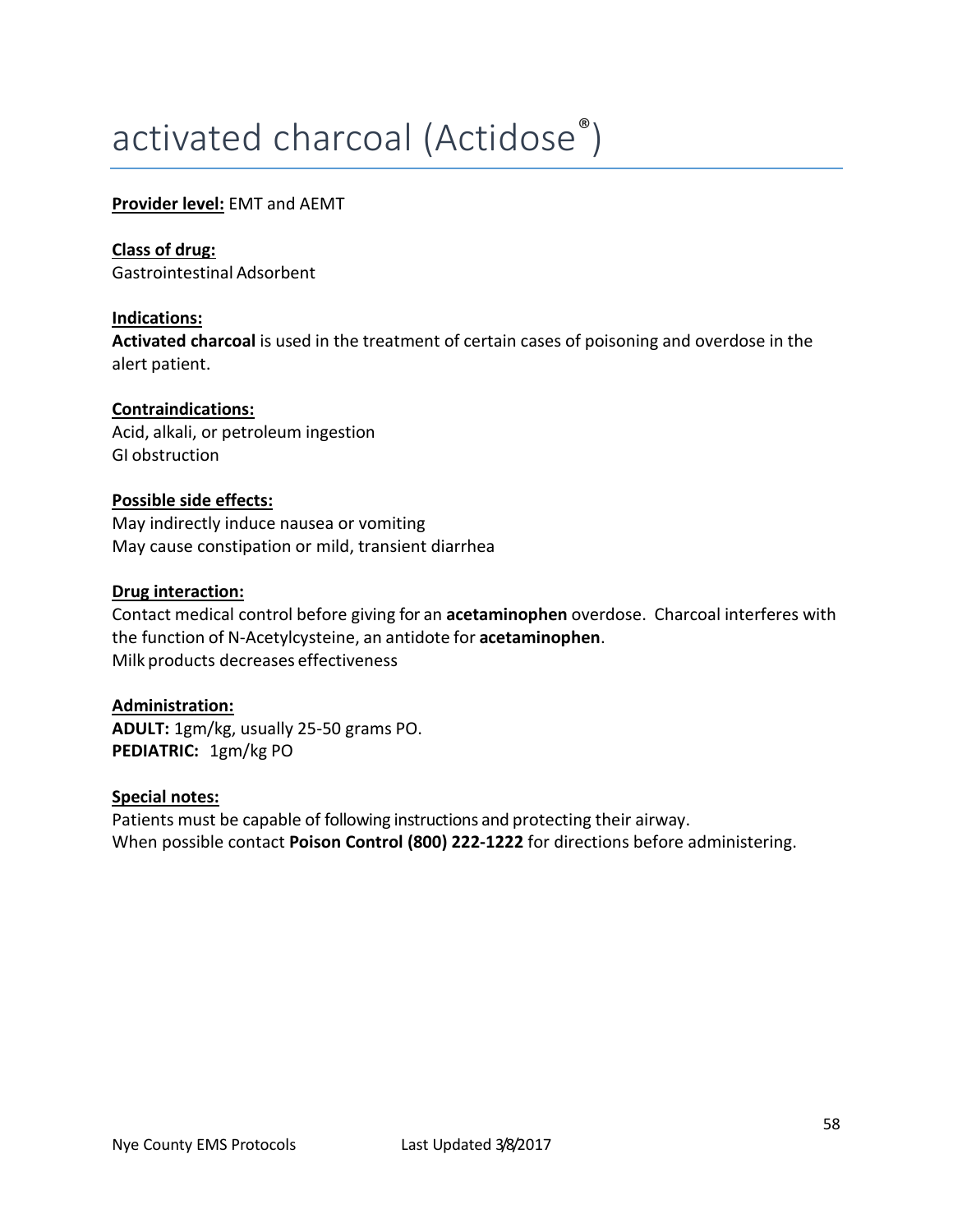# albuterol (Proventil®, Ventolin®)

**Provider level:** EMT (with medical control contact) and AEMT

### **Classification:**

Bronchial dilator

### **Indications:**

**Albuterol** is indicated as a bronchodilator for asthma, and for reversible bronchospasm associated with bronchitis and emphysema (COPD), and anaphylaxis.

### **Contraindications:**

Known drug sensitivity, cardiac dysrhythmias with tachycardia

#### **Possible side effects:**

Restlessness, dizziness, palpitations, tachycardia, dysrhythmia, tremors

### **Precautions:**

Use with caution in patients who have a history of cardiovascular disorders such as hypertension, coronary artery disease, congestive heart failure, or hyperthyroidism. May lower seizure threshold in susceptible patients. If it appears the patient is getting worse discontinue the treatment and contact medical control.

### **How Supplied:**

Patient's own MDI 3 mL of premixed 0.083% solution (2.5 mg)

#### **Administration:**

**ADULTS AND CHILDREN (2 years and older)** - Administer one premix solution by nebulizer May repeat or even administer as a continuous nebulization during transport if necessary. **INFANTS OR CHILDREN (under 2 years)** - Administer half of the premixed solution diluted with an additional 2 mL of saline. May repeat or even administer as a continuous nebulization during transport if necessary.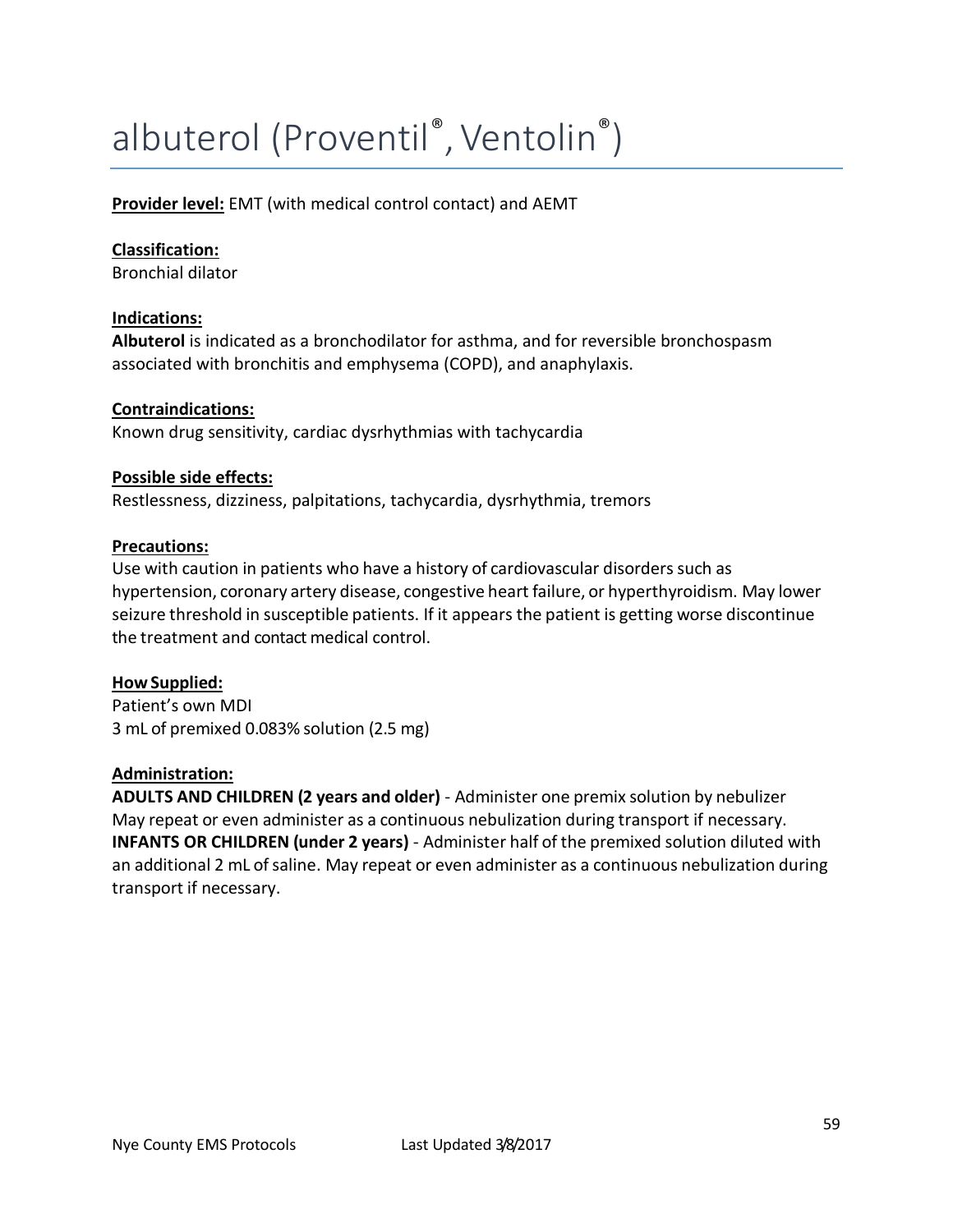# diphenhydramine (Benadryl® )

# **Provider level:** EMT (PO), AEMT (IV, IM)

### **Classification:**

Antihistamine

**Indications:** Moderate to severe allergic reaction, anaphylaxis

#### **Contraindications:**

Known drug sensitivity, during acute asthma attack, glaucoma, newborns and nursing mothers

#### **Possible side effects:**

Drowsiness or excitability, disturbed coordination, hypotension, palpitations, tachycardia, bradycardia, thickened bronchial secretions, dry mouth and throat

#### **Precautions:**

Alcohol or other depressants may increase depressant effects

**How Supplied:** 50mg/mL prefilled syringe or vial

#### **Administration:**

**ADULT:** 10-50mg, **EMT** - PO, **AEMT** - slow IV push or deep IM **PEDIATRIC:** 1-2mg/kg, **EMT** - PO, **AEMT** - slow IV push or deep IM

#### **Special Notes:**

Use cautiously in patients with central nervous system depression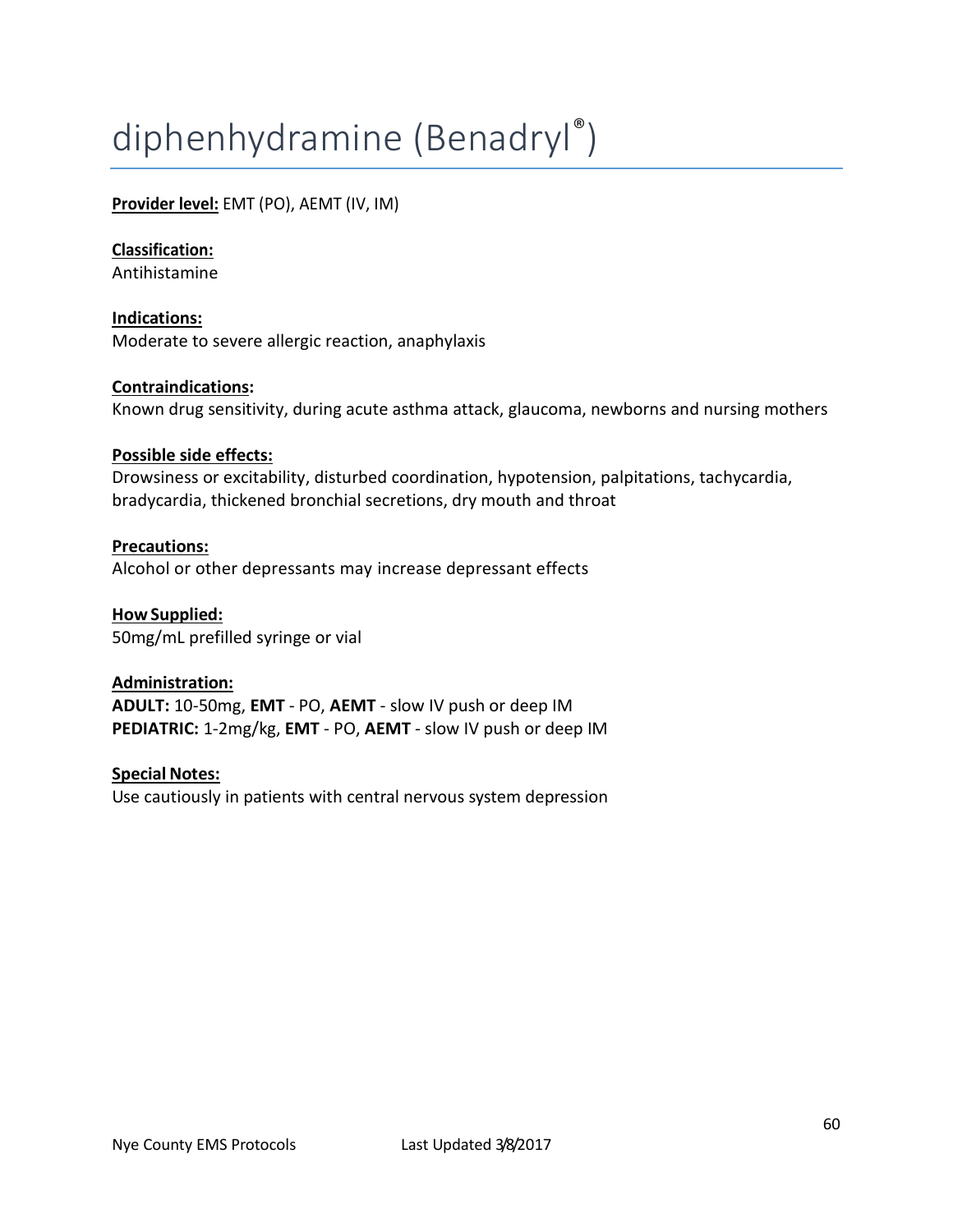# epinephrine

**Provider level:** EMT (auto-inj – patient's own or IM with medical control permission) AEMT (IM, IV)

### **Classification:** Sympathomimetic

#### **Indications:**

Severe allergic reaction, anaphylaxis, status asthmaticus **Auto-injector** and **1:1000** IM - Allergic reaction or status asthmaticus **1:10,000** IV– Anaphylactic shock

#### **Contraindications:**

Known drug sensitivity, hypovolemic shock, myocardial ischemia, pulmonary edema, hypertension, hypothermia

#### **Possible side effects:**

Headache, nausea and vomiting, restlessness, weakness, dysrhythmias, hypertension, tachycardia, tremors, dyspnea

#### **Precautions:**

Due to peripheral vasoconstriction, should be used with caution in patients with poor peripheral circulation

#### **How Supplied:**

Auto-injector: 0.15mg/mL and 0.3mg/mL 1:1000 – 1mg/mL ampule or vial 1:10,000 – 1mg in 10mL prefilled syringe

#### **Administration:**

**Auto injector - ADULT**: 0.3mg/mL, **PEDIATRIC:** 0.15mg/mL **1:1000**: **ADULT** – 0.3 to 0.5mg IM, **PEDIATRIC** – 0.01mg/kg (0.01mL.kg) max of 0.3 IM AEMT only - **1:10,000**: **ADULT** – 0.5-1mL slow IV/IO push over 5 minutes, **PEDIATRIC** – 0.01mg/kg slow IV/IO

#### **Special Notes:**

May increase myocardial oxygen demand resulting in angina pectoris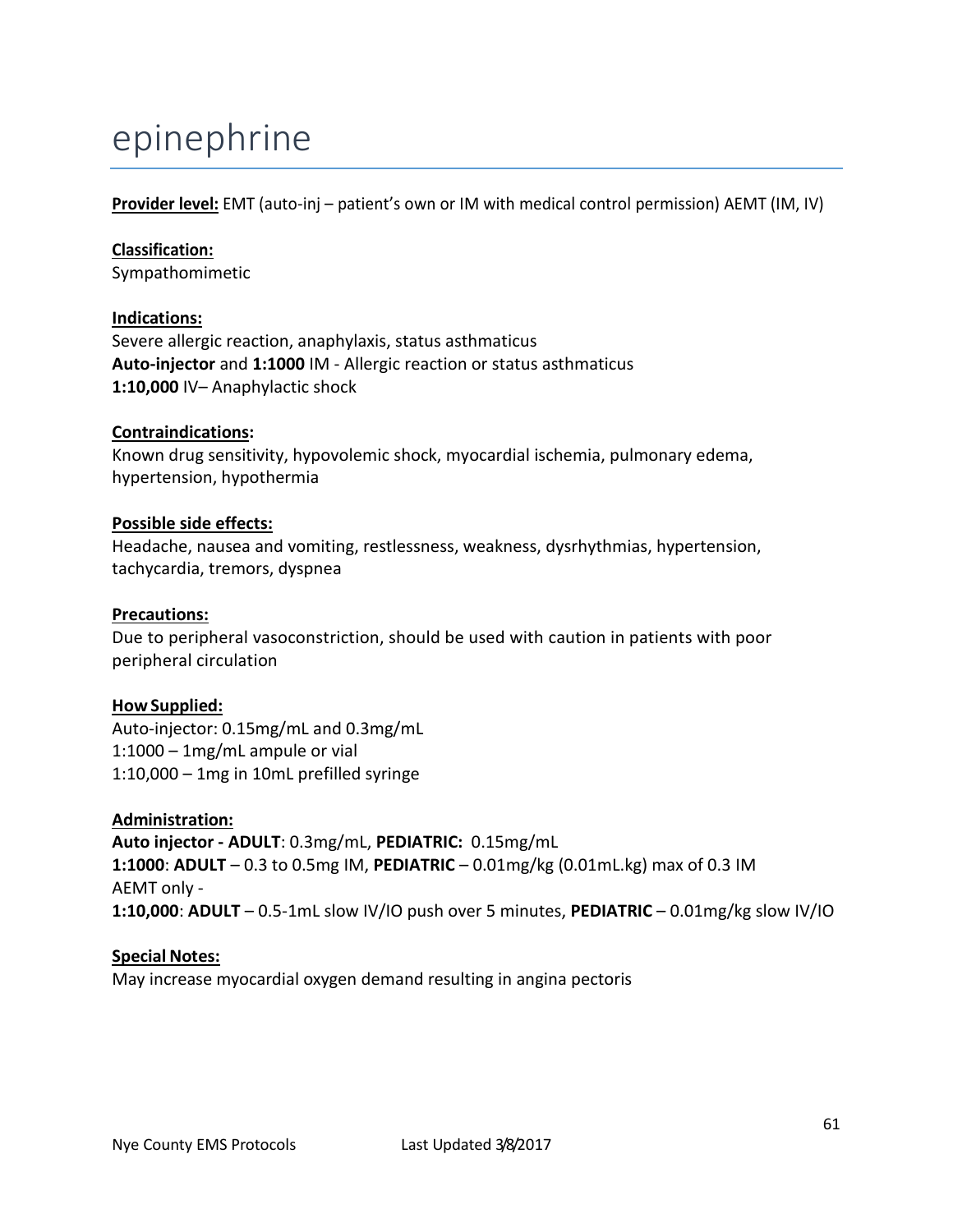# glucagon (GlucaGen®)

#### **Provider level:** AEMT

**Classification:** Hormone

**Indications:** Hypoglycemia

**Contraindications:** Known drug sensitivity

#### **Possible side effects:**

Tachycardia, hypotension, nausea and vomiting, urticaria

#### **Precautions:**

**Glucagon** should not be considered a first-line choice for hypoglycemia. Intravenous glucose must be administered if patient does not respond to second dose of **glucagon**.

# **How Supplied: Glucagon** and solution: 1mg of white powder and 1mL of diluting solution

**Administration: ADULT:** 0.5 – 1mg IM every 7-10 mins. **PEDIATRIC:** weight over 20kg, 0.5 – 1mg IM

#### **Special Notes:**

May cause nausea and vomiting, as well as hyperglycemia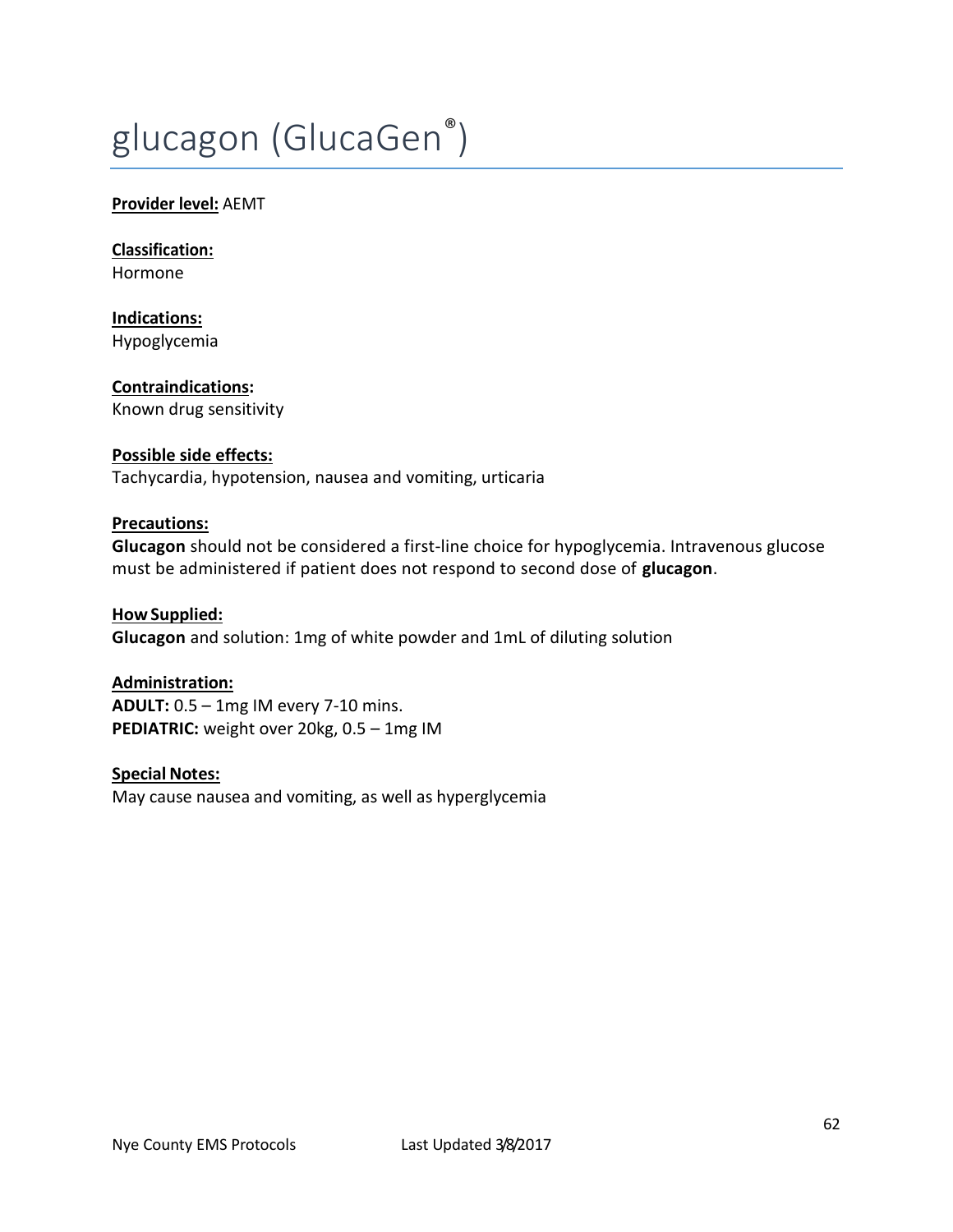# Glucose/dextrose 50%

### **Provider level:** EMT – oral **glucose**, AEMT – **dextrose 50%**

#### **Classification:**

Carbohydrate

#### **Indications:**

Hypoglycemia, suspected or measured blood glucose less than 60mg/dl Altered mental state in a known diabetic that might be caused by hypoglycemia Coma, seizure, or cardiac arrest of unknown origin

#### **Contraindications:**

Known drug sensitivity, intracranial hemorrhage, increased intracranial pressure, known or suspected stroke with no hypoglycemia

#### **Possible side effects:**

Hyperglycemia, pain or burning at IV site

#### **Precautions:**

**Dextrose 50%** can cause necrosis of tissue. IV should be secure and free return of blood into the syringe or tubing should be checked 2-3 times during administration.

#### **How Supplied:**

**Glucose gel**– prefilled tube **Dextrose 50%:** 25 Gm in 50 mL pre-filled syringe.

#### **Administration:**

**Oral glucose** – If patient can swallow and protect own airway, place glucose on patients finger or tongue depressor and place between check and gum. One tube equals one dose. **Dextrose 50% – AEMT** 

**ADULT:** 12.5-25 gm slow IV push into secure vein if patient unable to tolerate **oral glucose**. **PEDIATRIC:** 2 mL/kg of **25% dextrose** IV push. **NEONATE:** 5 mL/kg of **10% dextrose** IV push.

See DIABETIC EMERGENCIES PROTOCOL for dilution instructions for pediatric doses.

#### **Special Notes:**

Effect may be delayed in elderly people with poor circulation or patients who have been hypoglycemic for a prolonged period. Older patients with CVA or stroke may be made worse. Unfortunately, these stroke-like presentations can be the result of hypoglycemia. It isimportant to test blood glucose levels prior to the administration of **dextrose 50%**. When a situation is unclear contact medical control.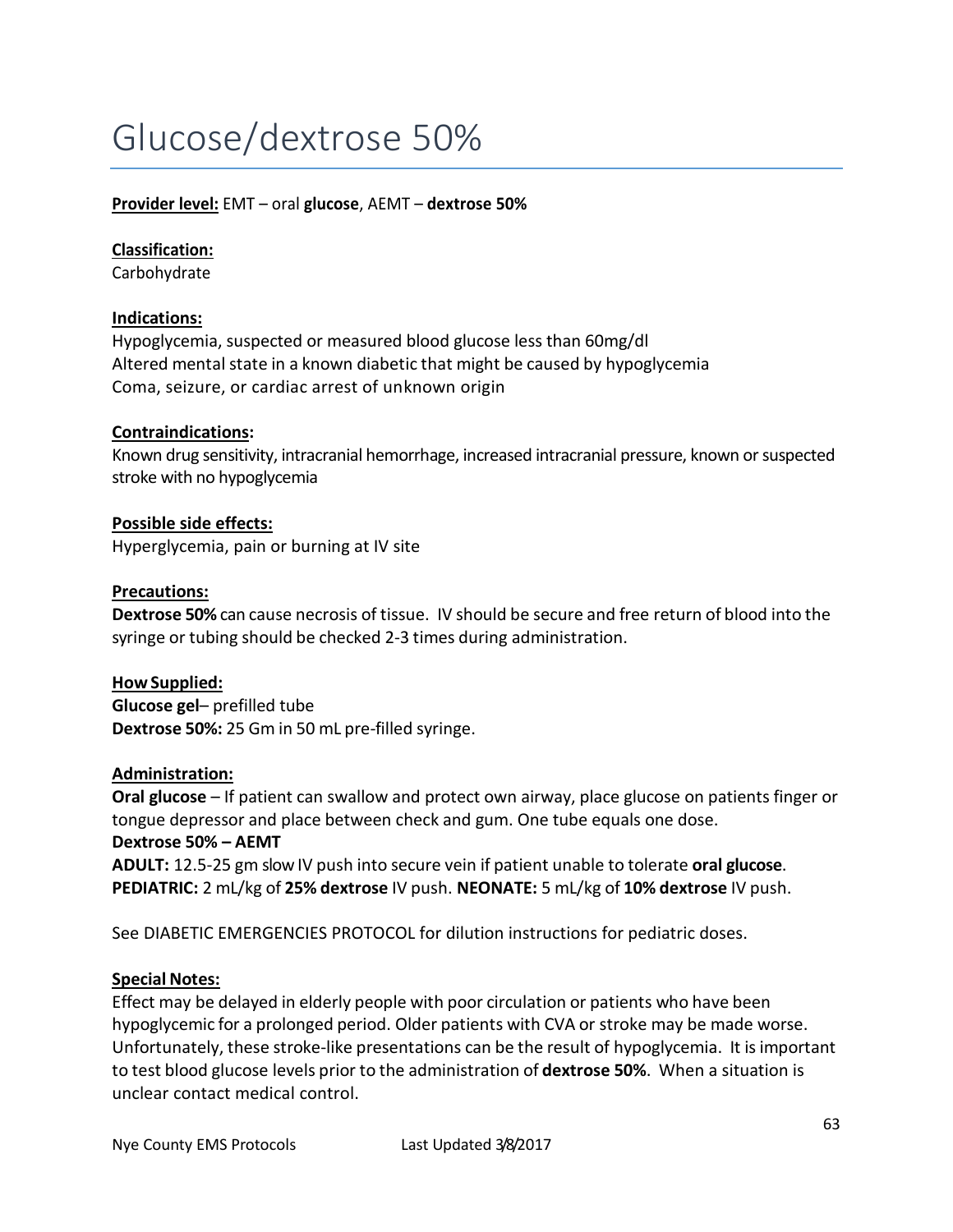# hydroxocobalamin (Cyanokit® ) (Cyanide Antidote® )

### **Provider level:** AEMT

**Classification:** Vitamin

**Indications:** Confirmed or suspected cyanide exposure

### **Contraindications:**

Known drug sensitivity

### **Possible side effects:**

Hypertension, headache, rash, nausea, injection site reactions, and allergic reaction

#### **Precautions:**

If used in combination with any other IV medications, they must be administered in separate lines.

#### **How Supplied:**

(**Cyanokit**® ) – 5g **hydroxocobalamin** powder - After reconstitution using sodium chloride 0.9% vial contains 25mg/mL.

#### **Administration:**

5g by IV over 15 minutes

#### **Special Notes:**

Significant increases in blood pressure may occur following administration.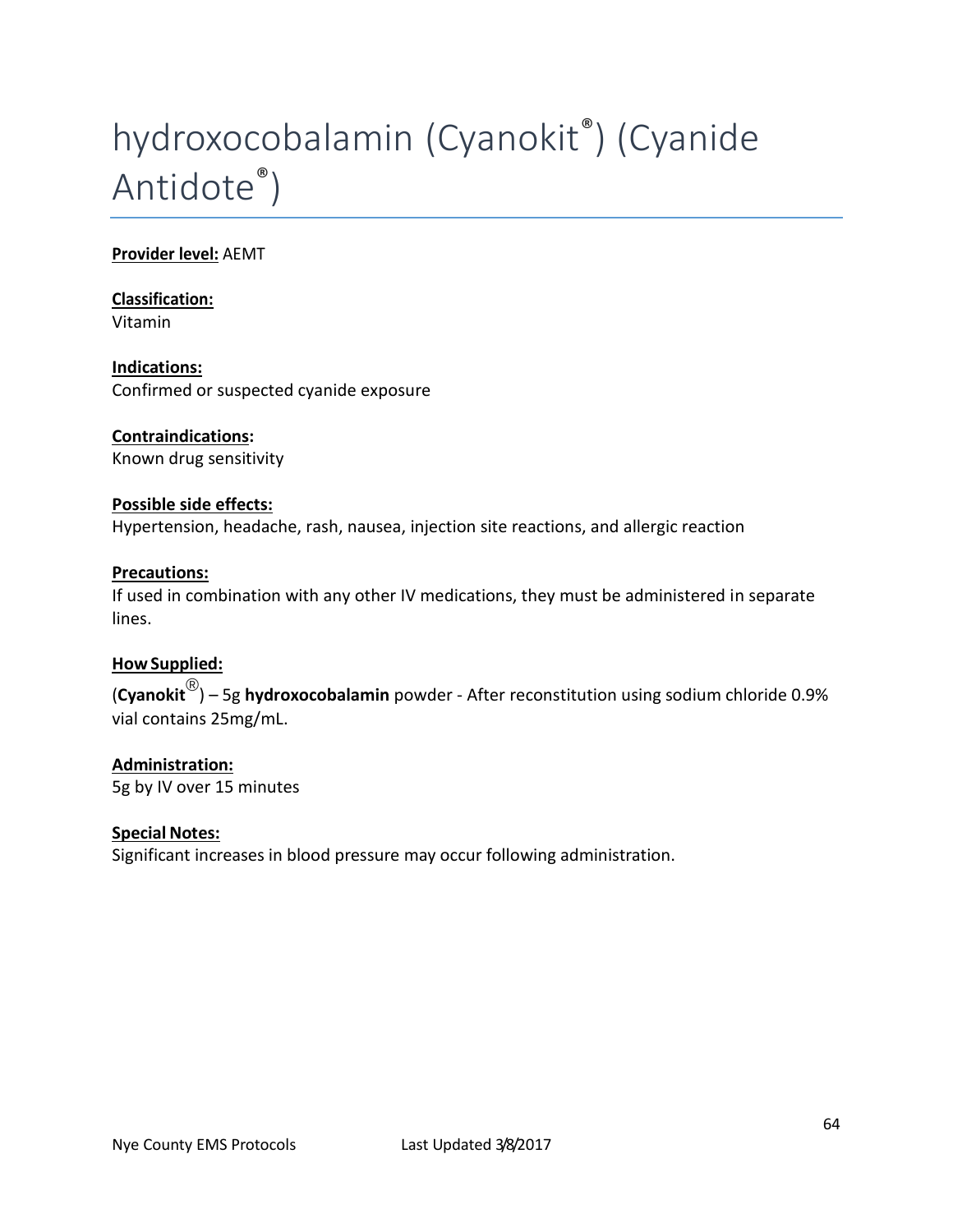# ibuprofen (Motrin® ) (Advil® )

### **Provider level:** EMT and AEMT

#### **Classification:**

Nonsteroidal anti-inflammatory drug (NSAID), antipyretic, analgesic

#### **Indications:**

Fever - if patient is already taking **acetaminophen** or **acetaminophen** is not well tolerated. Pain from mild to moderate injury with no bleeding

#### **Contraindications:**

Known drug sensitivity, **aspirin** sensitivity, pregnancy, severe renal disease, ulcer, GI bleed, ingestion of alcohol

#### **Possible side effects:**

Headache, drowsiness, anxiety, nausea, vomiting, diarrhea, increased bleeding time, rash

#### **Precautions:**

Should not be given to those who chronically use this medication, ingest alcohol, or have experienced significant trauma

#### **How Supplied:**

200mg tablet, caplet, liquid gel capsule Oral suspension

### **Administration:**

**ADULT:** 200-400mg PO **PEDIATRIC:** 6 months to 12 years, 5mg/kg PO

#### **Special Notes:**

Aspirin may trigger asthma symptoms.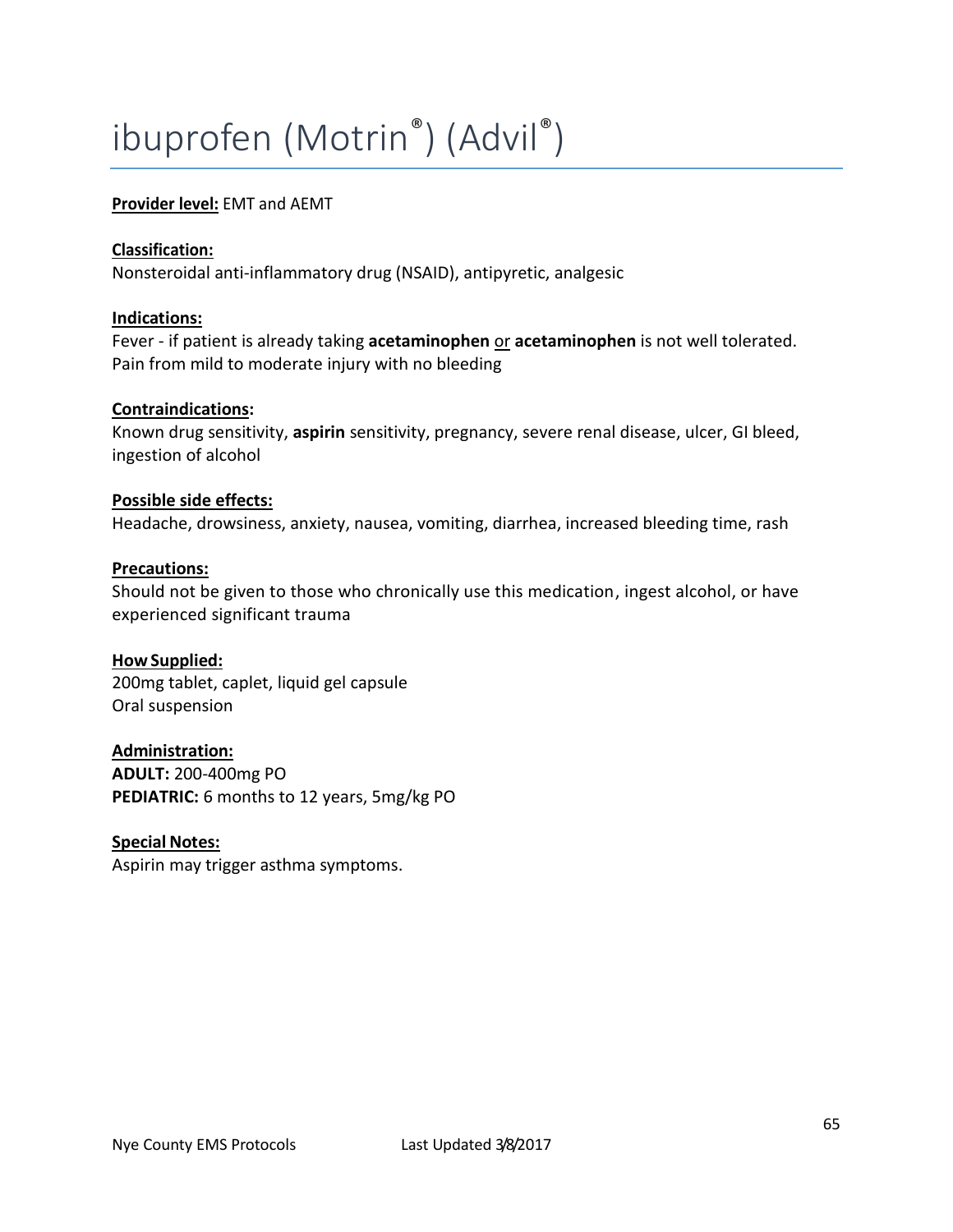# ipratropium bromide (Atrovent®)

### **Provider level:** AEMT

**Classification:** Anticholinergic/ bronchodilator

**Indications:** Persistent bronchospasm

**Contraindications:** Known drug sensitivity, atropine sensitivity, soy or peanut allergy

#### **Possible side effects:**

Nausea and vomiting, cramps, cough, worsening symptoms, headache, tachycardia, dry mouth, blurred vision, anxiety

### **Precautions:**

Use with caution in patients with urinary retention

**How Supplied:** 2.5mL of premixed 0.02% solution (0.5mg)

**Administration:** 0.5mg of solution nebulized, may be mixed with **albuterol** 

**Special Notes:** Significant side effects must always be weighed against the therapeutic effect.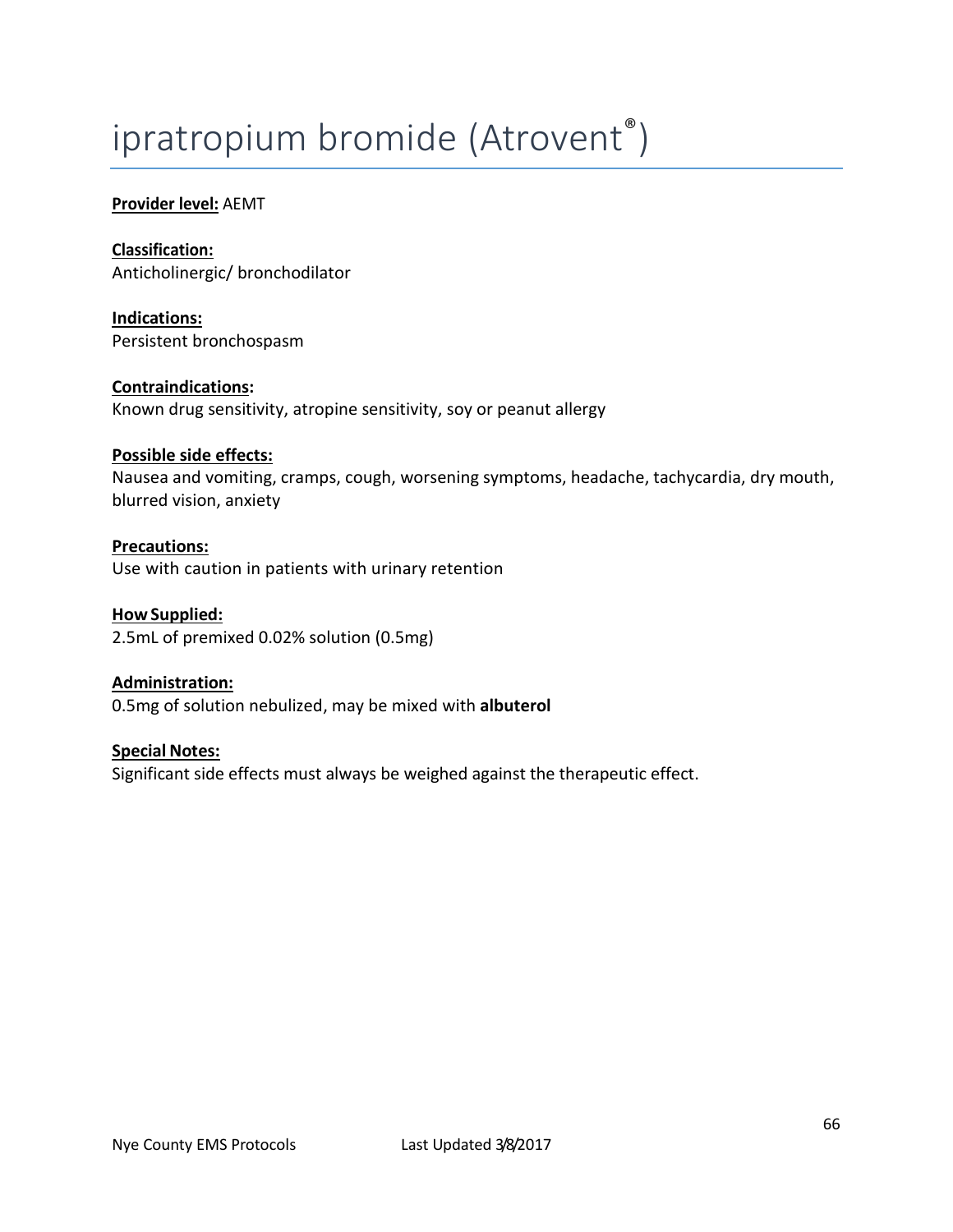# IV Fluids - normal saline, lactated ringers

#### **Provider level:** AEMT

#### **Classification:**

Isotonic volume expander, electrolyte replacement

#### **Indications:**

Fluid replacement, medication administration **Normal Saline** – dehydration, diabetic ketoacidosis, neurogenic shock **Lactated Ringers** – Hypovolemic shock, burns

#### **Contraindications:**

**normal saline** – congestive heart failure (may easily induce overload) **lactated ringers** – congestive heart failure, renal failure

### **Possible side effects:**

Rare in therapeutic dosages

#### **Precautions:**

Certain medication will complicate a line when using **lactated ringers** solution. When administering meds, a Y site must be used and flushed with 10-20mL of NS before and after each drug administration.

#### **How Supplied:**

Saline flush prefilled syringe 1000mL bag

#### **Administration:**

TKO – slow drip for fluids. Wide open – for large amounts of fluid delivery Fluid challenge – consider bolus 20cc/kg or bolus of 500mL wide open As directed by medical control

#### **Special Notes:**

**Lactated ringers** contain sodium, potassium, and calcium, as well as lactate which can act as a buffer to neutralize acidity caused by some conditions/shock.

Blood pressure measurements are useful but not the only determination regarding fluid replacement. Some patients with hypertension need fluid, i.e. diabetic ketoacidosis. Monitor all vital signs, including lung sounds and respiratory effort when fluids are being administered.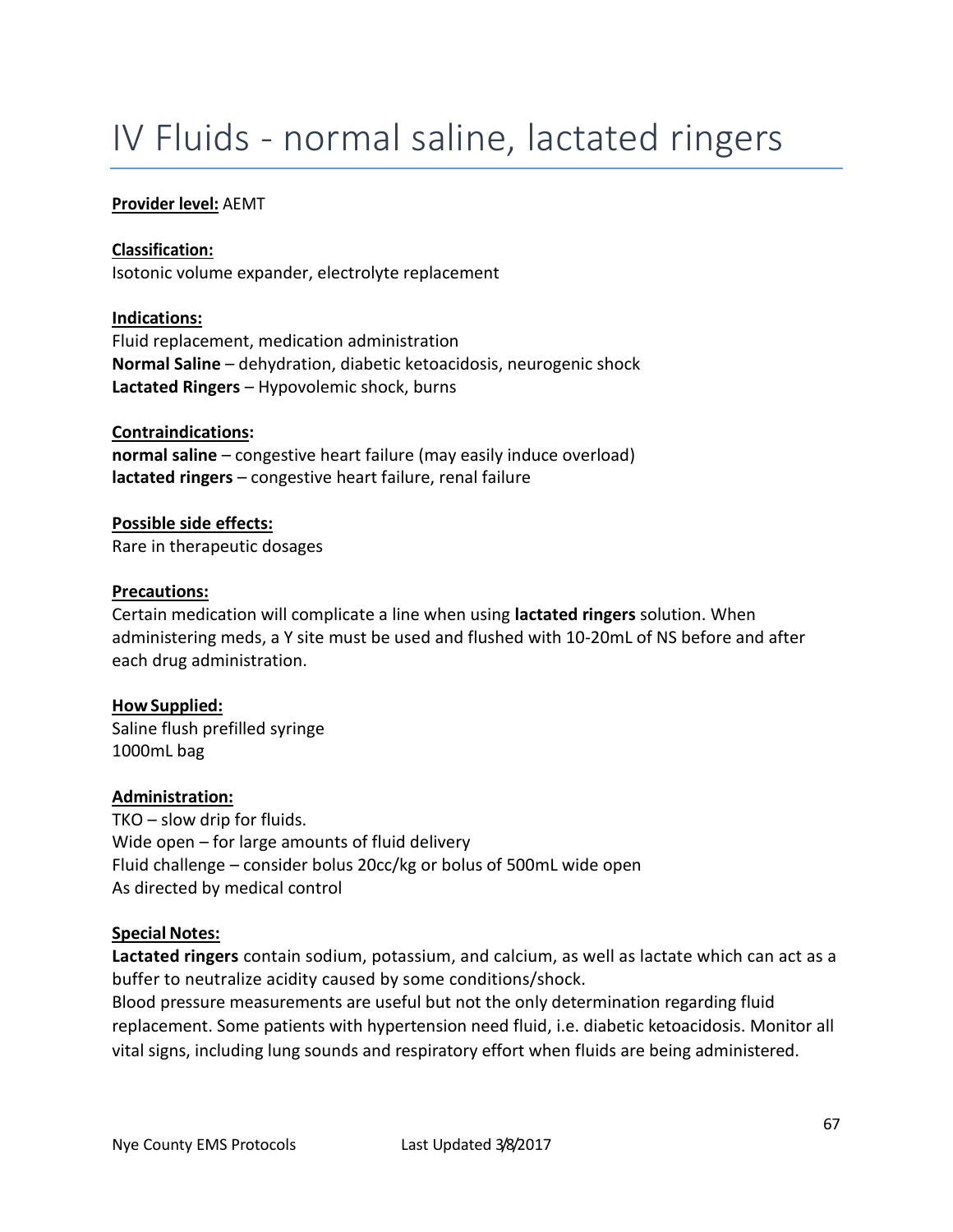# ketorolac (Toradol® )

#### **Provider level:** AEMT

**Classification:** Nonsteroidal anti inflammatory drug

**Indications:** Moderate to severe pain

#### **Contraindications:**

Known sensitivity to drug, allergies to **aspirin** or other nonsteroidal anti-inflammatory drugs, bleeding disorders, renal failure, active peptic ulcer disease

#### **Possible side effects:**

Anaphylaxis from hypersensitivity, edema, sedation, bleeding disorders, rash, nausea, headache

### **Precautions:**

Use with caution and reduce dose for elderly patients.

**How Supplied:** 30mg/mL, 2mL vial

#### **Administration:**

**Adults only: IM** - 60mg for patients <65 years old, 30mg for patients >65 years old, have renal impairment or weigh less than 50kg

**IV** – 30mg for patients <65 years old, 15 mg for patients >65 years old, have renal impairment or weigh less than 50kg. **IN** – Patients weighing 50kg or more, 30mg. 50kg or less, 15 mg

#### **Special Notes:**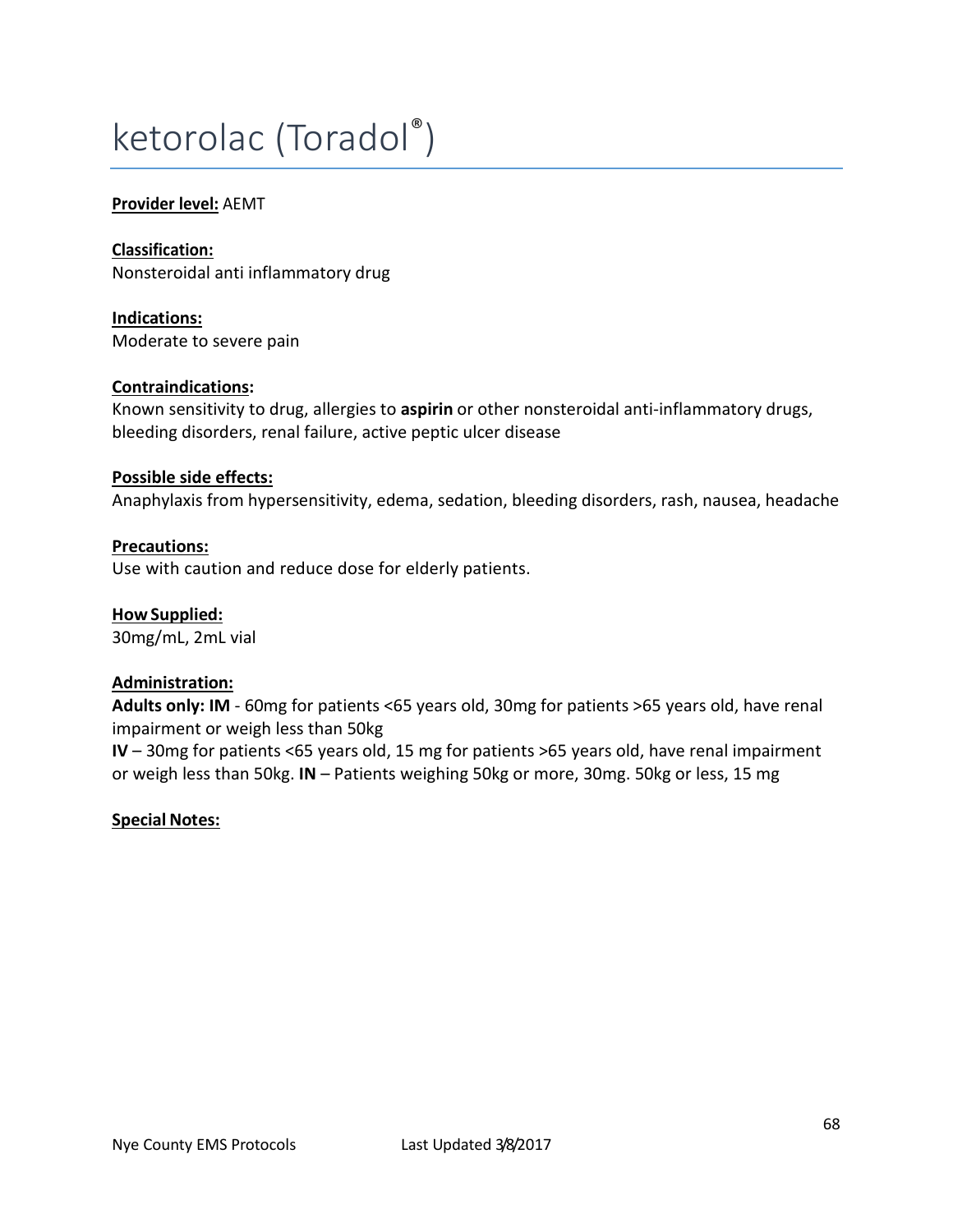# lidocaine 2% (Xylocaine®)

#### **Provider level:** AEMT

**Classification:** Local anesthetic

**Indications:** For conscious patients needing IO access for fluid or medication delivery

**Contraindications:** Known drug sensitivity

#### **Possible side effects:**

Local area numbness, tachycardia, dysrhythmia, hypotension, cardiac arrest and pain at injection site

#### **Precautions:**

#### **How Supplied:**

2% preservative-free lidocaine without epinephrine 20mg/mL prefilled syringe

#### **Administration:**

**ADULT:** 20mg introduced into the intraosseous space over 60-120 seconds, followed by 10 mL normal saline flush. Another 20mg bolus may be introduced every 15-30 minutes as needed. DO NOT administer great than 3mg/kg/24hours. **PEDIATRIC:** Dose is 0.5mg/kg as a bolus, flush should be 0.5cc/kg of normal saline.

If patient is in severe pain, contact medical control for further instructions.

**Special Notes:** Half life is approximately 90 minutes

Pregnancy class B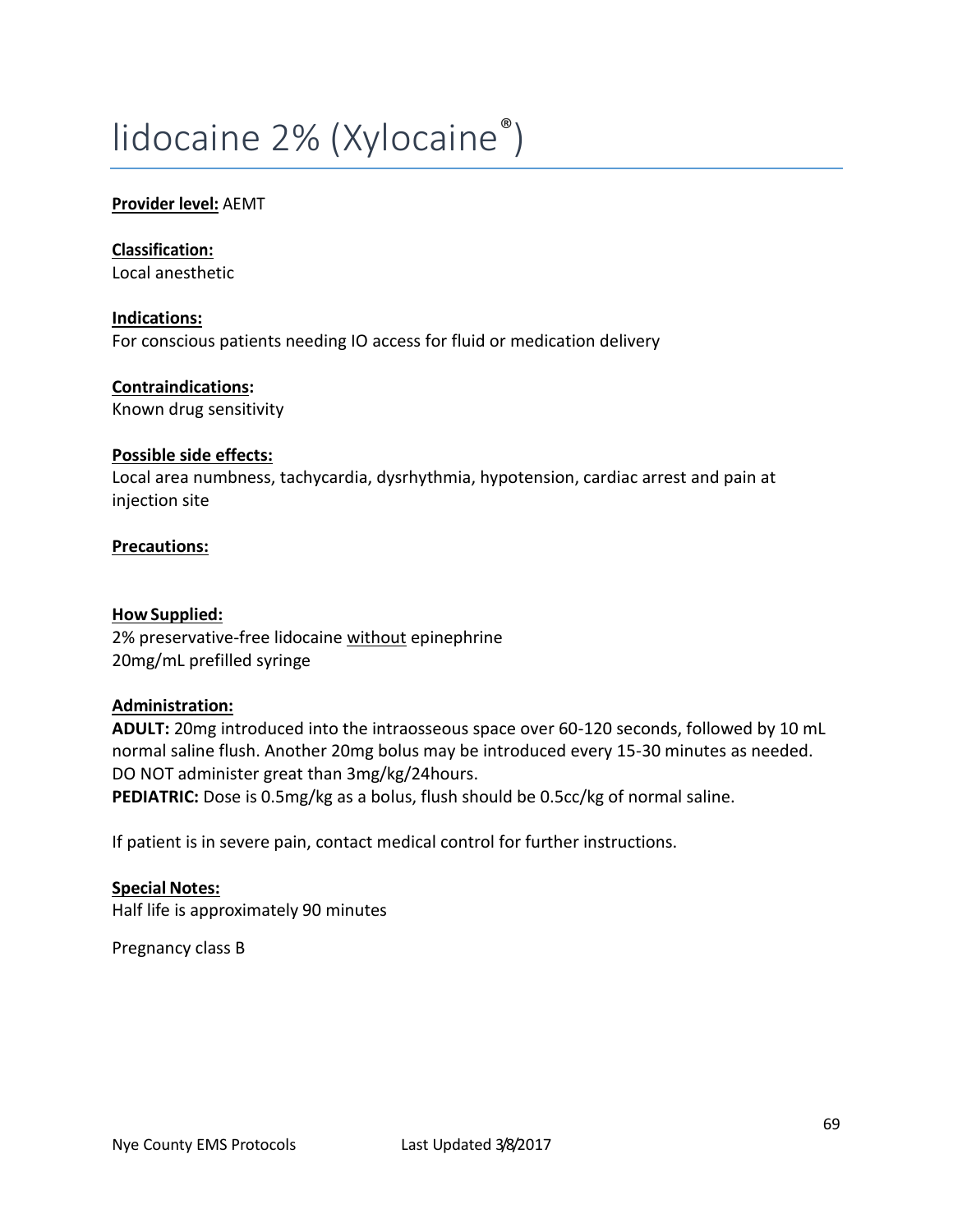# naloxone (Narcan® )

### **Provider level:** EMT – IN, IM AEMT - IV

**Classification:** Opioid antagonist

**Indications:** Opioid induced central nervous system and respiratory depression

**Contraindications:** Known drug sensitivity

#### **Possible side effects:**

Tachycardia, hypertension, dysrhythmias, nausea and vomiting, diaphoresis, blurred vision, opiate withdrawal,

#### **Precautions:**

May induce withdrawal symptoms in narcotic dependent patients

**How Supplied:** 1mg/mL, 2mL vial or prefilled syringe

### **Administration:**

Titrate dose to maintain respiratory effort. May need to repeat to maintain respiratory effect. **ADULT: EMT** – IN: 1mg per nostril total 2mg, IM: 0.4mg – 2mg up to 10mg. **AEMT** - 0.5mg at a time, slow IV push.

**PEDIATRIC:** 0.1mg/kg up to 2mg I.V. or IN

#### **Special Notes:**

Use smaller doses when administering to narcotic addicts. **naloxone** may not reverse hypotension. Rare anaphylactic reactions have been reported.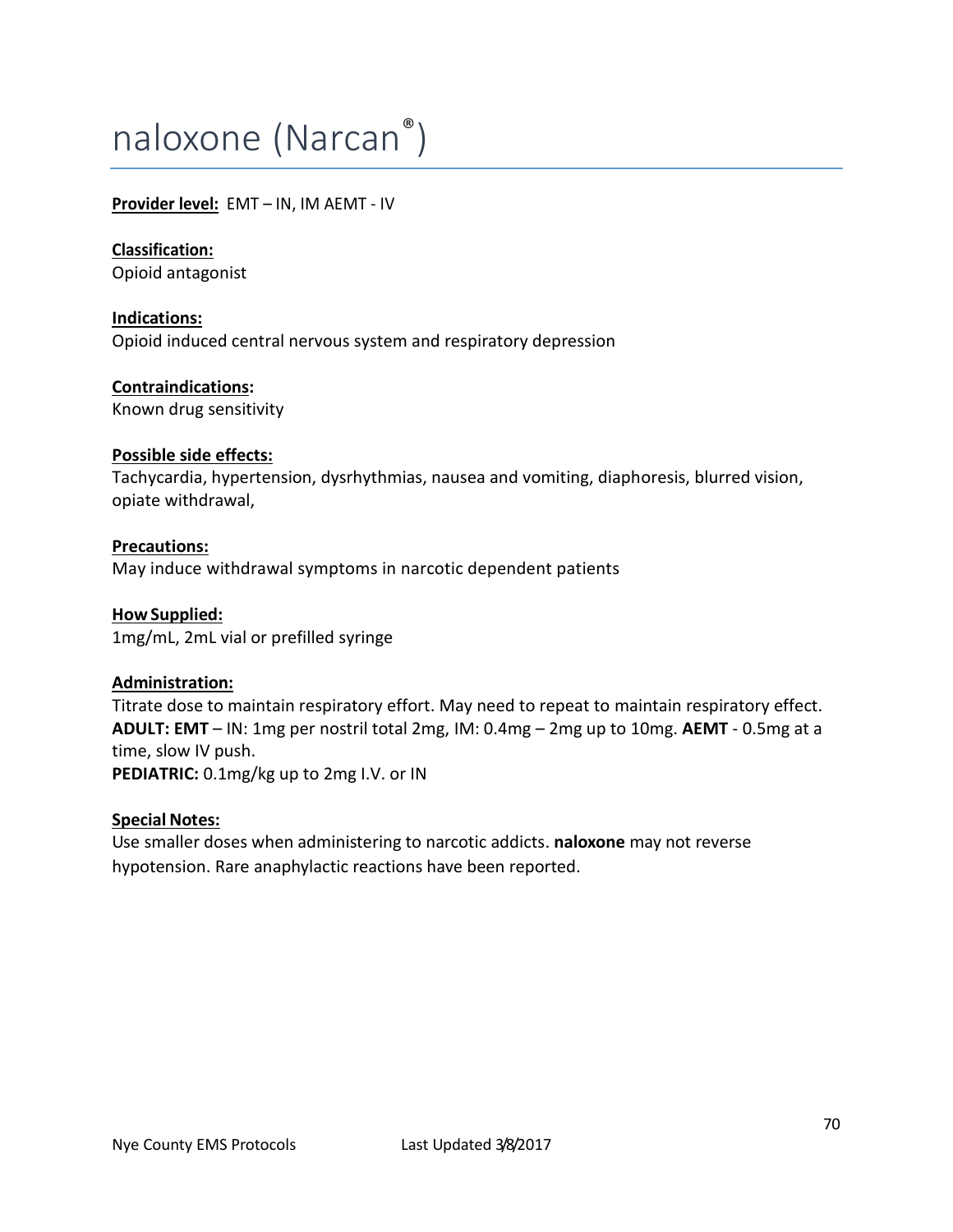# nitroglycerin (Nitrostat® ) (Nitrolingual® )

**Provider level:** EMT (may assist with patient's medication or administer after permission from medical control) and AEMT

#### **Classification:**

Vasodilator

**Indications:** Chest pain, suspected AMI

#### **Contraindications:**

Known drug sensitivity, hypotension <100 systolic, head injury, bradycardia <50, cerebral hemorrhage

#### **Possible side effects:**

Headache, tachycardia, hypotension, nausea and vomiting, postural syncope, diaphoresis, flushing

#### **Precautions:**

Ensure patient has not had erectile dysfunction drugs within the past 24 hours. Ideally patients with systolic pressures in the lower 100's should have an IV line placed before administering, especially multiple doses.

#### **How Supplied:**

0.4mg tablet 0.4mg metered spray

#### **Administration:**

Sublingual dose repeated in 5 minute intervals, maximum 3 doses. Contact medical control if more doses are needed.

#### **Special Notes:**

**nitroglycerin** decomposes when exposed to light and must be kept in airtight containers.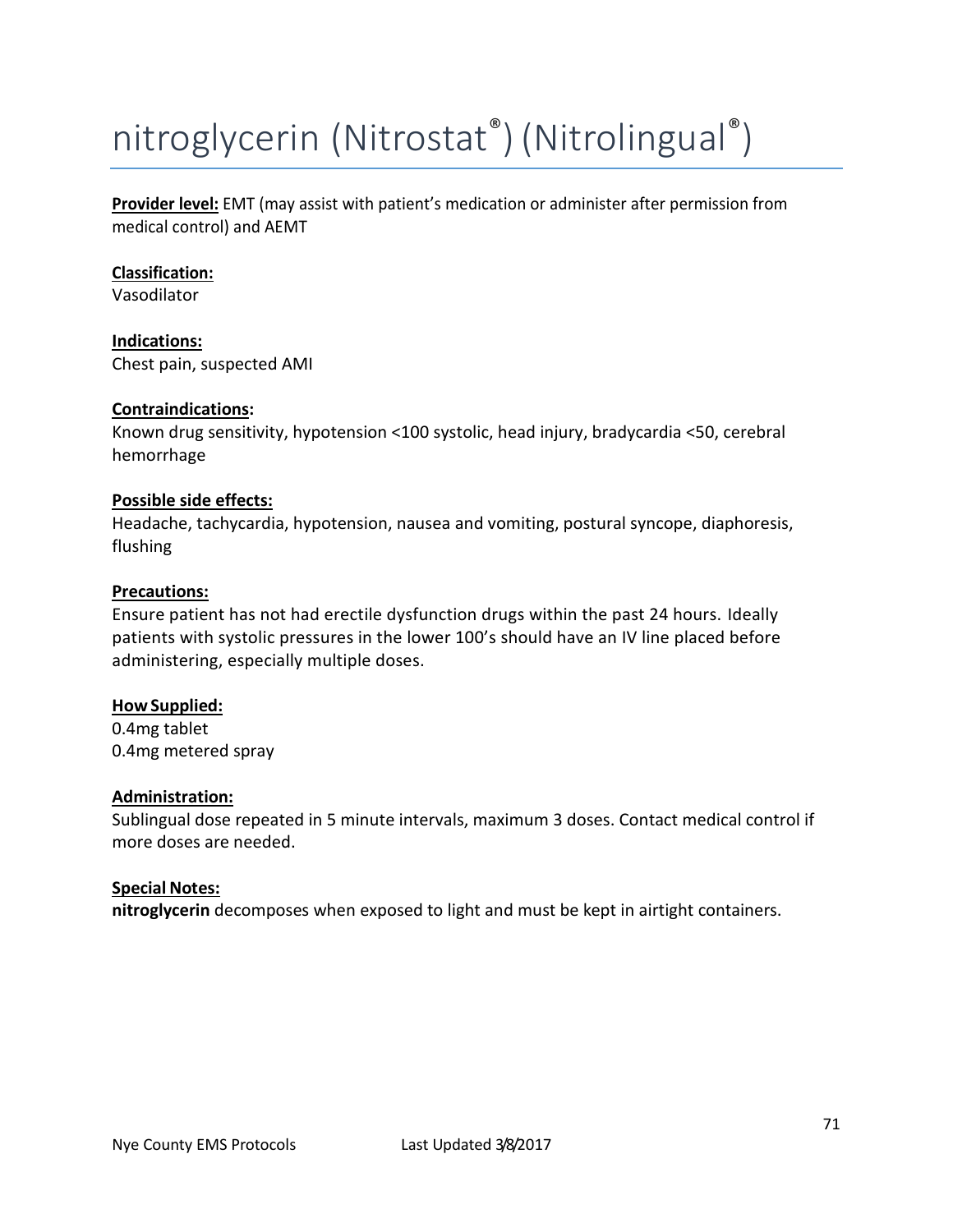# nitrous oxide (Nitronox®)

#### **Provider level:** AEMT

**Classification:** Analgesic

**Indications:** Moderate to severe pain

#### **Contraindications:**

Known drug sensitivity, altered level of consciousness, head injury, pneumothorax, inability to follow instructions, decompression sickness, undiagnosed abdominal pain, bowel obstruction, abdominal distension, hypotension, shock, COPD, pregnancy

#### **Possible side effects:**

Dizziness, apnea, cyanosis, nausea and vomiting

#### **Precautions:**

Invert cylinder several times before use. Patients can become momentarily unconscious but will reverse with a few breaths of room air or **oxygen**.

**How Supplied:** 50/50 mix **nitrous oxide**/**oxygen**

#### **Administration:**

Instruct the patient to inhale with the mask or mouthpiece as needed

#### **Special Notes:**

Patient must hold mask/mouthpiece and self-administer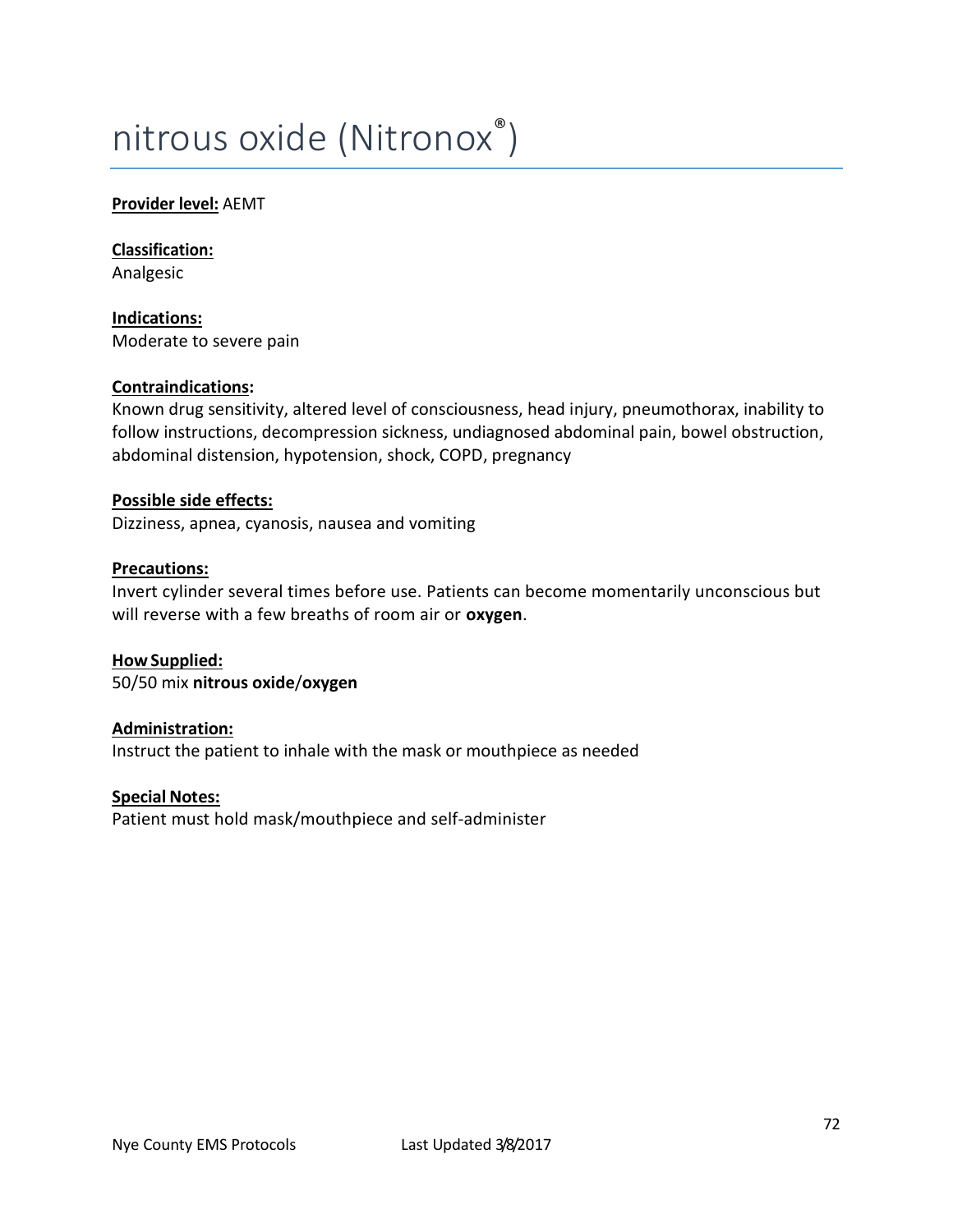# ondansetron (Zofran® )

#### **Provider level:** AEMT

**Classification:** Antiemetic

**Indications:** Nausea, vomiting

**Contraindications:** Known drug sensitivity, liver disease, GI obstruction

#### **Possible side effects:**

EKG irregularities (rare), hiccups, pruritus, flushing, chills, headache, dizziness, drowsiness, shivering, hypoxia, non-voluntary movements

#### **Precautions:**

Tablets should be gently removed from foil, not pushed through the package

#### **How Supplied:** 4mg tablet or dissolving wafer

2mg/mL vial or prefilled syringe

#### **Administration:**

**Adults only**: 4mg ODT, dissolving tablet under tongue. 2-4mg IV slow push over 2-5 minutes followed by 20mg saline flush, 2mg-4mg IM in well developed muscle.

#### **Special Notes:**

If not given as a slow push, may induce nausea/vomiting.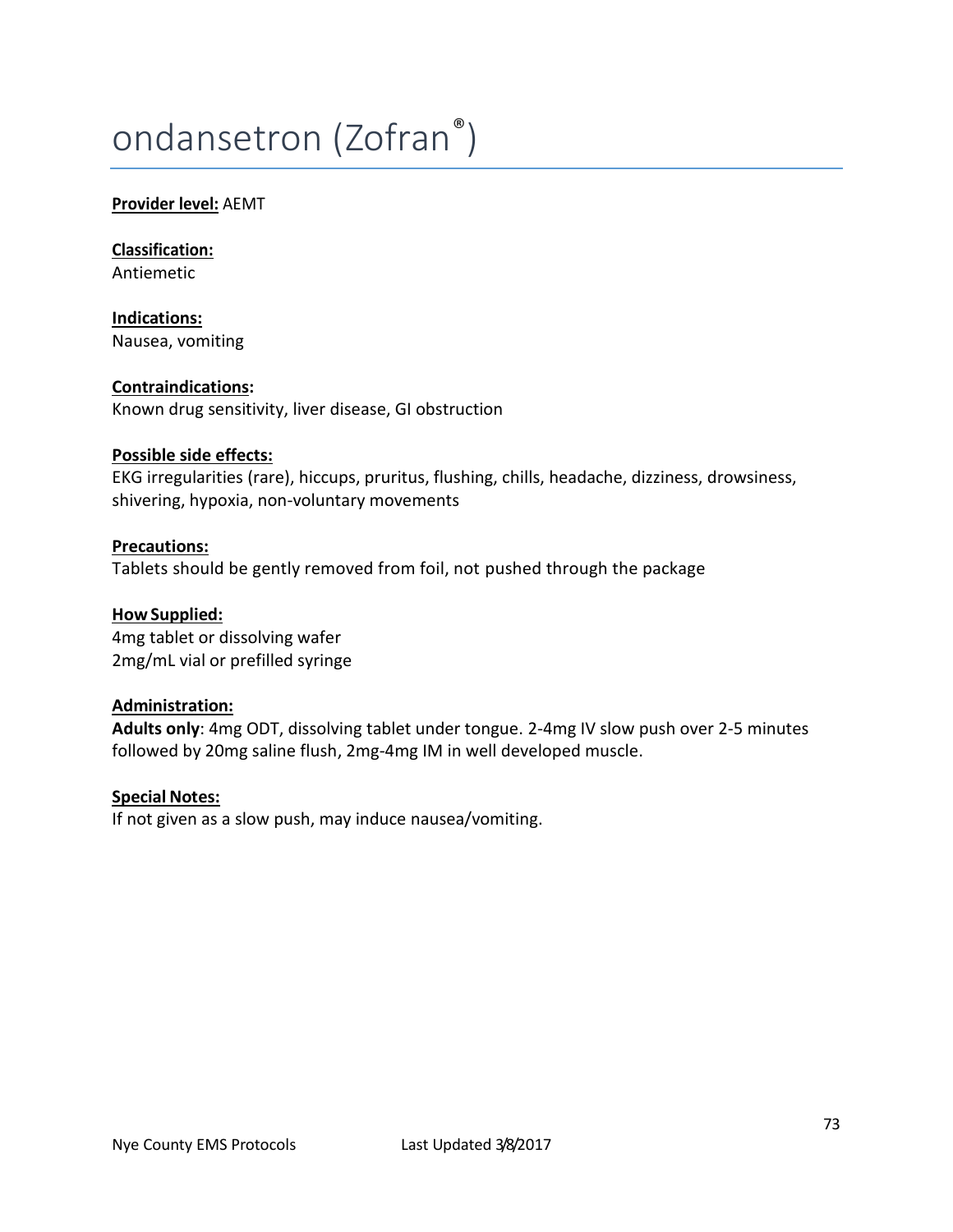### Oxygen

#### **Provider level:** EMT and AEMT

#### **Classification:**

Atmospheric gas

#### **Indications:**

Confirmed or suspected hypoxia, oxygen saturation <94%, ischemic chest pain, respiratory insufficiency, confirmed or suspected carbon monoxide poisoning, other causes of decreased tissue oxygenation

#### **Contraindications:**

Over-oxygenation is a possibility that comes with its own set of complications. When **oxygen** is warranted, consider the ideal method of delivery and amount.

#### **Possible side effects:**

High concentrations may cause decreased level of consciousness or respiratory depression in patients with chronic carbon dioxide retention.

#### **Precautions:**

**Oxygen** supports combustion

**How Supplied:** Compressed gas cylinder

#### **Administration:**

After initial evaluation and stabilization evaluate delivery methods to maintain oxygen saturation ≥94 High concentration: 10-15 LPM via non-rebreathing mask Low concentration: 1-6 LPM via nasal cannula Blow-by method as appropriate.

#### **Special Notes:**

**Oxygen** should not be withheld in the hypo perfused or hypoxic patient.